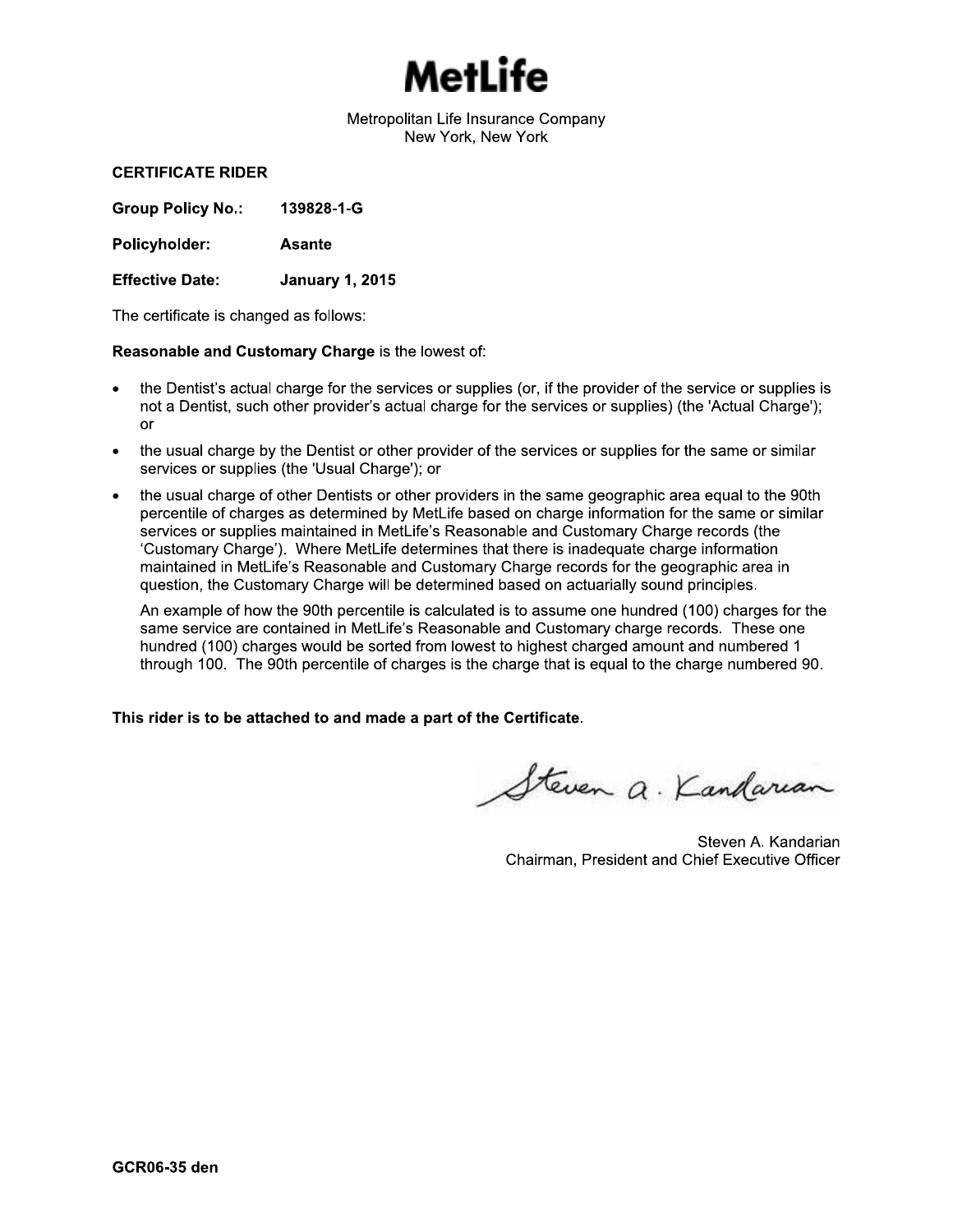

Metropolitan Life Insurance Company New York, New York

**CERTIFICATE RIDER** 

139828-1-G **Group Policy No.:** 

Policyholder: **Asante** 

**Effective Date: January 1, 2015** 

The certificate is changed as follows:

The following description is hereby added to the end of the third paragraph under the section entitled "Deductibles".

"The Deductible Amount will be applied based on when Dental insurance claims for Covered Services are processed by Us. The Deductible Amount will be applied to Covered Services in the order that Dental Insurance claims for Covered Services are processed by Us regardless of when a Covered Service is "incurred". When several Covered Services are incurred on the same date and Dental Insurance benefits are claimed as part of the same claim, the Deductible Amount is applied based on the Covered Percentage applicable to each Covered Service. The Deductible Amount will be applied in the order of highest Covered Percentage to lowest Covered Percentage."

This rider is to be attached to and made a part of the Certificate.

Steven a. Kandarian

Steven A. Kandarian Chairman, President and Chief Executive Officer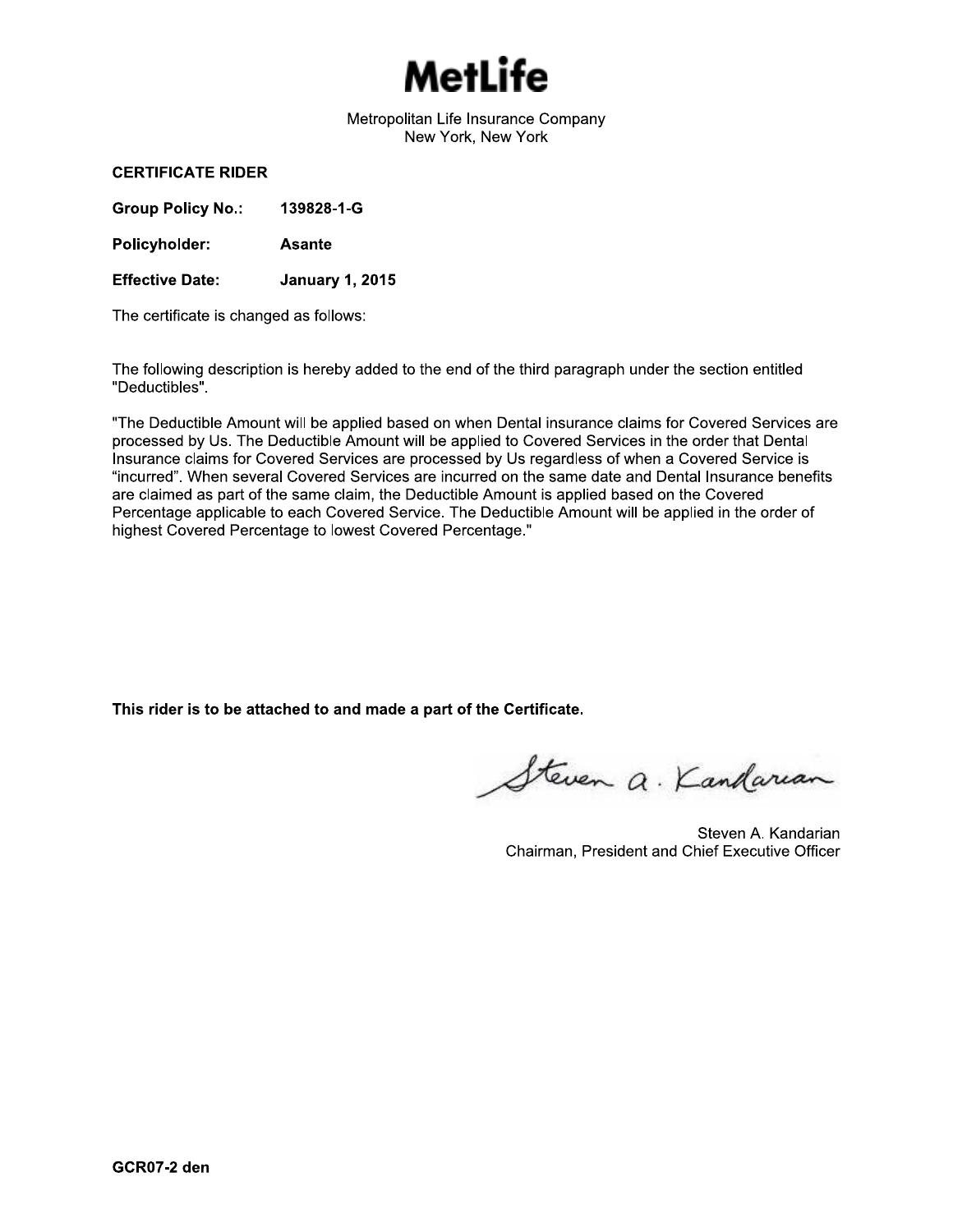# YOUR BENEFIT PLAN

# **Asante**

# All Full-Time and Part-Time Employees

# **Core Plan**

**Dental Insurance for You and Your Dependents** 

Certificate Date: January 1, 2015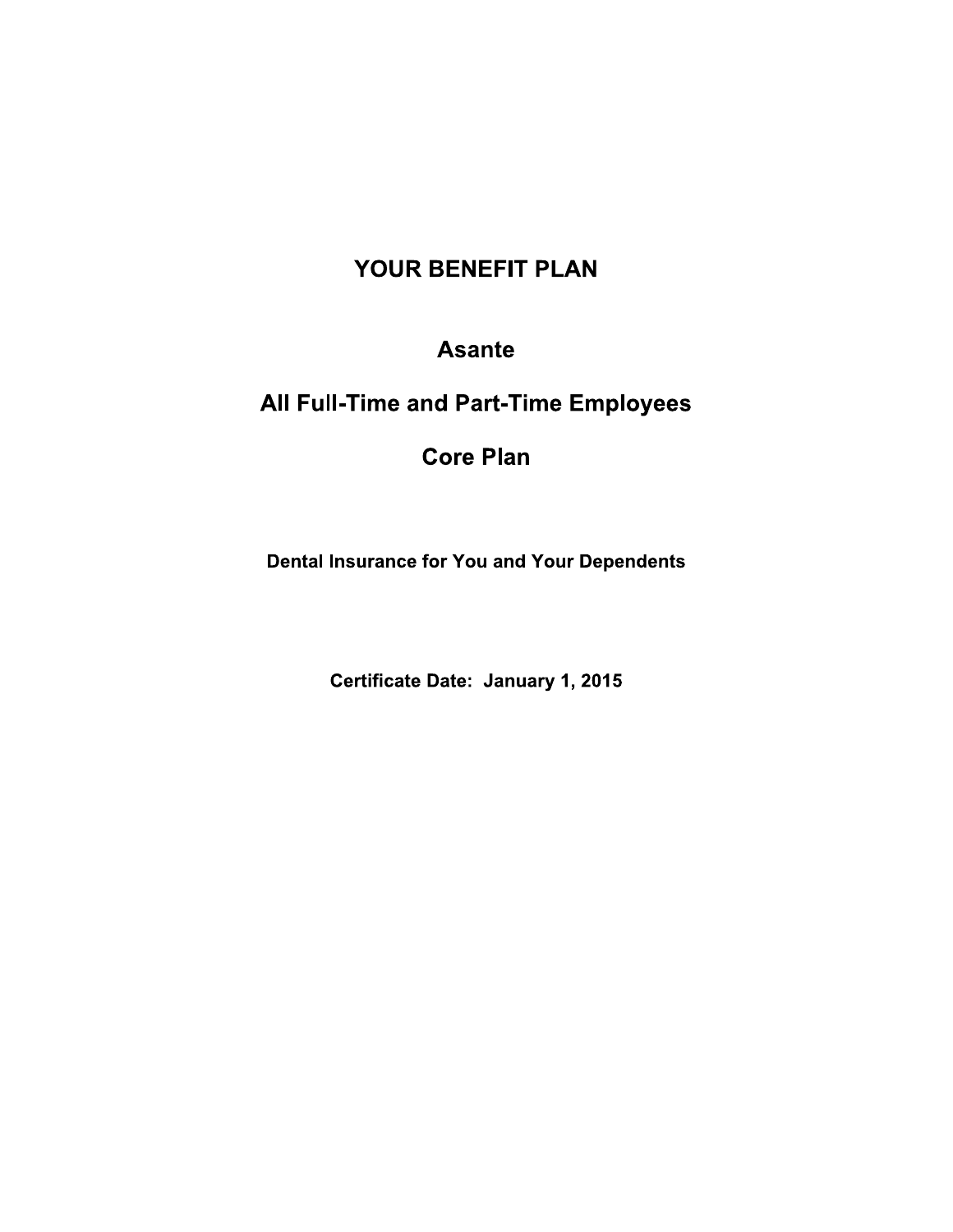Asante 2635 Siskiyou Blvd.<br>Medford, OR 97504

#### TO OUR EMPLOYEES:

All of us appreciate the protection and security insurance provides.

This certificate describes the benefits that are available to you. We urge you to read it carefully.

Asante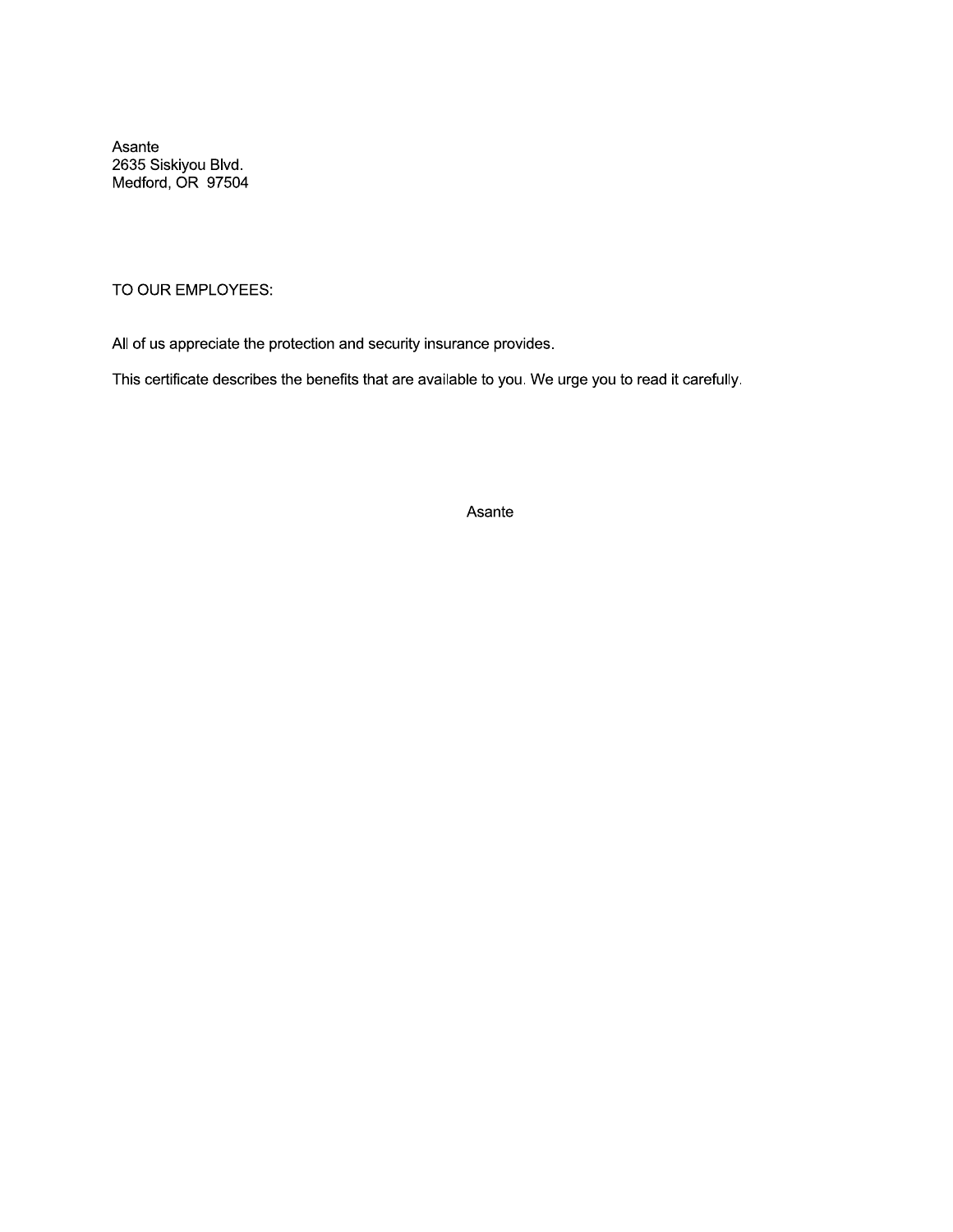

Metropolitan Life Insurance Company 200 Park Avenue, New York, New York 10166

### **CERTIFICATE OF INSURANCE**

Metropolitan Life Insurance Company ("MetLife"), a stock company, certifies that You and Your Dependents are insured for the benefits described in this certificate, subject to the provisions of this certificate. This certificate is issued to You under the Group Policy and it includes the terms and provisions of the Group Policy that describe Your insurance. PLEASE READ THIS CERTIFICATE CAREFULLY.

This certificate is part of the Group Policy. The Group Policy is a legal contract between MetLife and the Policyholder and may be changed or ended without Your consent or notice to You.

| Policyholder:                                                | Asante                            |
|--------------------------------------------------------------|-----------------------------------|
| <b>Group Policy Number:</b>                                  | 139828-1-G                        |
| Type of Insurance:                                           | Dental Insurance                  |
| MetLife Toll Free Number(s):<br><b>For Claim Information</b> | FOR DENTAL CLAIMS: 1-800-942-0854 |

### THIS CERTIFICATE ONLY DESCRIBES DENTAL INSURANCE.

THE BENEFITS OF THE POLICY PROVIDING YOUR COVERAGE ARE GOVERNED PRIMARILY BY THE LAWS OF A STATE OTHER THAN FLORIDA.

THE GROUP INSURANCE POLICY PROVIDING COVERAGE UNDER THIS CERTIFICATE WAS ISSUED IN A JURISDICTION OTHER THAN MARYLAND AND MAY NOT PROVIDE ALL THE BENEFITS **REQUIRED BY MARYLAND LAW.** 

WE ARE REQUIRED BY STATE LAW TO INCLUDE THE NOTICE(S) WHICH APPEAR ON THIS PAGE AND IN THE NOTICE(S) SECTION WHICH FOLLOWS THIS PAGE. PLEASE READ THE(SE) NOTICE(S) **CAREFULLY.**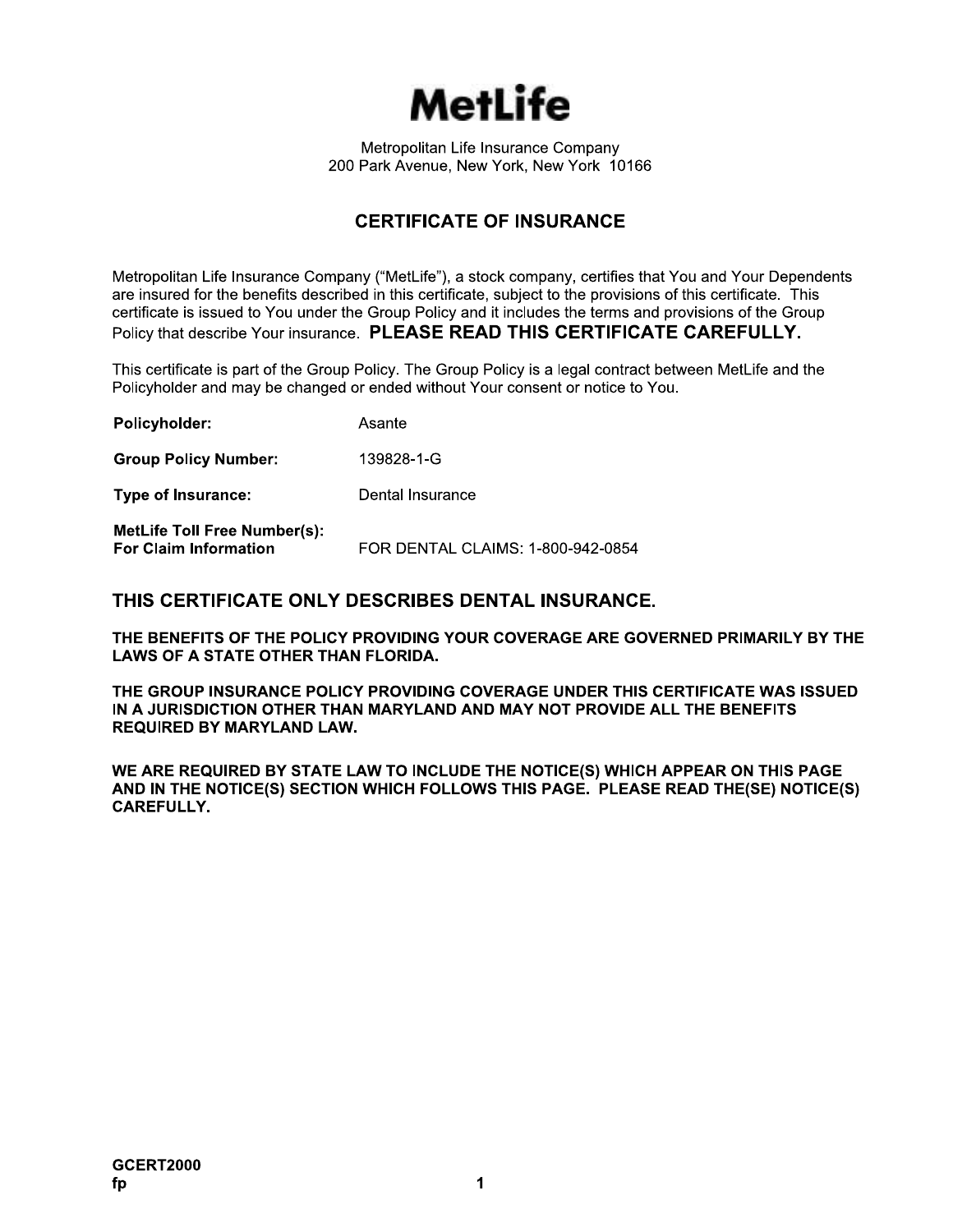### **IMPORTANT NOTICE**

To obtain information or make a complaint:

You may call MetLife's toll free telephone number for information or to make a complaint at

1-800-942-0854

You may contact the Texas Department of Insurance to obtain information on companies, coverages, rights or complaints at

### **AVISO IMPORTANTE**

Para obtener información o para someter una queja:

Usted puede llamar al numero de teléfono gratis de MetLife para información o para someter una queja al

1-800-942-0854

Puede comunicarse con el Departamento de Seguros de Texas para obtener información acerca de compañías, coberturas, derechos o quejas al

1-800-252-3439

1-800-252-3439

You may write the Texas Department of Insurance

P.O. Box 149104 Austin, TX 78714-9104 Fax: (512) 475-1771

Web: http://www.tdi.texas.gov

Email: ConsumerProtection@tdi.texas.gov

**PREMIUM OR CLAIM DISPUTES: Should You** have a dispute concerning Your premium or about a claim, You should contact MetLife first. If the dispute is not resolved, You may contact the Texas Department of Insurance.

### ATTACH THIS NOTICE TO YOUR CERTIFICATE:

This notice is for information only and does not become a part or condition of the attached document.

Puede escribir al Departamento de Seguros de Texas

P.O. Box 149104 Austin, TX 78714-9104 Fax: (512) 475-1771

Web: http://www.tdi.texas.gov

Email: ConsumerProtection@tdi.texas.gov

### **DISPUTAS SOBRE PRIMAS O RECLAMOS: Si**

tiene una disputa concerniente a su prima o a un reclamo, debe comunicarse con MetLife primero. Si no se resuelve la disputa, puede entonces comunicarse con el departamento (TDI).

### **UNA ESTE AVISO A SU CERTIFICADO:**

Este aviso es solo para propósito de información y no se convierte en parte o condición del documento adjunto.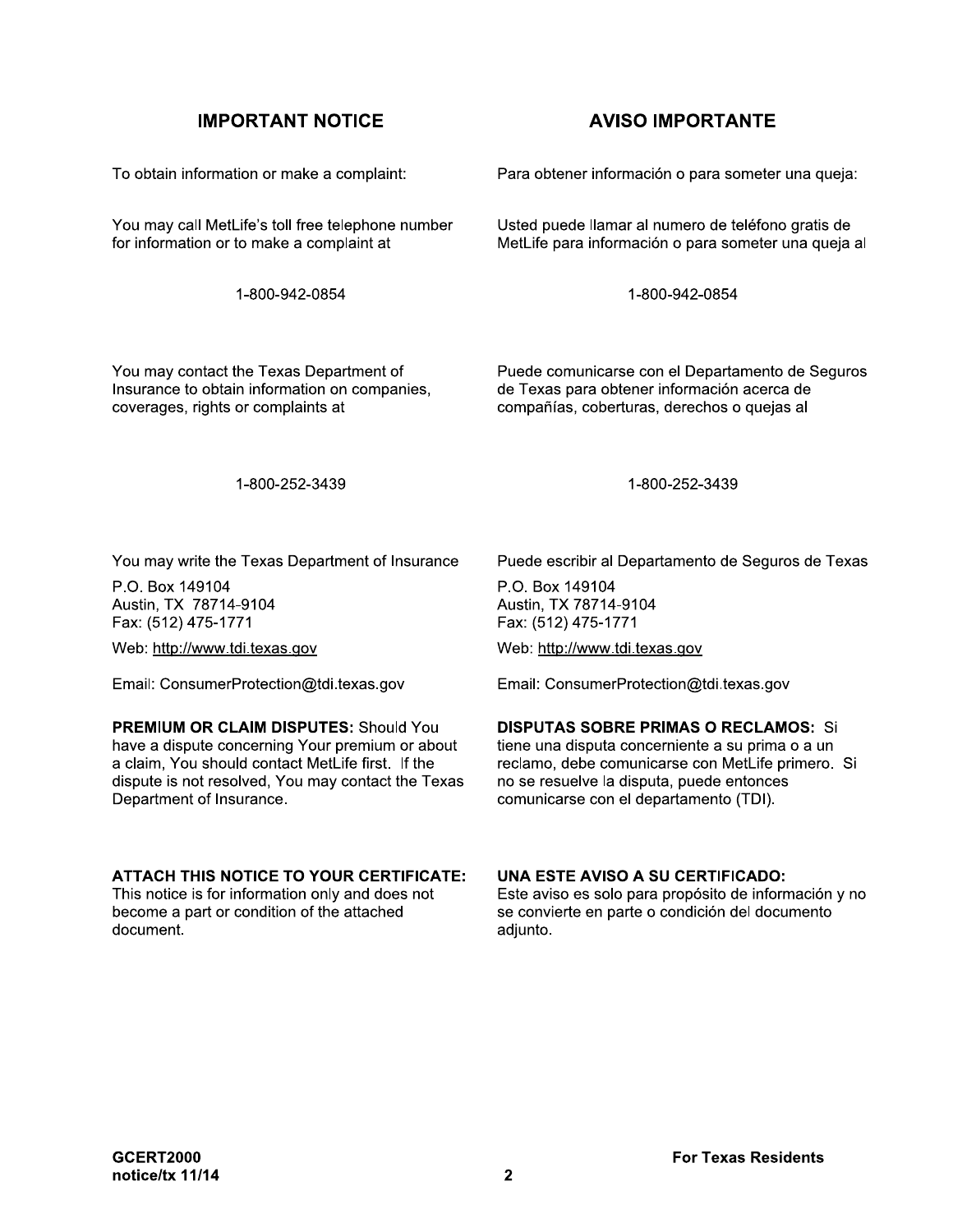### **NOTICE FOR RESIDENTS OF TEXAS**

THE INSURANCE POLICY UNDER WHICH THIS CERTIFICATE IS ISSUED IS NOT A POLICY OF WORKERS' COMPENSATION INSURANCE. YOU SHOULD CONSULT YOUR EMPLOYER TO DETERMINE WHETHER YOUR EMPLOYER IS A SUBSCRIBER TO THE WORKERS' COMPENSATION SYSTEM.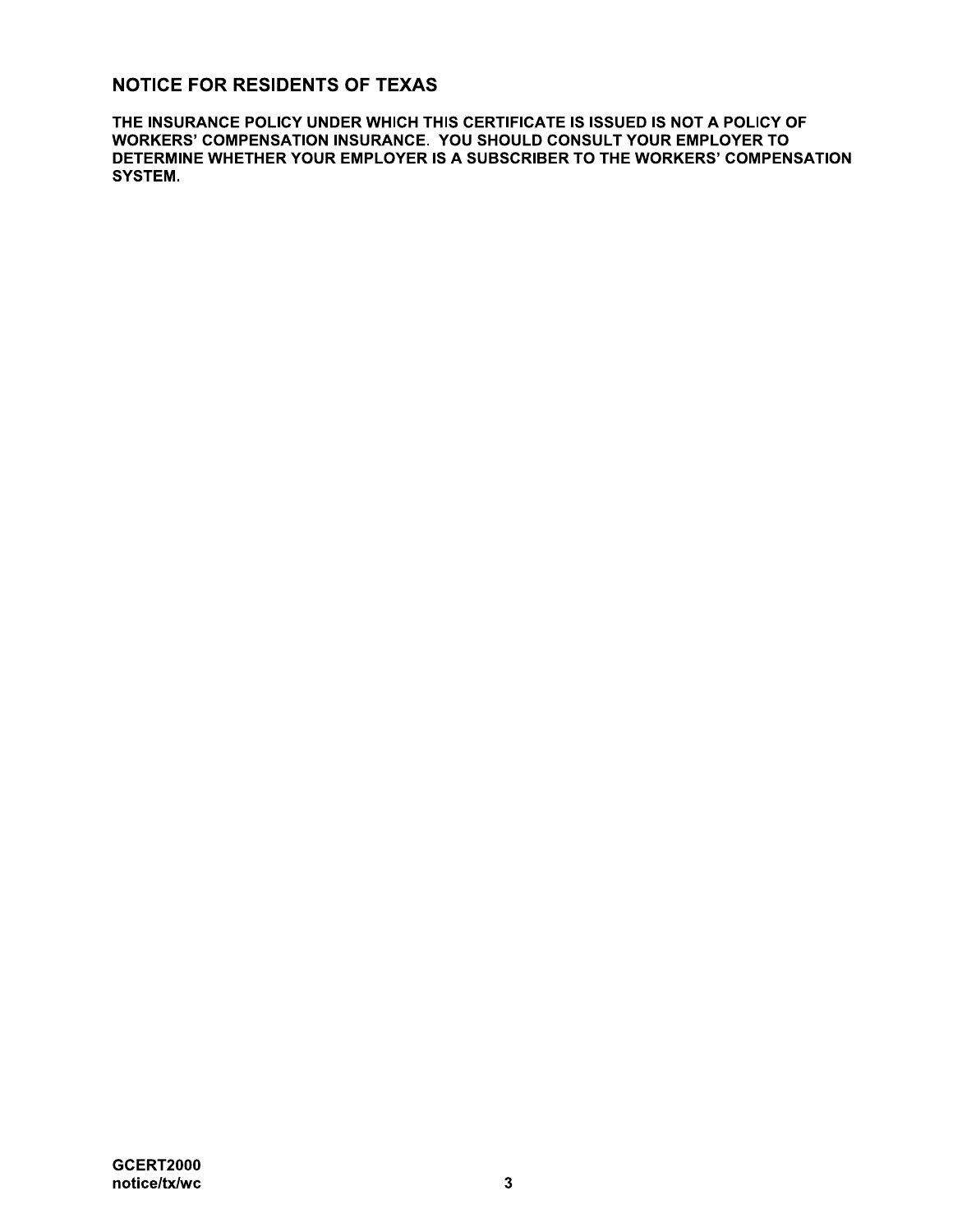### NOTICE FOR RESIDENTS OF LOUISIANA, MINNESOTA, MONTANA, NEW HAMPSHIRE, **NEW MEXICO, TEXAS, UTAH AND WASHINGTON**

### The Definition Of Child Is Modified For The Coverages Listed Below:

### For Louisiana Residents (Dental Insurance):

The term also includes Your grandchildren residing with You. The age limit for children and grandchildren will not be less than 21, regardless of the child's or grandchild's student status or full-time employment status. In addition, the age limit for students will not be less than 24. Your natural child, adopted child, stepchild or grandchild under age 21 will not need to be supported by You to qualify as a Child under this insurance.

### For Minnesota Residents (Dental Insurance):

The term also includes:

- Your grandchildren who are financially dependent upon You and reside with You continuously from birth;  $\bullet$
- children for whom You or Your Spouse is the legally appointed guardian; and
- children for whom You have initiated an application for adoption.

The age limit for children and grandchildren will not be less than 25 regardless of the child's or grandchild's student status or full-time employment status. Your natural child, adopted child stepchild or children for whom You or Your Spouse is the legally appointed quardian under age 25 will not need to be supported by You to qualify as a Child under this insurance.

#### For Montana Residents (Dental Insurance):

The term also includes newborn infants of any person insured under this certificate. The age limit for children will not be less than 25, regardless of the child's student status or full-time employment status. Your natural child, adopted child or stepchild under age 25 will not need to be supported by You to qualify as a child under this insurance.

#### For New Hampshire Residents (Dental Insurance):

The age limit for children will not be less than 26, regardless of the child's marital status, student status, or full-time employment status. Your natural child, adopted child or stepchild under age 26 will not need to be supported by You to qualify as a Child under this insurance.

### For New Mexico Residents (Dental Insurance):

The age limit for children will not be less than 25, regardless of the child's student status or full-time employment status. Your natural child, adopted child or stepchild will not be denied dental insurance coverage under this certificate because:

- that child was born out of wedlock:
- that child is not claimed as Your dependent on Your federal income tax return; or
- that child does not reside with You.

### For Texas Residents (Dental Insurance):

The term also includes Your grandchildren. The age limit for children and grandchildren will not be less than 25, regardless of the child's or grandchild's student status, full-time employment status or military service status. Your natural child, adopted child or stepchild under age 25 will not need to be supported by You to qualify as a Child under this insurance. A child will be considered Your adopted child during the period You are party to a suit in which You are seeking the adoption of the child. In addition, grandchildren must be able to be claimed by You as a dependent for Federal Income Tax purposes at the time You applied for Insurance.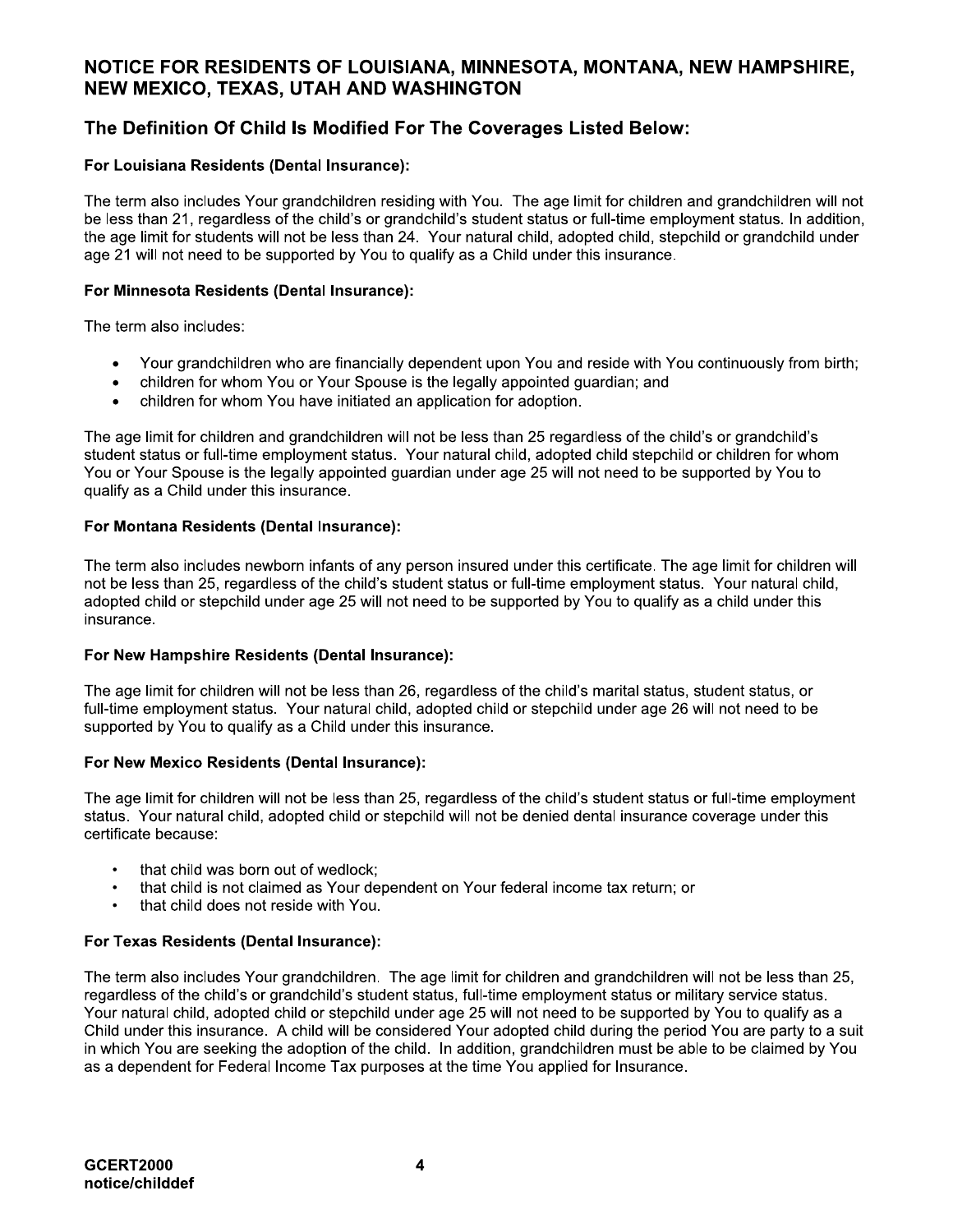### NOTICE FOR RESIDENTS OF LOUISIANA, MINNESOTA, MONTANA, NEW HAMPSHIRE, NEW MEXICO. TEXAS. UTAH AND WASHINGTON (continued)

**NOTICE FOR RESID<br>
NEW MEXICO, TEXA<br>
For Utah Residents (Der<br>
The age limit for children<br>
status. Your natural child<br>
as a Child under this insu<br>
For Washington Reside<br>
The age limit for children<br>
time employment status** NOTICE FOR RESIDENTS OF LOUISIANA, MINNESOTA, MONTANA, NEW HAMPSHIRE,<br>NEW MEXICO, TEXAS, UTAH AND WASHINGTON (continued)<br>For Utah Residents (Dental Insurance):<br>The age limit for children will not be less than 26, regardles **NEW MEXICO, TEXAS, U**<br>
For Utah Residents (Dental Ins<br>
The age limit for children will not<br>
status. Your natural child, adopt<br>
as a Child under this insurance.<br>
For Washington Residents (De<br>
The age limit for children wil

NEW MEXICO, TEXAS, UTAH AND WASHINGTON (continued)<br>For Utah Residents (Dental Insurance):<br>The age limit for children will not be less than 26, regardless of the child's student status or full-time employment<br>status. Your n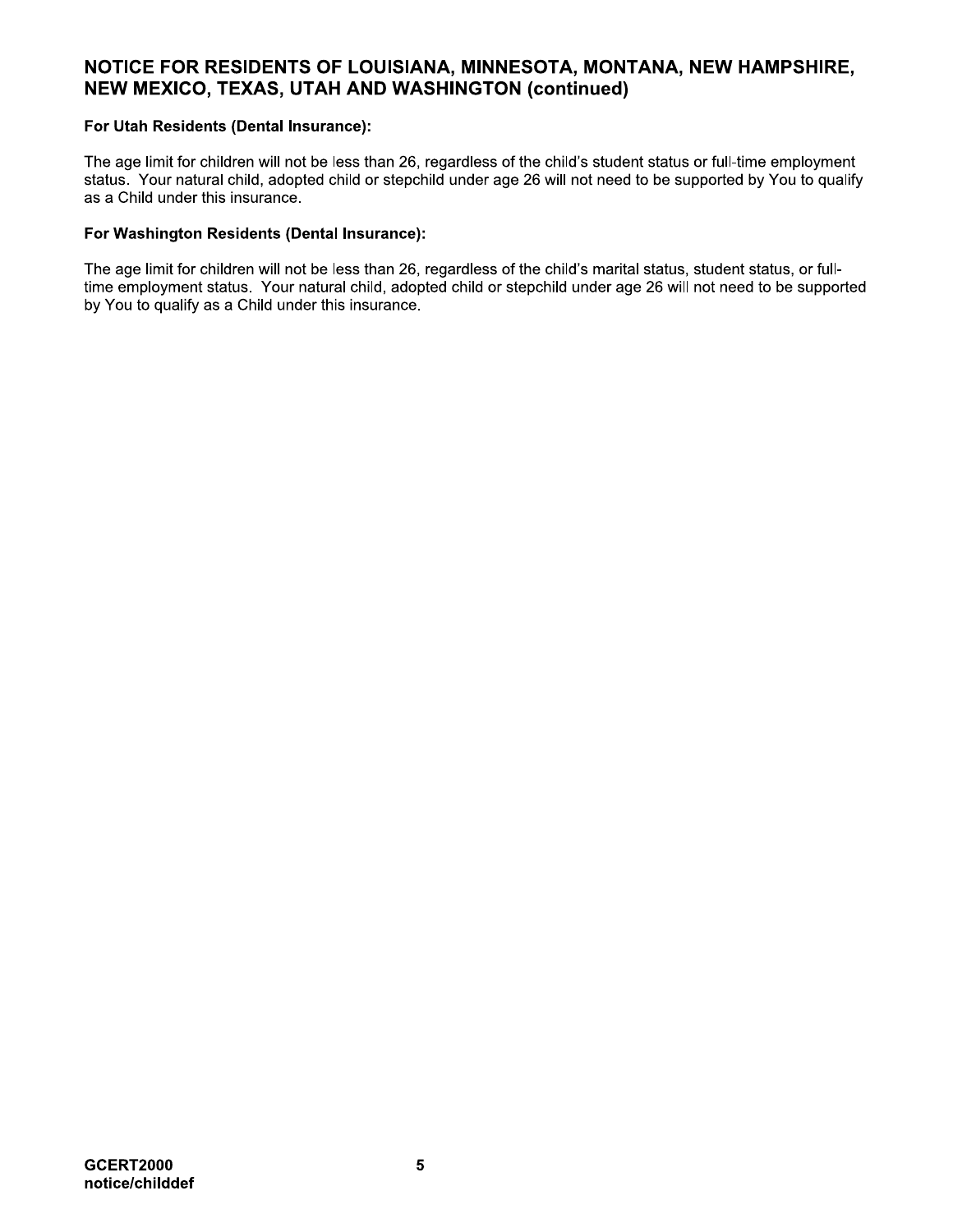### **DENTAL INSURANCE: PROCEDURES FOR DENTAL CLAIMS**

### **NOTICE FOR RESIDENTS OF TEXAS**

If You reside in Texas, note the following Procedures for Dental Claims will be followed:

#### **Procedures for Presenting Claims for Dental Insurance Benefits**

All claim forms needed to file for Dental Insurance benefits under the group insurance program can be obtained from the Employer who can also answer questions about the insurance benefits and to assist You or, if applicable, Your beneficiary in filing claims. Dental claim forms can also be downloaded from www.metlife.com/dental. The instructions on the claim form should be followed carefully. This will expedite the processing of the claim. Be sure all questions are answered fully.

#### **Routine Questions on Dental Insurance Claims**

If there is any question about a claim payment, an explanation may be requested from MetLife by dialing 1-800-942-0854.

#### **Claim Submission**

For claims for Dental Insurance benefits, the claimant must complete the appropriate claim form and submit the required proof as described in the FILING A CLAIM section of the certificate.

Claim forms must be submitted in accordance with the instructions on the claim form.

#### **Initial Determination**

After You submit a claim for Dental Insurance benefits to MetLife, MetLife will notify You acknowledging receipt of Your claim, commence with any investigation, and request any additional information within 15 days of receipt of Your claim.

MetLife will notify You in writing of the acceptance or rejection of Your claim within 15 business days of receipt of all information needed to process Your claim.

If MetLife cannot accept or reject Your claim within 15 business days after receipt of all information, MetLife will notify You within 15 business days stating the reason why we require an extension. If an extension is requested. We will notify You of our decision to approve or deny Your claim within 45 days. Upon notification of approval. Your claim will be paid within 5 business days.

If MetLife denies Your claim in whole or in part, the notification of the claims decision will state the reason why Your claim was denied and reference the specific Plan provision(s) on which the denial is based. If the claim is denied because MetLife did not receive sufficient information, the claims decision will describe the additional information needed and explain why such information is needed. Further, if an internal rule, protocol, guideline or other criterion was relied upon in making the denial, the claims decision will state the rule, protocol, guideline or other criteria or indicate that such rule, protocol, guideline or other criteria was relied upon and that You may request a copy free of charge.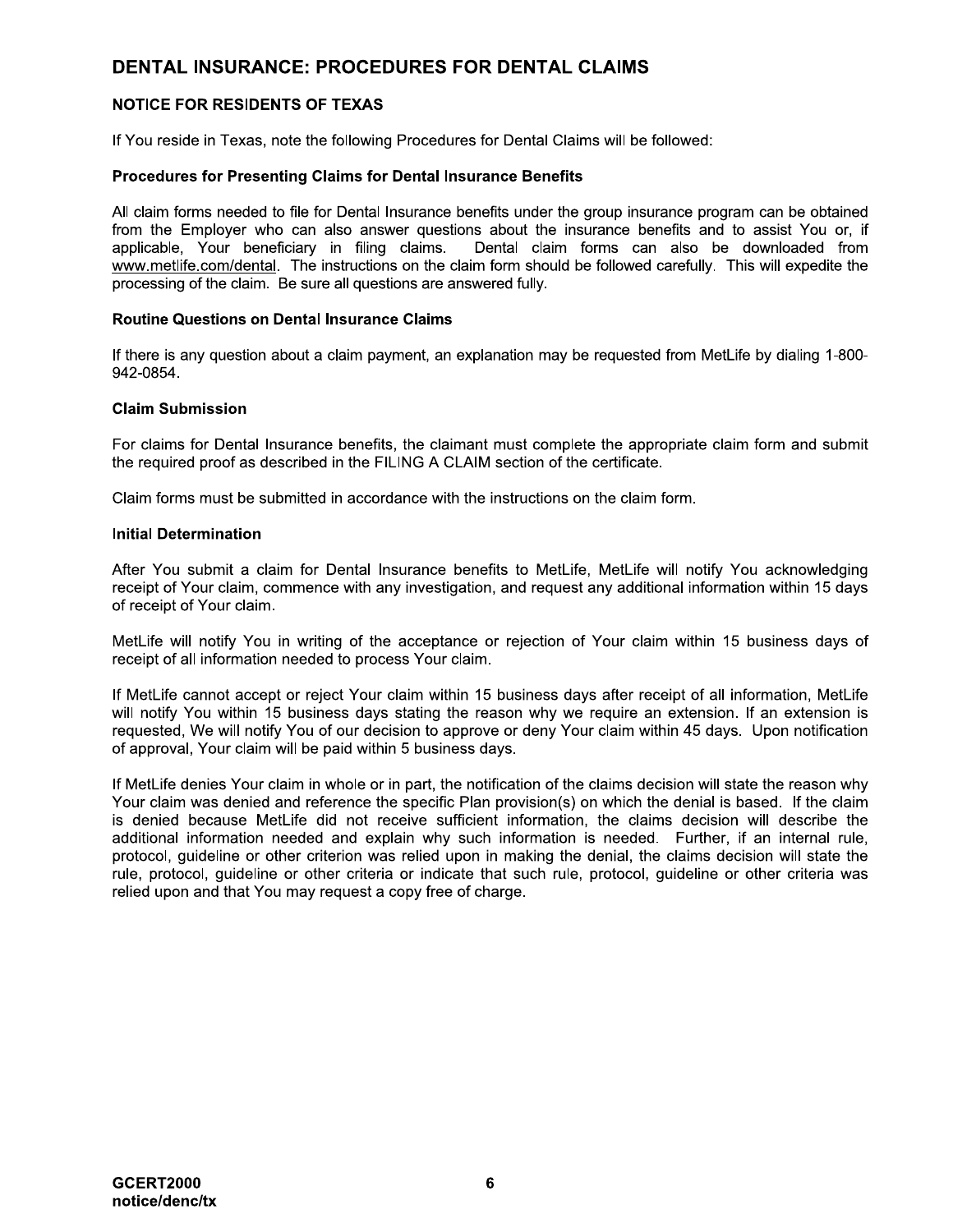### **DENTAL INSURANCE: PROCEDURES FOR DENTAL CLAIMS (continued)**

### **Appealing the Initial Determination**

If MetLife denies Your claim, You may take two appeals of the initial determination. Upon Your written request, MetLife will provide You free of charge with copies of documents, records and other information relevant to Your claim. You must submit Your appeal to MetLife at the address indicated on the claim form within 180 days of receiving MetLife's decision. Appeals must be in writing and must include at least the following information:

- Name of Employee;
- Name of the Plan;  $\bullet$
- Reference to the initial decision:
- Whether the appeal is the first or second appeal of the initial determination:
- An explanation why You are appealing the initial determination.

As part of each appeal, You may submit any written comments, documents, records, or other information relating to Your claim.

After MetLife receives Your written request appealing the initial determination or determination on the first appeal, MetLife will conduct a full and fair review of Your claim. Deference will not be given to initial denials, and MetLife's review will look at the claim anew. The review on appeal will take into account all comments. documents, records, and other information that You submit relating to Your claim without regard to whether such information was submitted or considered in the initial determination. The person who will review Your appeal will not be the same person as the person who made the initial decision to deny Your claim. In addition, the person who is reviewing the appeal will not be a subordinate of the person who made the initial decision to deny Your claim. If the initial denial is based in whole or in part on a medical judgment, MetLife will consult with a health care professional with appropriate training and experience in the field of dentistry involved in the judgment. This health care professional will not have consulted on the initial determination, and will not be a subordinate of any person who was consulted on the initial determination.

MetLife will notify You in writing of its final decision within 30 days after MetLife's receipt of Your written request for review, except that under special circumstances MetLife may have up to an additional 30 days to provide written notification of the final decision. If such an extension is required, MetLife will notify You prior to the expiration of the initial 30 day period, state the reason(s) why such an extension is needed, and state when it will make its determination.

If MetLife denies the claim on appeal, MetLife will send You a final written decision that states the reason(s) why the claim You appealed is being denied and references any specific Plan provision(s) on which the denial is based. If an internal rule, protocol, guideline or other criterion was relied upon in denying the claim on appeal, the final written decision will state the rule, protocol, guideline or other criteria or indicate that such rule, protocol, guideline or other criteria was relied upon and that You may request a copy free of charge. Upon written request, MetLife will provide You free of charge with copies of documents, records and other information relevant to Your claim.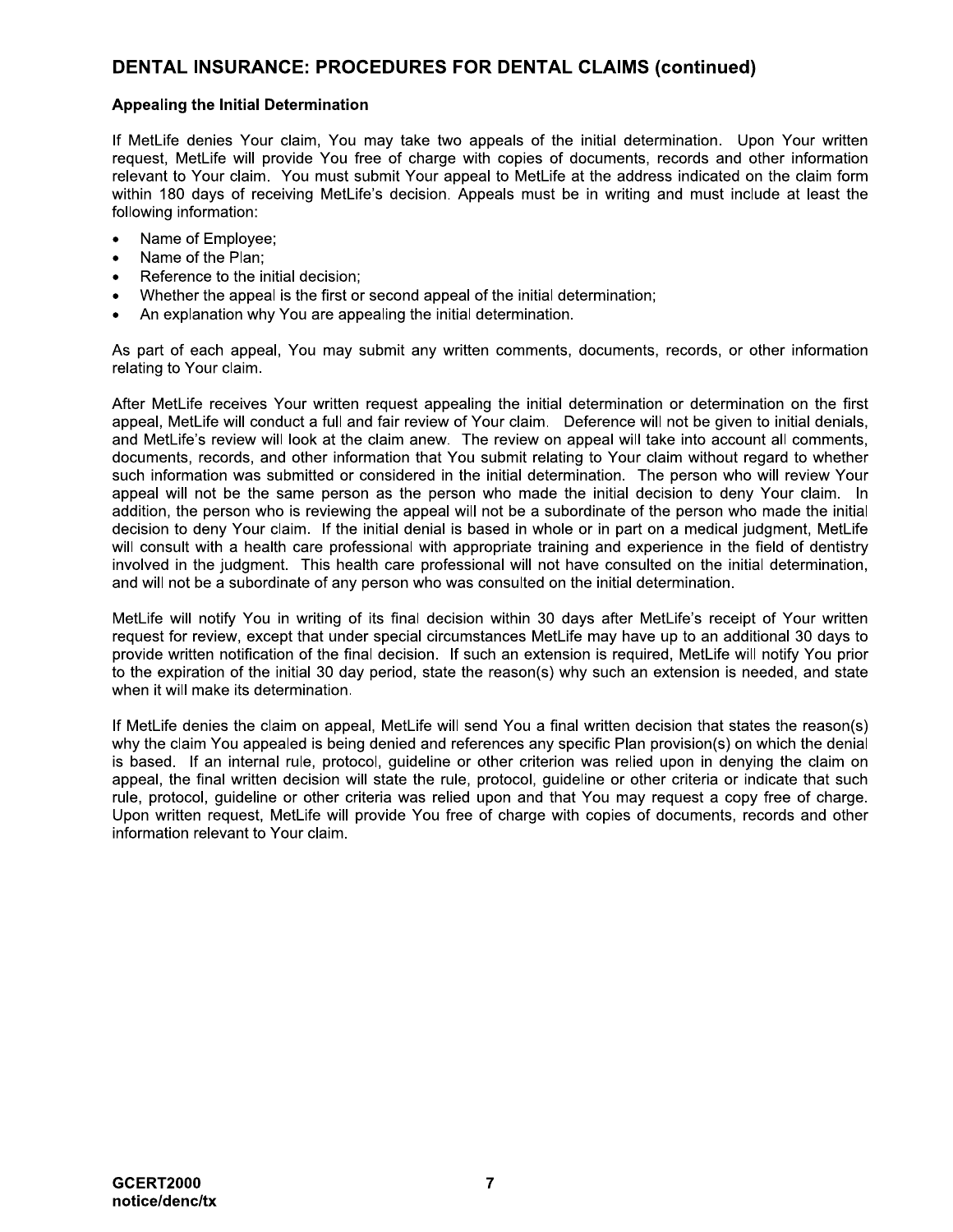### NOTICE FOR RESIDENTS OF ALL STATES WHO ARE INSURED FOR DENTAL **INSURANCE**

### **Notice Regarding Your Rights and Responsibilities**

### **Rights:**

- We will treat communications, financial records and records pertaining to Your care in accordance with all applicable laws relating to privacy.
- Decisions with respect to dental treatment are the responsibility of You and the Dentist. We neither require nor prohibit any specified treatment. However, only certain specified services are covered for benefits. Please see the Dental Insurance sections of this certificate for more details.
- You may request a pre-treatment estimate of benefits for the dental services to be provided. However,  $\bullet$ actual benefits will be determined after treatment has been performed.
- You may request a written response from MetLife to any written concern or complaint.
- You have the right to receive an explanation of benefits which describes the benefit determinations for Your dental insurance.

#### **Responsibilities:**

- You are responsible for the prompt payment of any charges for services performed by the Dentist. If the dentist agrees to accept part of the payment directly from MetLife, You are responsible for prompt payment of the remaining part of the dentist's charge.
- You should consult with the Dentist about treatment options, proposed and potential procedures, anticipated outcomes, potential risks, anticipated benefits and alternatives. You should share with the Dentist the most current, complete and accurate information about Your medical and dental history and current conditions and medications.
- You should follow the treatment plans and health care recommendations agreed upon by You and the  $\bullet$ Dentist.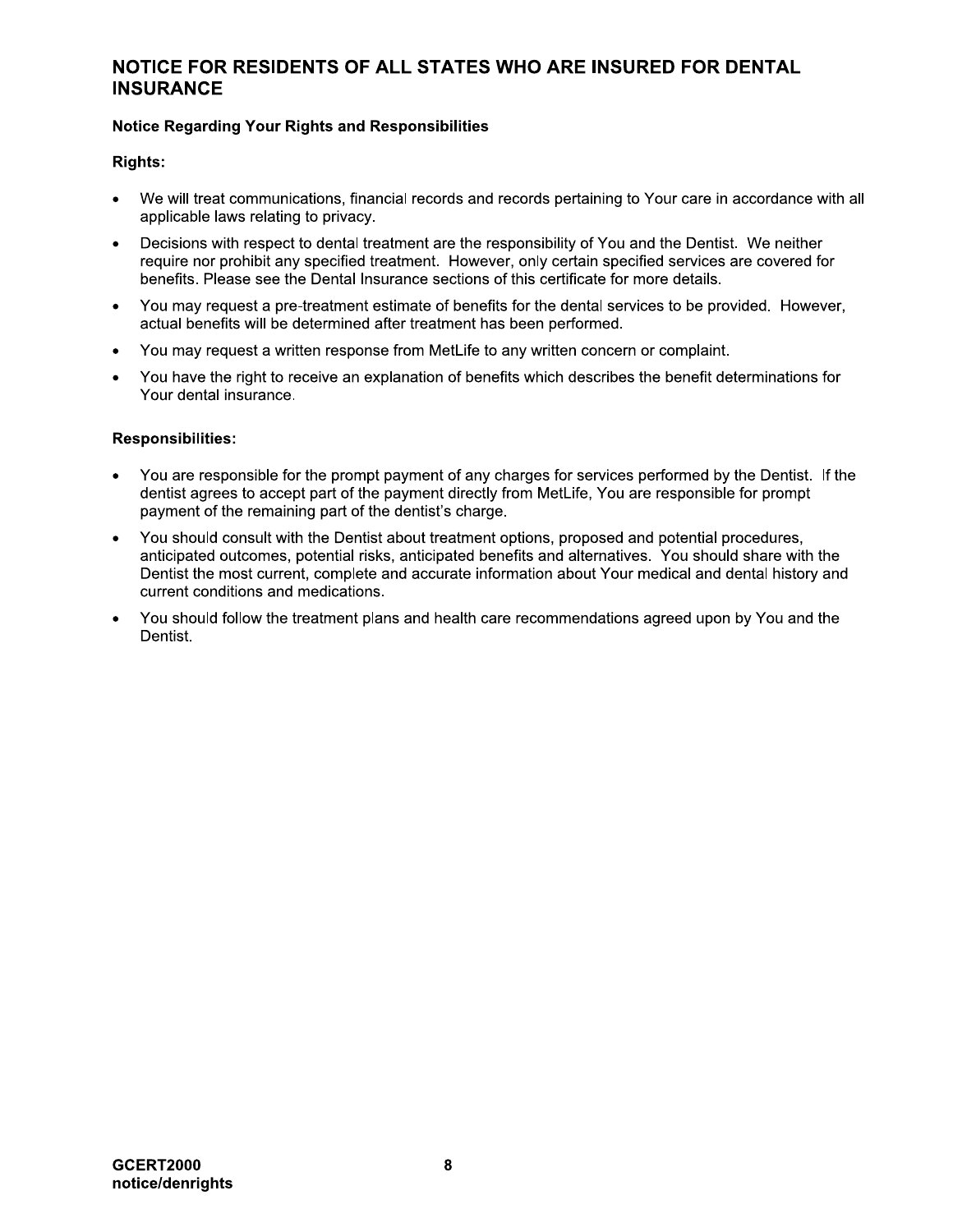#### **Reasonable and Customary Charges**

Reasonable and Customary Charges for Out-of-Network services will not be based less than an 80<sup>th</sup> percentile of the dental charges.

#### **Reasonable Access to an In-Network Dentist**

If You do not have an In-Network Dentist within 50 miles of Your legal residence. We will reimburse You for the cost of Covered Services and materials provided by an Out-of-Network Dentist at the same benefit level as an In-Network Dentist.

#### Coordination of Benefits or Non-Duplication of Benefits with a Secondary Plan:

If This Plan is Secondary, This Plan will determine benefits as if the services were obtained from This Plan's In-Network provider under the following circumstances:

- the Primary Plan does not provide benefits through a provider network;
- both the Primary Plan and This Plan provide benefits through provider networks but the covered person obtains services through a provider in the Primary plan's network who is not in This Plan's network; or
- both the Primary Plan and This Plan provide benefits through provider networks but the covered person obtains services from a provider that is not part of the provider network of the Primary Plan or This Plan because no provider in the Primary Plan's provider network or This Plan's network is able to meet the particular health need of the covered person.

#### **Dental Insurance: Procedures For Dental Claims**

#### **Procedures for Presenting Claims for Dental Insurance Benefits**

All claim forms needed to file for Dental Insurance benefits under the group insurance program can be obtained from the Employer who can also answer questions about the insurance benefits and to assist You or, if applicable.

Your beneficiary in filing claims. Dental claim forms can also be downloaded from www.metlife.com/dental. The instructions on the claim form should be followed carefully. This will expedite the processing of the claim. Be sure all questions are answered fully.

#### **Routine Questions on Dental Insurance Claims**

If there is any question about a claim payment, an explanation may be requested from MetLife by dialing 1-800-942-0854.

#### **Claim Submission**

For claims for Dental Insurance benefits, the claimant must complete the appropriate claim form and submit the required proof as described in the FILING A CLAIM section of the certificate.

Claim forms must be submitted in accordance with the instructions on the claim form.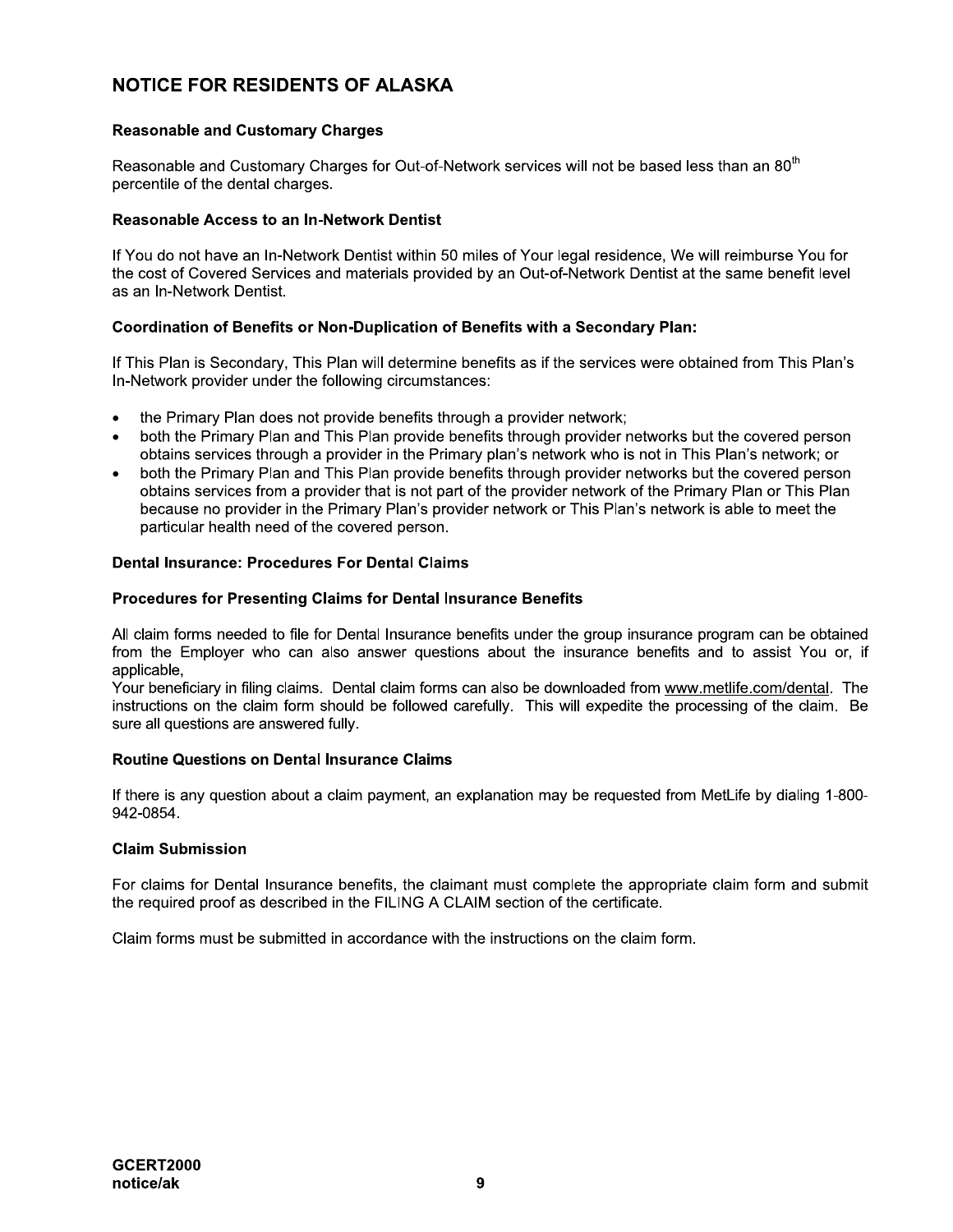### **Dental Insurance: Procedures For Dental Claims (Continued)**

#### **Initial Determination**

After You submit a claim for Dental Insurance benefits to MetLife, MetLife will review Your claim and notify You of its decision to approve or deny Your claim.

Such notification will be provided to You within a 30 day period from the date You submitted Your claim; except for situations requiring an extension of time of up to 15 days because of matters beyond the control of MetLife. If MetLife needs such an extension, MetLife will notify You prior to the expiration of the initial 30 day period, state the reason why the extension is needed, and state when it will make its determination. If an extension is needed because You did not provide sufficient information or filed an incomplete claim, the time from the date of MetLife's notice requesting further information and an extension until MetLife receives the requested information does not count toward the time period MetLife is allowed to notify You as to its claim decision. You will have 45 days to provide the requested information from the date You receive the notice requesting further information from MetLife.

If MetLife denies Your claim in whole or in part, the notification of the claims decision will state the reason why Your claim was denied and reference the specific Plan provision(s) on which the denial is based. If the claim is denied because MetLife did not receive sufficient information, the claims decision will describe the additional information needed and explain why such information is needed. Further, if an internal rule, protocol, guideline or other criterion was relied upon in making the denial, the claims decision will state the rule, protocol, quideline or other criteria or indicate that such rule, protocol, quideline or other criteria was relied upon and that You may request a copy free of charge.

Within 30 days after We receive Proof of Your claim, We will approve and pay the claim or We will deny the claim. If We deny the claim, We will provide You with the basis of Our denial or the specific additional information that We need to adjudicate Your claim. If We request additional information, We will approve and pay the claim or We will deny the claim within 15 days after We receive the additional information. If the claim is approved and not paid within the time period provided, the claim will accrue at an interest rate of 15 percent per year until the claim is paid.

### **Appealing the Initial Determination**

If MetLife denies Your claim, You may appeal the denial. Upon Your written request, MetLife will provide You free of charge with copies of documents, records and other information relevant to Your claim. You must submit Your appeal to MetLife at the address indicated on the claim form within 180 days of receiving MetLife's decision, or as soon as reasonably possible for situations in which You cannot reasonably meet the deadline. Appeals must be in writing and must include at least the following information:

- Name of Employee  $\bullet$
- Name of the Plan
- Reference to the initial decision  $\bullet$
- Whether the appeal is the first or second appeal of the initial determination
- An explanation why You are appealing the initial determination.

As part of each appeal, You may submit any written comments, documents, records, or other information relating to Your claim.

After MetLife receives Your written request, MetLife will conduct a full and fair review of Your claim. Deference will not be given to initial denials, and MetLife's review will look at the claim anew. The review on appeal will take into account all comments, documents, records, and other information that You submit relating to Your claim without regard to whether such information was submitted or considered in the initial determination. Your appeal will be reviewed by a person holding the same professional license as the treating Dental provider. The person who will review Your appeal will not be the same person as the person who made the initial decision to deny Your claim. In addition, the person who is reviewing the appeal will not be a subordinate of the person who made the initial decision to deny Your claim.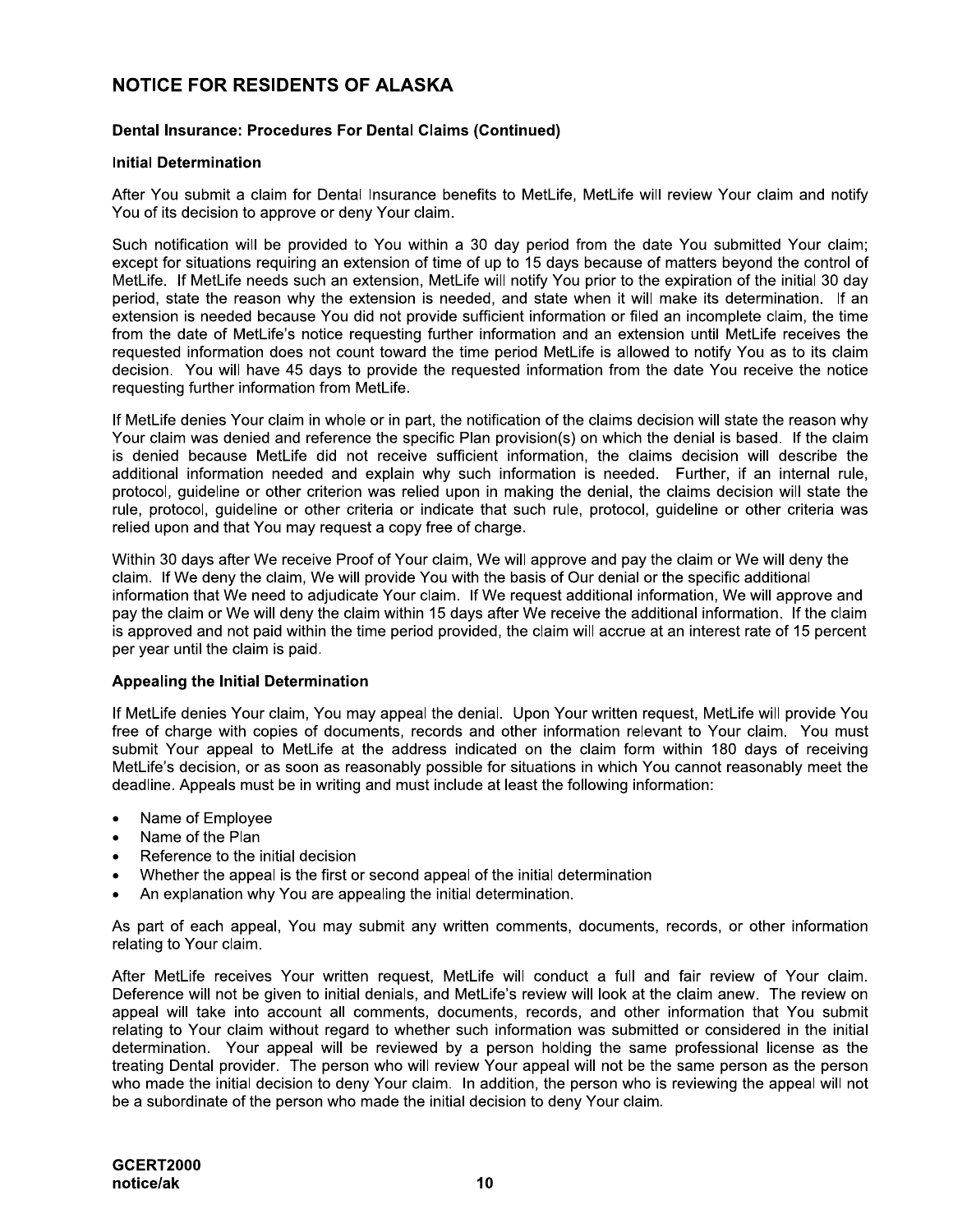#### **Dental Insurance: Procedures For Dental Claims (Continued)**

MetLife will notify You in writing of its final decision within 18 days after MetLife's receipt of Your written request for review.

If MetLife denies the claim on appeal, MetLife will send You a final written decision that states the reason(s) why the claim You appealed is being denied and references any specific Plan provision(s) on which the denial is based. If an internal rule, protocol, quideline or other criterion was relied upon in denying the claim on appeal, the final written decision will state the rule, protocol, guideline or other criteria or indicate that such rule, protocol, quideline or other criteria was relied upon and that You may request a copy free of charge. Upon written request, MetLife will provide You free of charge with copies of documents, records and other information relevant to Your claim.

#### **Second Level Appeal**

If You disagree with the response to the initial appeal of the denied claim, You have the right to a second level appeal. We shall communicate Our final determination to You within 18 calendar days from receipt of the request, or as required by any applicable state or federal laws or regulations. Our communication to the You shall include the specific reasons for the determination.

#### **External Appeal**

If You disagree with the response to the second appeal of the denied claim, You have the right to an external appeal. We will communicate the decision of the external appear agency in Writing. The decision will be made in accordance with the medical exigencies of the case involved, but in no event later than 21 working days after the appeal is filed, or, in the case of an expedited appeal, 72 hours after the time of requesting an external appeal of the health care insurer's decision. Decisions made by an external appeal agency are binding on Us and You unless the aggrieved party files suit in superior court within 6 months from the decision of the external appeal agency. All costs of the external appeal process, except those incurred by You or the treating professional in support of the appeal, will be paid by Us.

#### Overpayments

#### **Recovery of Overpayments**

We have the right to recover any amount that is determined to be an overpayment, within 180 days from the date of service, whether for services received by You or Your Dependents.

An overpayment occurs if it is determined that:

- the total amount paid by Us on a claim for Dental Insurance benefits is more than the total of the benefits due to You under this certificate; or
- payment We made should have been made by another group plan.

If such overpayment occurs, You have an obligation to reimburse Us.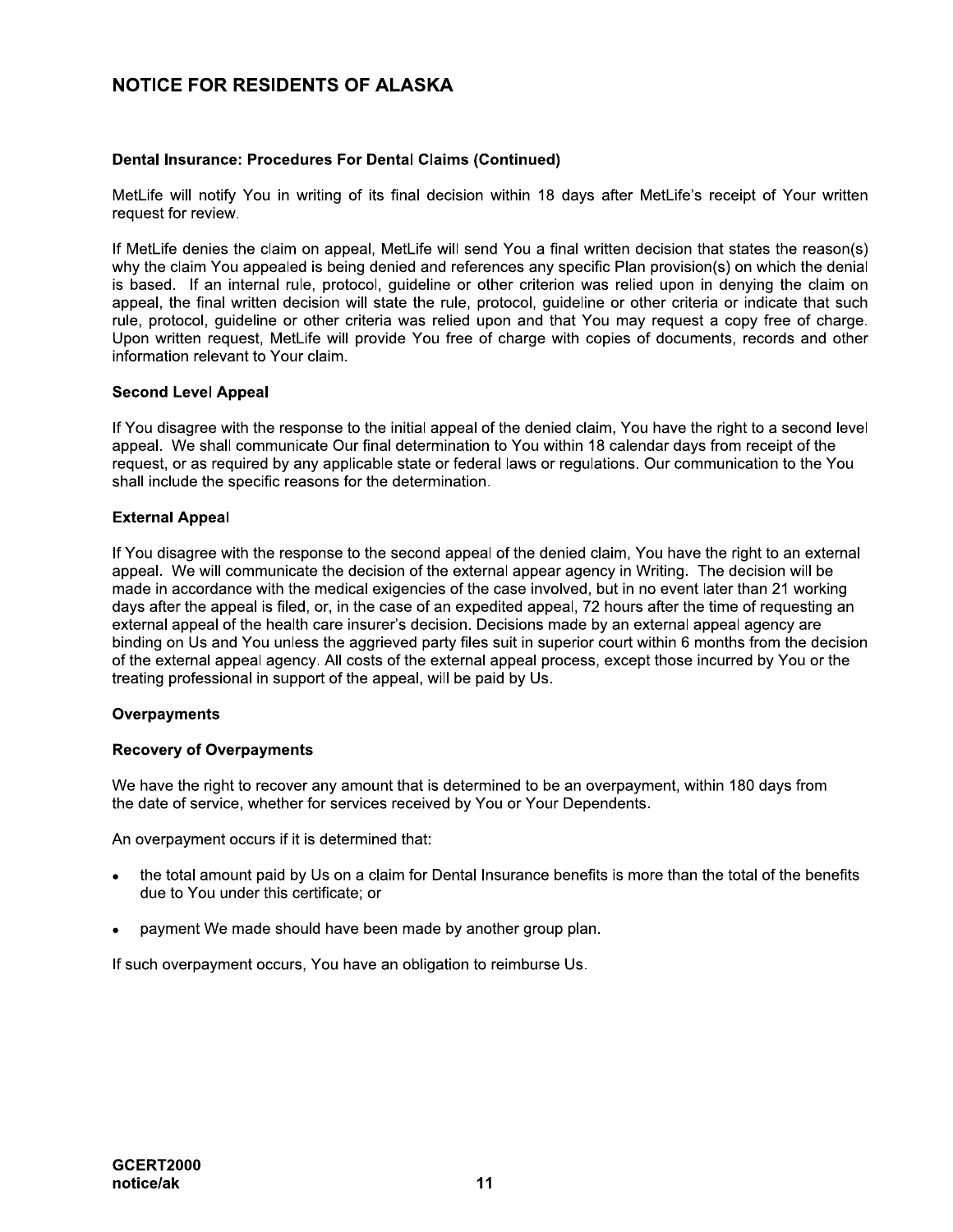### **Overpayments (Continued)**

#### **How We Recover Overpayments**

We may recover the overpayment, within 180 days from the date of service, from You by:

- stopping or reducing any future benefits payable for Dental Insurance;
- demanding an immediate refund of the overpayment from You; and  $\bullet$
- taking legal action.  $\bullet$

If the overpayment results from Our having made a payment to You that should have been made under another group plan, We may recover such overpayment within 180 days from the date of service, from one or more of the following:

- any other insurance company;  $\bullet$
- any other organization; or
- any person to or for whom payment was made.  $\bullet$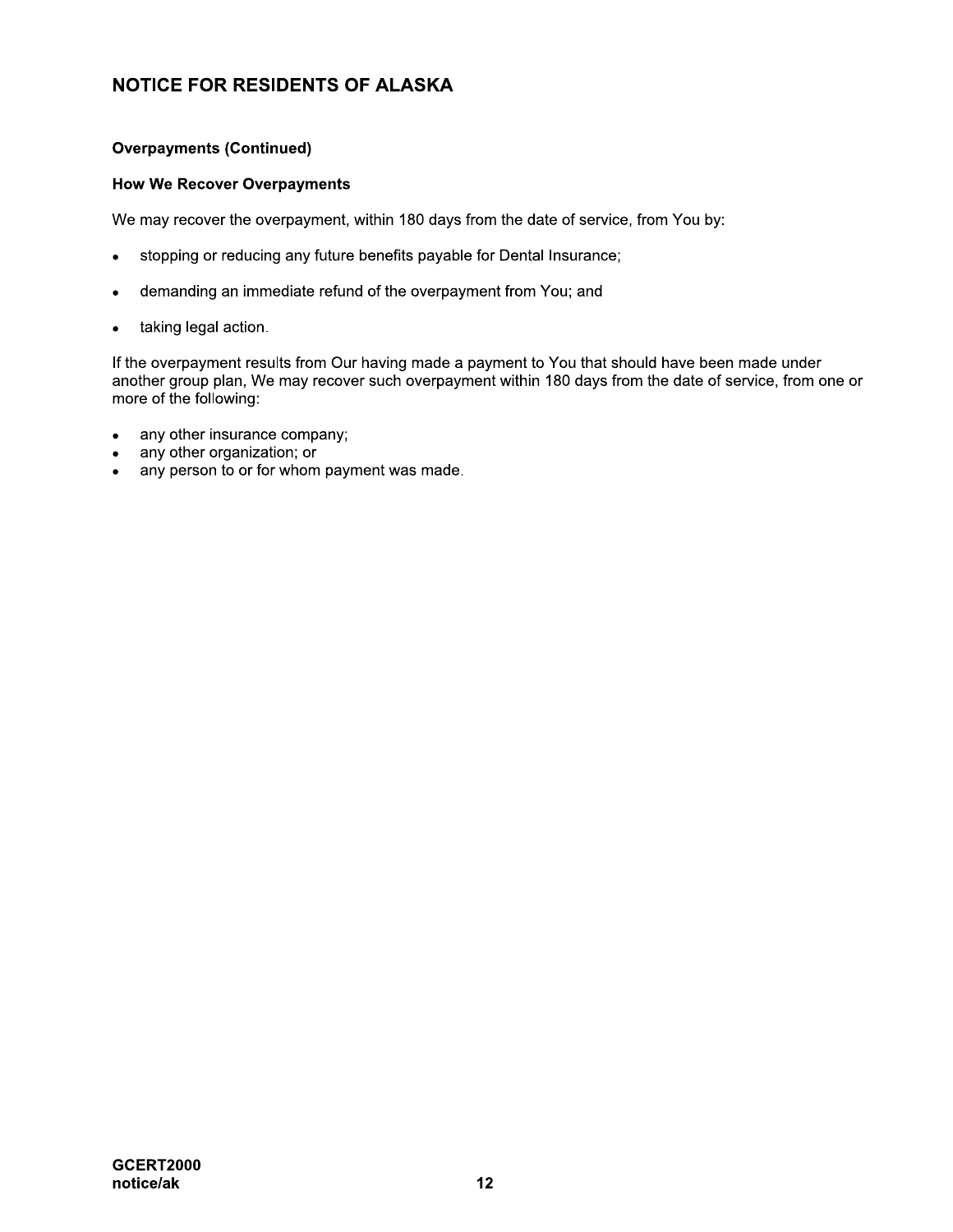If You have a question concerning Your coverage or a claim, first contact the Policyholder or group account administrator. If, after doing so, You still have a concern, You may call the toll free telephone number shown on the Certificate Face Page.

If You are still concerned after contacting both the Policyholder and MetLife, You should feel free to contact:

Arkansas Insurance Department **Consumer Services Division** 1200 West Third Street Little Rock, Arkansas 72201 (501) 371-2640 or (800) 852-5494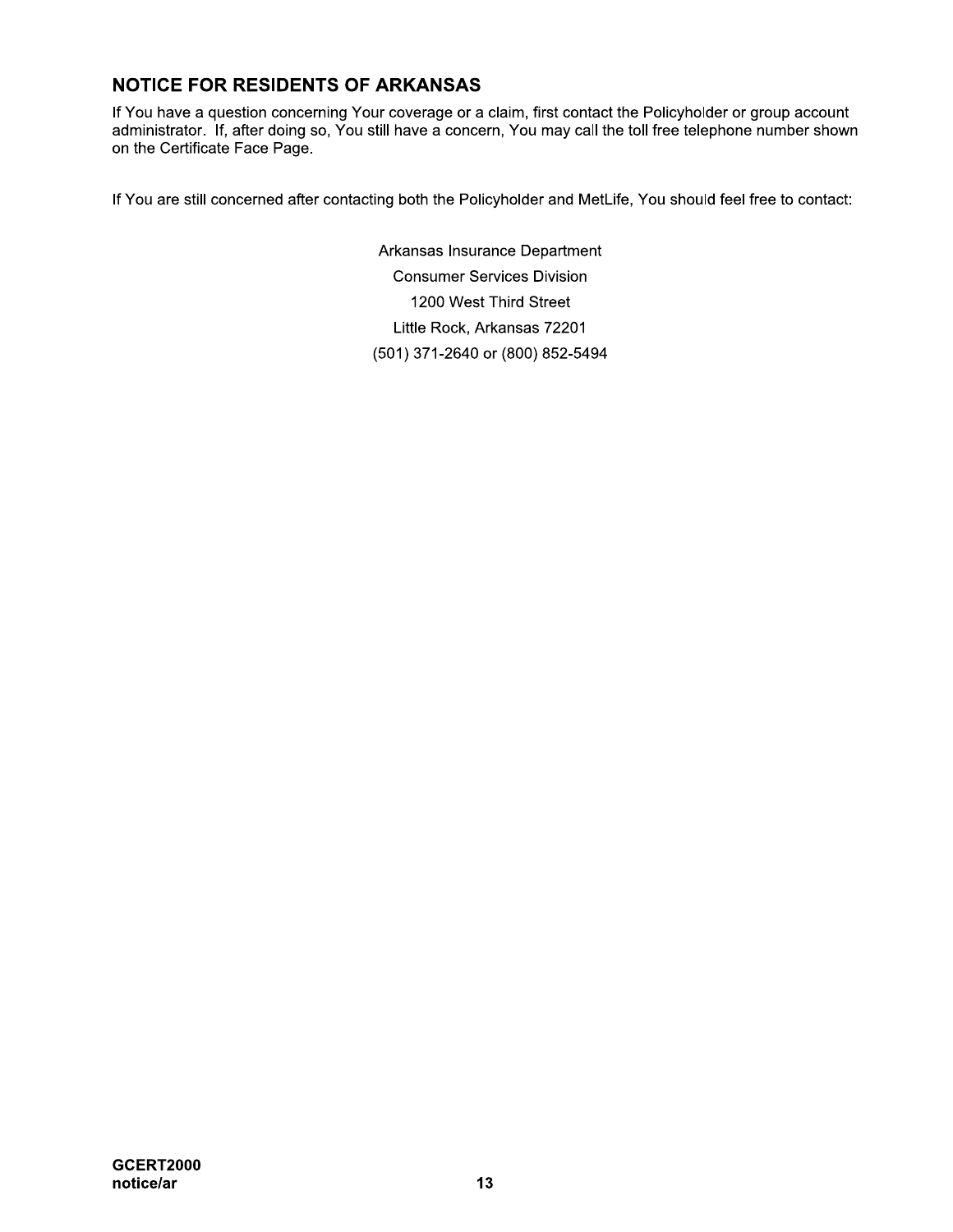### **NOTICE FOR RESIDENTS OF CALIFORNIA**

#### **IMPORTANT NOTICE**

TO OBTAIN ADDITIONAL INFORMATION, OR TO MAKE A COMPLAINT, CONTACT THE POLICYHOLDER OR THE METLIFE CLAIM OFFICE SHOWN ON THE EXPLANATION OF BENEFITS YOU RECEIVE AFTER FILING A CLAIM.

IF, AFTER CONTACTING THE POLICYHOLDER AND/OR METLIFE, YOU FEEL THAT A SATISFACTORY SOLUTION HAS NOT BEEN REACHED, YOU MAY FILE A COMPLAINT WITH THE CALIFORNIA **INSURANCE DEPARTMENT AT:** 

> **DEPARTMENT OF INSURANCE 300 SOUTH SPRING STREET** LOS ANGELES, CA 90013 1 (800) 927-4357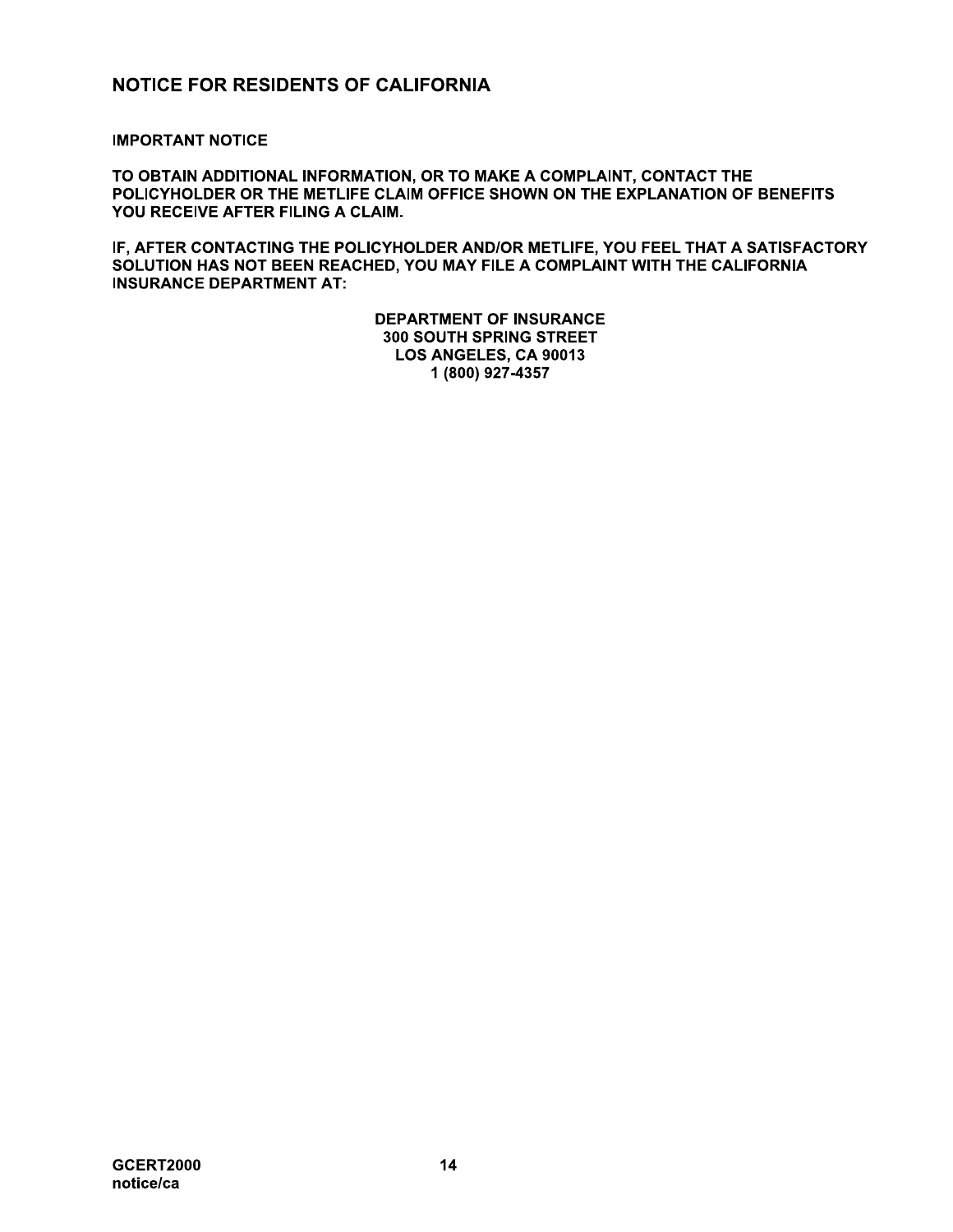### NOTICE FOR RESIDENTS OF THE STATE OF CALIFORNIA

California law provides that for dental insurance, domestic partners of California's residents must be treated the same as spouses. If the certificate does not already have a definition of domestic partner, then the following definition applies:

"Domestic Partner means each of two people, one of whom is an employee of the Policyholder, a resident of California and who have registered as domestic partners or members of a civil union with the California government or another government recognized by California as having similar requirements.

For purposes of determining who may become a Covered Person, the term does not include any person who:

- is in the military of any country or subdivision of a country;  $\bullet$
- is insured under the Group Policy as an employee."

If the certificate already has a definition of domestic partner, that definition will apply to California residents, as long as it recognizes as a domestic partner any person registered as the employee's domestic partner with the California government or another government recognized by California as having similar requirements.

Wherever the term Spouse appears, except in the definition of Spouse, it shall be replaced by Spouse or Domestic Partner.

Wherever the term step-child appears, it is replaced by step-child or child of Your Domestic Partner.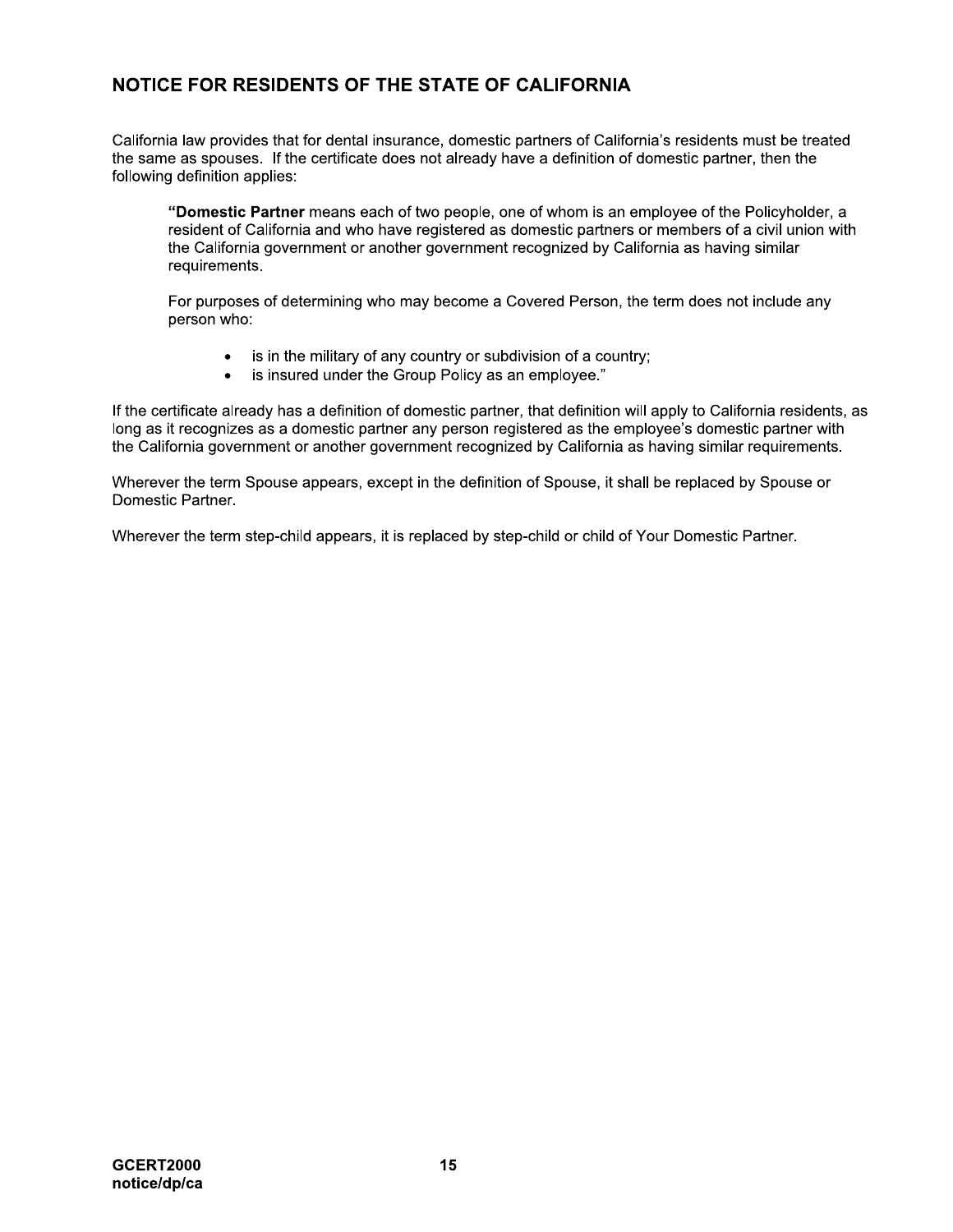### **NOTICE FOR RESIDENTS OF GEORGIA**

### **IMPORTANT NOTICE**

The laws of the state of Georgia prohibit insurers from unfairly discriminating against any person based upon<br>his or her status as a victim of family violence.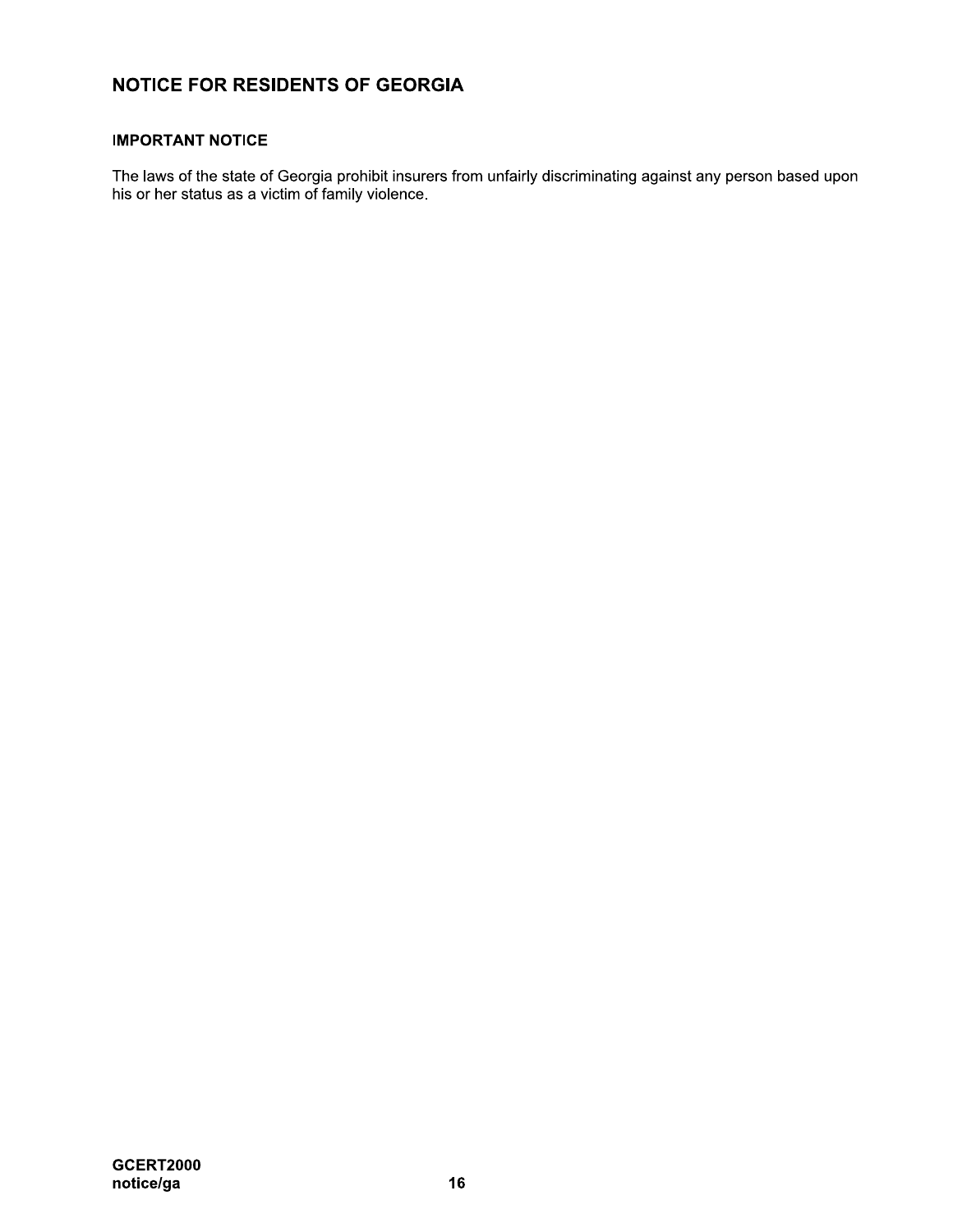### **NOTICE FOR RESIDENTS OF IDAHO**

If You have a question concerning Your coverage or a claim, first contact the Policyholder. If, after doing so, You still have a concern, You may call the toll free telephone number shown on the Certificate Face Page.

If You are still concerned after contacting both the Policyholder and MetLife, You should feel free to contact:

Idaho Department of Insurance **Consumer Affairs** 700 West State Street, 3rd Floor PO Box 83720 Boise, Idaho 83720-0043 1-800-721-3272 (for calls placed within Idaho) or 208-334-4250 or www.DOI.Idaho.gov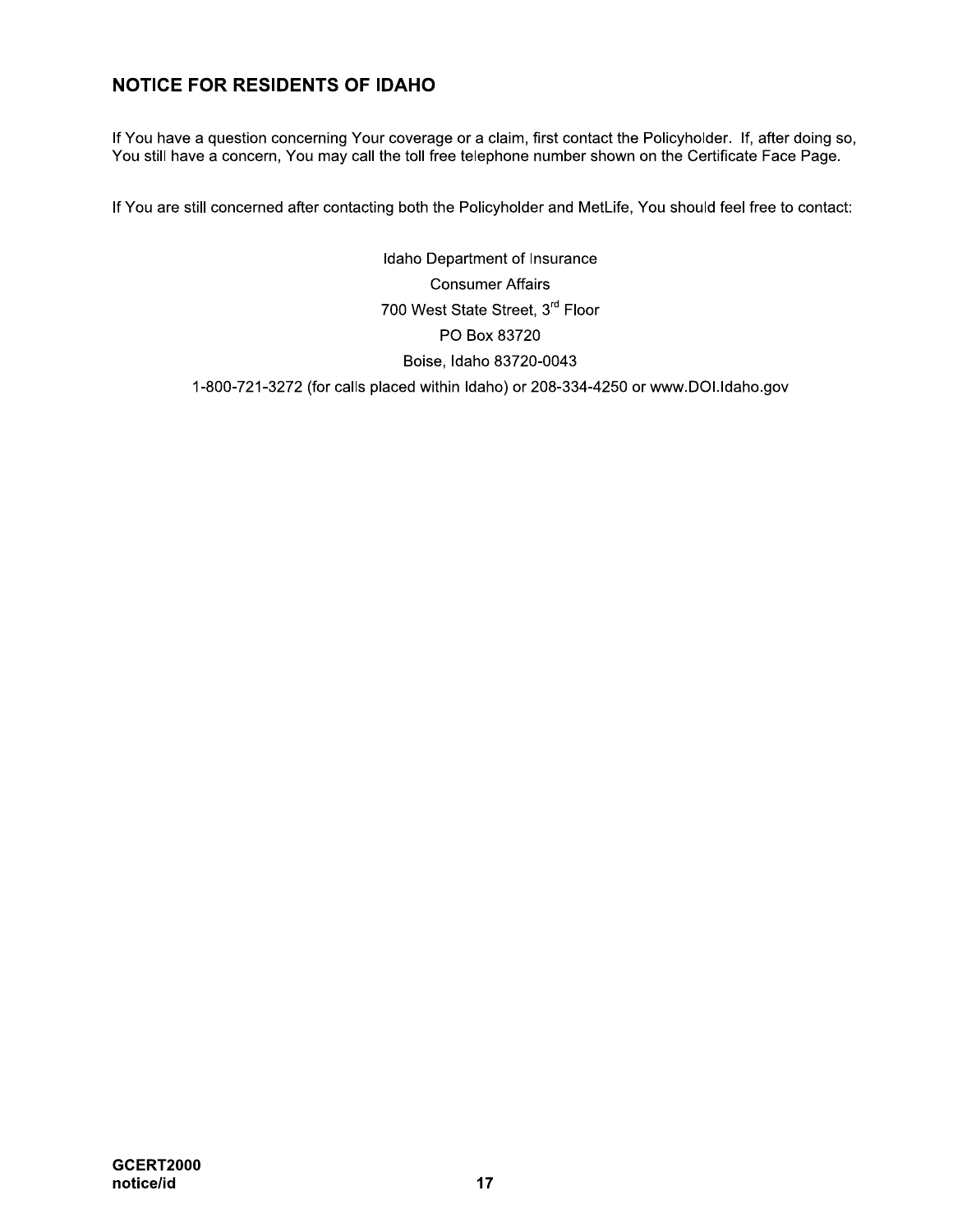### **NOTICE FOR RESIDENTS OF ILLINOIS**

### **IMPORTANT NOTICE**

To make a complaint to MetLife, You may write to:

MetLife 200 Park Avenue New York, New York 10166

The address of the Illinois Department of Insurance is:

Illinois Department of Insurance **Public Services Division** Springfield, Illinois 62767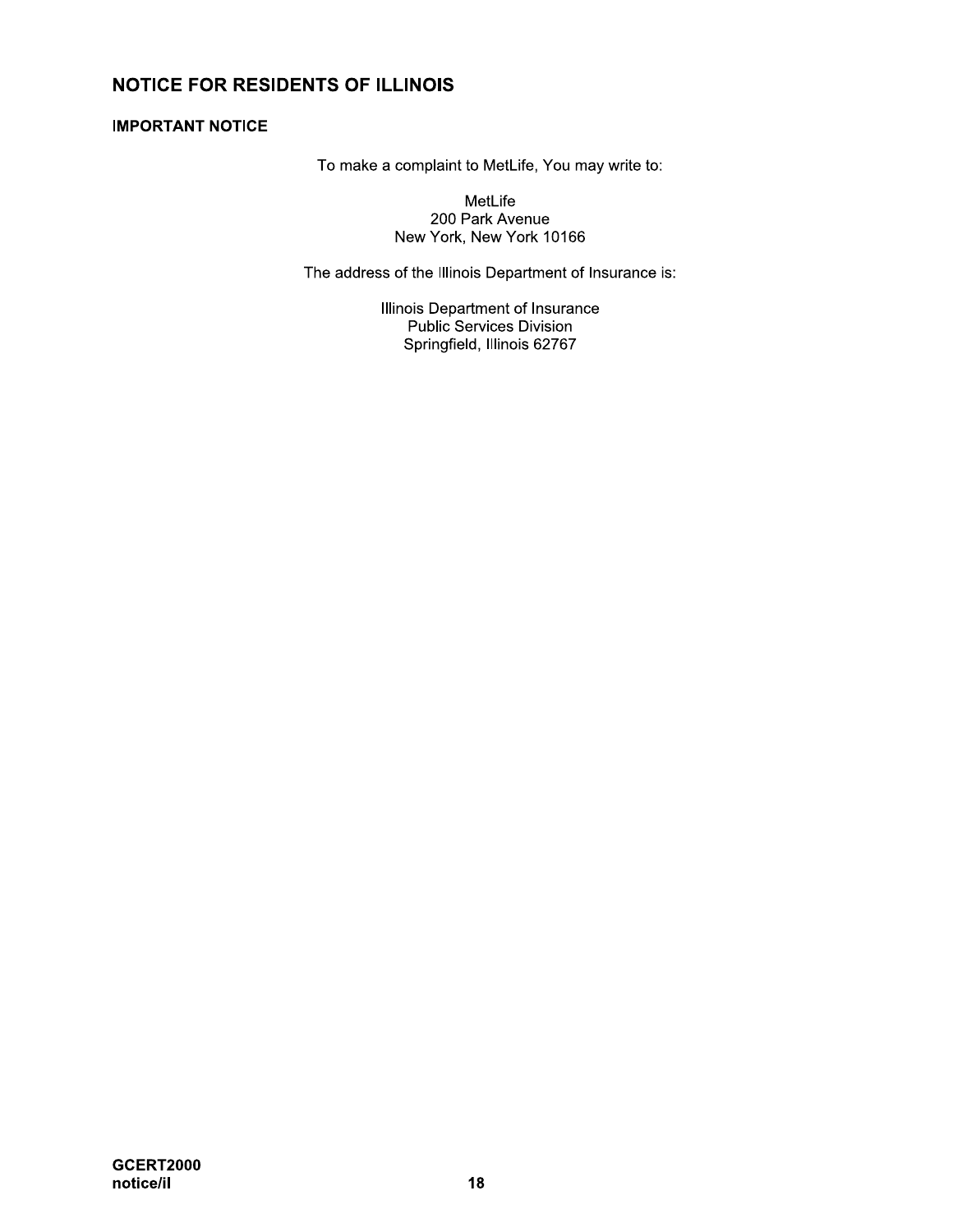### **NOTICE FOR RESIDENTS OF INDIANA**

Questions regarding your policy or coverage should be directed to:

### **Metropolitan Life Insurance Company** 1-800-638-5433

If you (a) need the assistance of the government agency that regulates insurance; or (b) have a complaint you have been unable to resolve with your insurer you may contact the Department of Insurance by mail, telephone or email:

State of Indiana Department of Insurance **Consumer Services Division** 311 West Washington Street, Suite 300 Indianapolis, Indiana 46204

Consumer Hotline: (800) 622-4461; (317) 232-2395

Complaint can be filed electronically at www.in.gov/idoi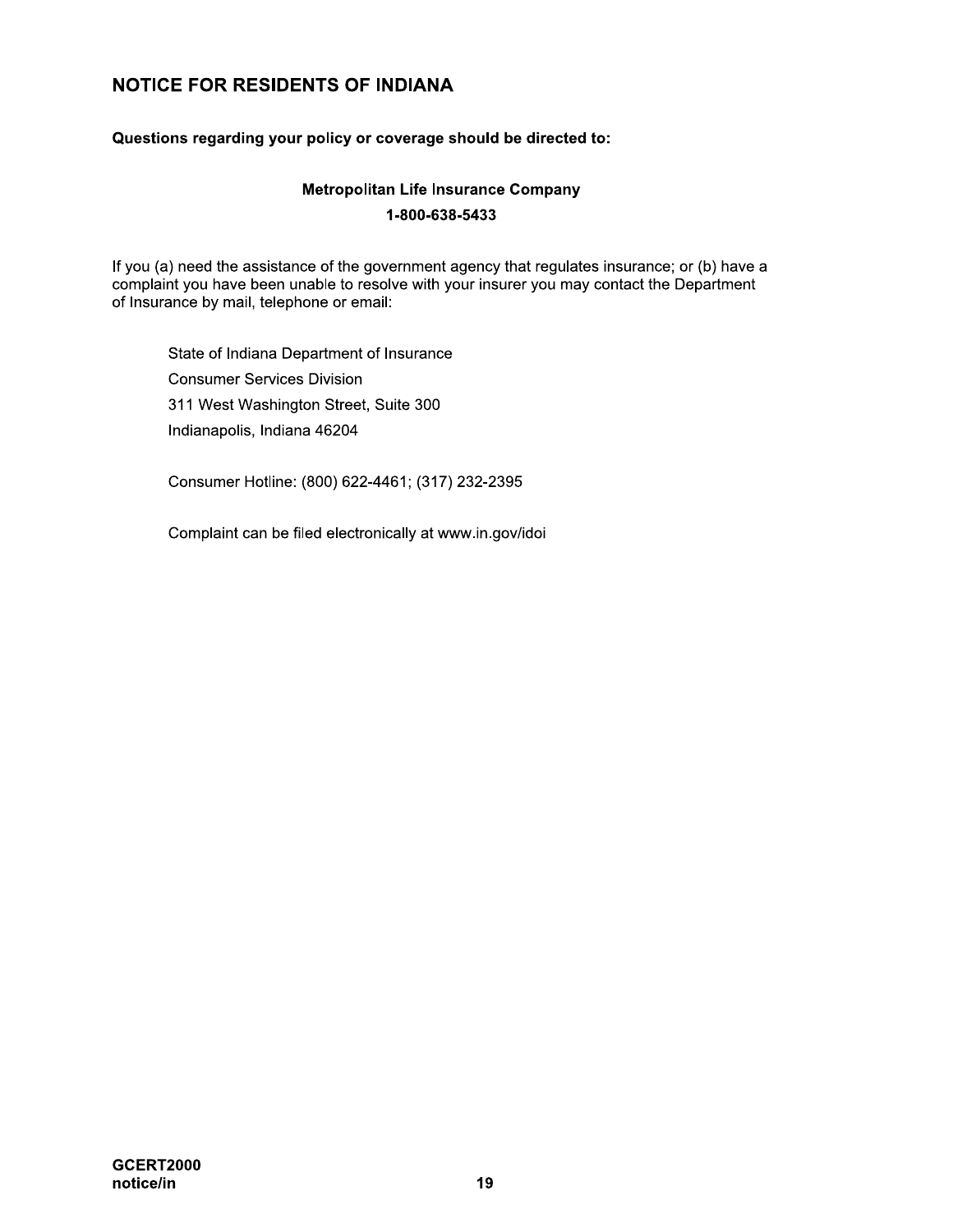### **NOTICE FOR RESIDENTS OF MAINE**

You have the right to designate a third party to receive notice if Your insurance is in danger of lapsing due to a default on Your part, such as for nonpayment of a contribution that is due. The intent is to allow reinstatements where the default is due to the insured person's suffering from cognitive impairment or functional incapacity. You may make this designation by completing a "Third-Party Notice Request Form" and sending it to MetLife. Once You have made a designation, You may cancel or change it by filling out a new Third-Party Notice Request Form and sending it to MetLife. The designation will be effective as of the date MetLife receives the form. Call MetLife at the toll-free telephone number shown on the face page of this certificate to obtain a Third-Party Notice Request Form. Within 90 days after cancellation of coverage for nonpayment of premium, You, any person authorized to act on Your behalf, or any covered Dependent may request reinstatement of the certificate on the basis that You suffered from cognitive impairment or functional incapacity at the time of cancellation.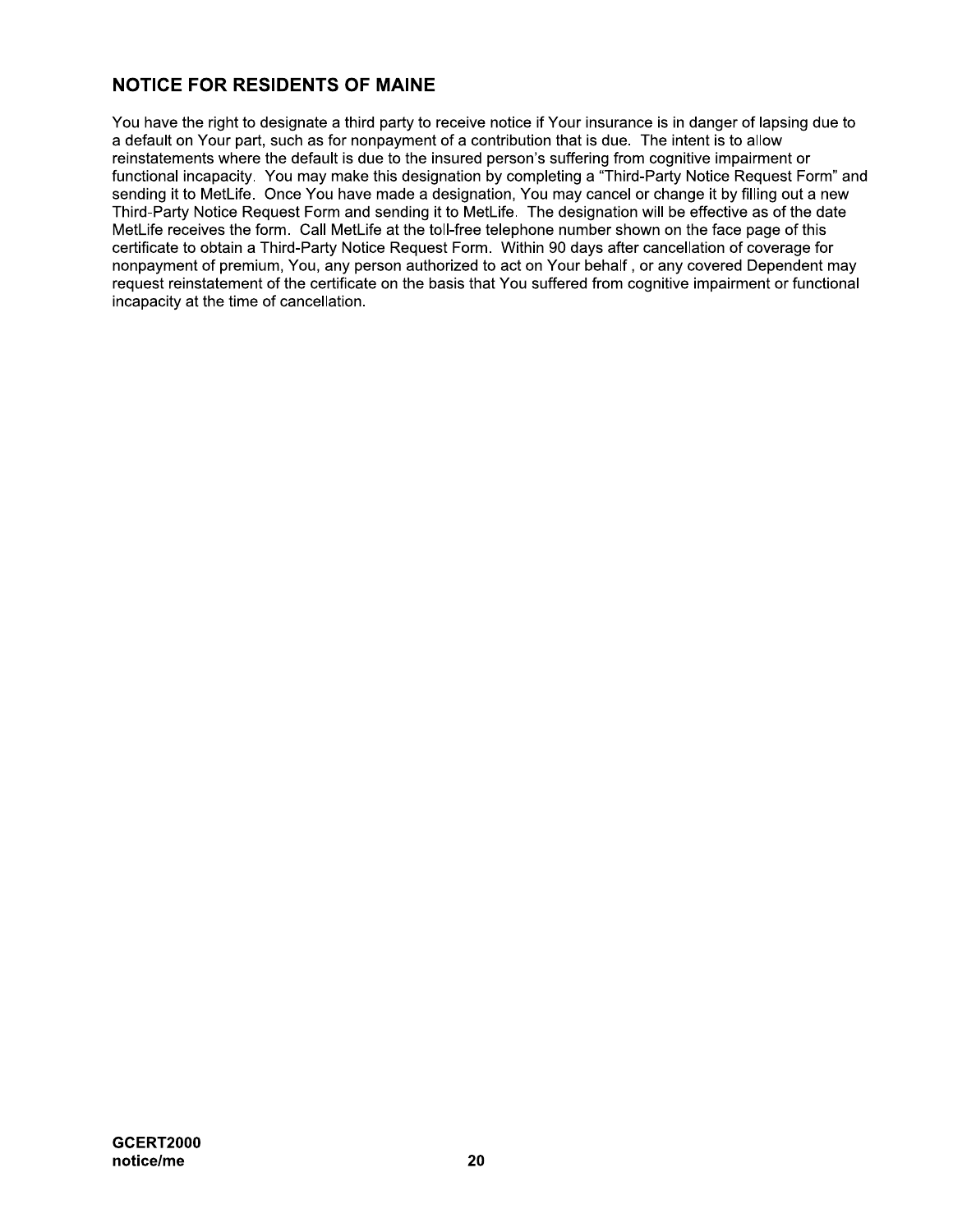### NOTICE FOR MASSACHUSETTS RESIDENTS

### **CONTINUATION OF DENTAL INSURANCE**

- 1. If Your Dental Insurance ends due to a Plant Closing or Covered Partial Closing, such insurance will be continued for 90 days after the date it ends.
- 2. If Your Dental Insurance ends because:
	- You cease to be in an Eligible Class; or
	- Your employment terminates:

for any reason other than a Plant Closing or Covered Partial Closing, such insurance will continue for 31 days after the date it ends.

Continuation of Your Dental Insurance under the CONTINUATION OF INSURANCE WITH PREMIUM PAYMENT subsection will end before the end of continuation periods shown above if You become covered for similar benefits under another plan.

Plant Closing and Covered Partial Closing have the meaning set forth in Massachusetts Annotated Laws, Chapter 151A, Section 71A.

### **CONTINUATION OF DENTAL INSURANCE FOR YOUR FORMER SPOUSE**

If the judgment of divorce dissolving Your marriage provides for continuation of insurance for Your former Spouse when You remarry, Dental Insurance for Your former Spouse that would otherwise end may be continued.

To continue Dental insurance under this provision:

- 1. You must make a written request to the employer to continue such insurance;
- 2. You must make any required premium to the employer for the cost of such insurance.

The request form will be furnished by the Employer.

Such insurance may be continued from the date Your marriage is dissolved until the earliest of the following:

- the date Your former Spouse remarries;
- the date of expiration of the period of time specified in the divorce judgment during which You are  $\bullet$ required to provide Dental Insurance for Your former Spouse;
- the date coverage is provided under any other group health plan;  $\bullet$
- the date Your former Spouse becomes entitled to Medicare;  $\bullet$
- the date Dental Insurance under the policy ends for all active employees, or for the class of active  $\bullet$ employees to which You belonged before Your employment terminated;
- the date of expiration of the last period for which the required premium payment was made; or  $\bullet$
- $\bullet$ the date such insurance would otherwise terminate under the policy.

If Your former Spouse is eligible to continue Dental Insurance under this provision and any other provision of this Policy, all such continuation periods will be deemed to run concurrently with each other and shall not be deemed to run consecutively.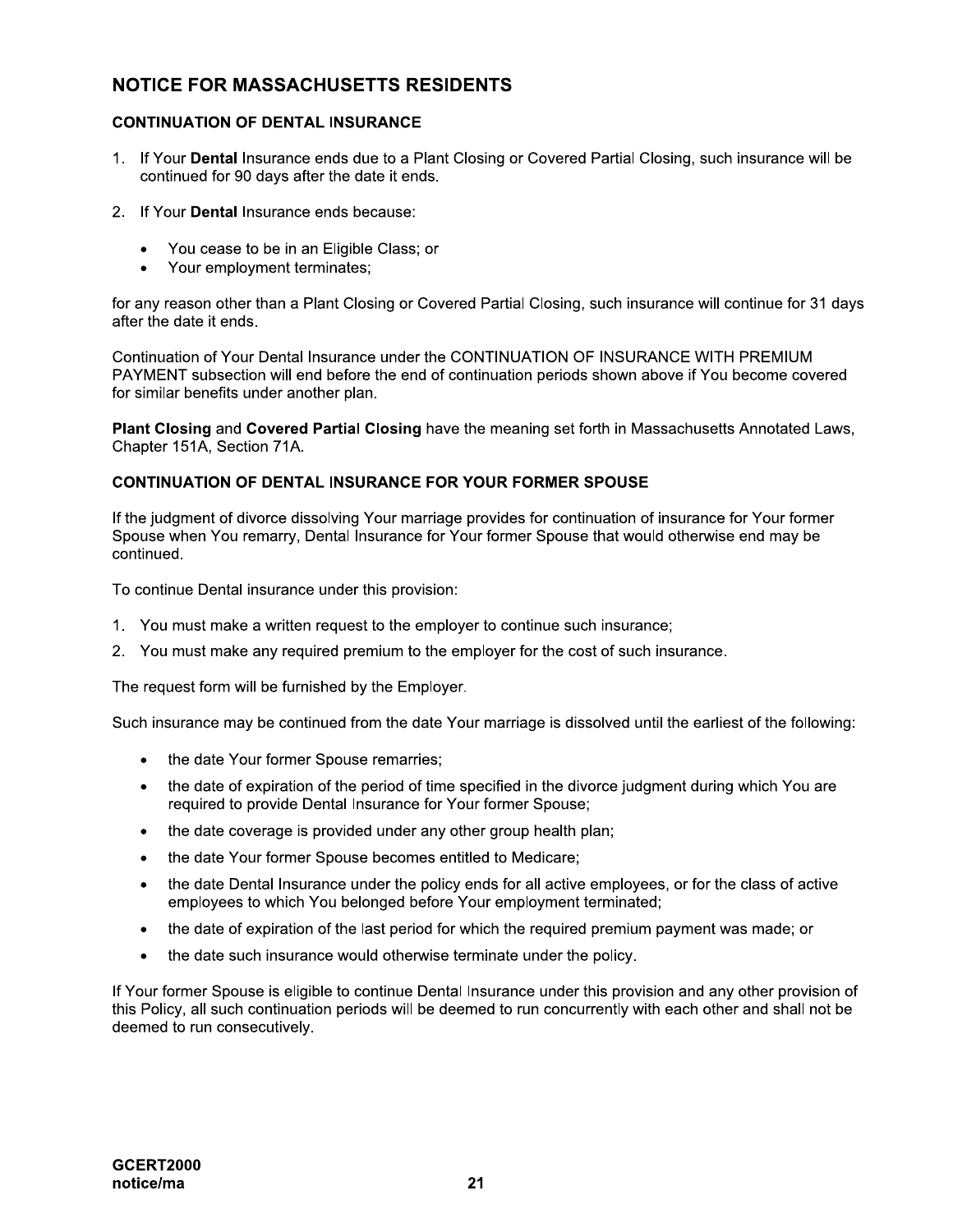### **NOTICE FOR RESIDENTS OF MISSISSIPPI**

### **DENTAL INSURANCE: PROCEDURES FOR DENTAL CLAIMS**

#### **Procedures for Presenting Claims for Dental Insurance Benefits**

All claim forms needed to file for Dental Insurance benefits under the group insurance program can be obtained from the Employer who can also answer questions about the insurance benefits and to assist You or, if applicable, Your beneficiary in filing claims. Dental claim forms can also be downloaded from www.metlife.com/dental. The instructions on the claim form should be followed carefully. This will expedite the processing of the claim. Be sure all questions are answered fully.

#### **Routine Questions on Dental Insurance Claims**

If there is any question about a claim payment, an explanation may be requested from MetLife by dialing 1-800-942-0854.

#### **Claim Submission**

For claims for Dental Insurance benefits, the claimant must complete the appropriate claim form and submit the required proof as described in the FILING A CLAIM section of the certificate.

Claim forms must be submitted in accordance with the instructions on the claim form.

#### **Initial Determination**

After You submit a claim for Dental Insurance benefits to MetLife. MetLife will review Your claim and notify You of its decision to approve or deny Your claim.

If Your claim is a Clean Claim and it is approved by MetLife, benefits will be paid within 25 days after MetLife receives due written proof in electronic form of a covered loss, or within 35 days after receipt of due written proof in paper form of a covered loss. Due written proof includes, but is not limited to, information essential for Us to administer coordination of benefits.

"Clean Claim" means a claim that:

- does not require further information, adjustment or alteration by You or the provider of the services in  $\bullet$ order for MetLife to process and pay it:
- does not have any defects;  $\bullet$
- does not have any impropriety, including any lack of supporting documentation; and  $\bullet$
- does not involve a particular circumstance required special treatment that substantially prevents timely payments from being made on the claim.

A Clean Claim does not include a claim submitted by a provider more than 30 days after the date of service, or if the provider does not submit the claim on Your behalf, a claim submitted more than 30 days after the date the provider bills You.

If MetLife is unable to pay a claim for Dental Insurance benefits because MetLife needs additional information or documentation, or there is a particular circumstance requiring special treatment, within 25 days after the date MetLife receives the claim if it is submitted in electronic form, or within 35 days after the date MetLife receives the claim if it is submitted in paper form, MetLife will send You notice of what supporting documentation or information MetLife needs. Any claim or portion of a claim for Dental Insurance benefits that is resubmitted with all of the supporting documentation requested in Our notice and becomes payable will be paid to You within 20 days after MetLife receives it.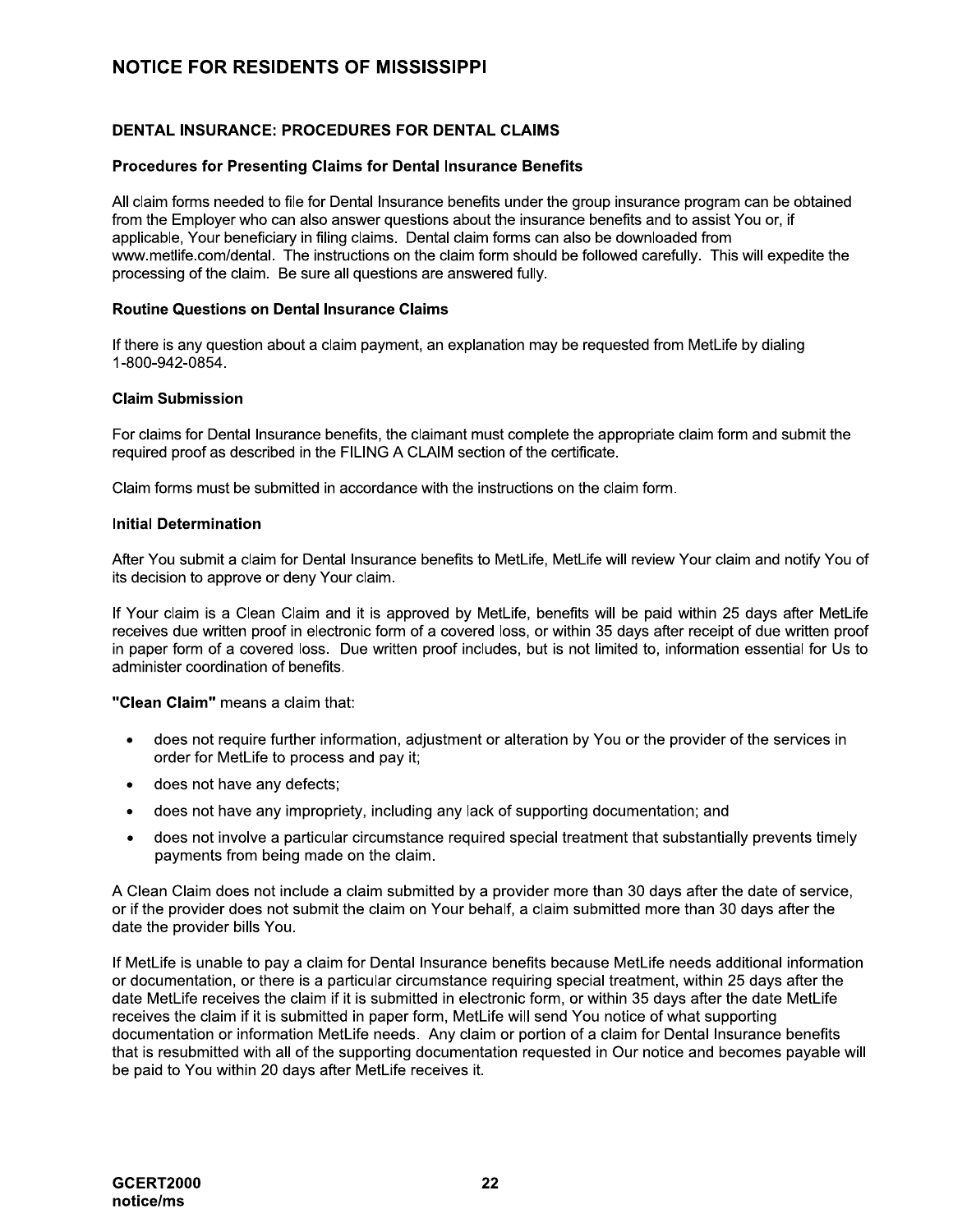### **NOTICE FOR RESIDENTS OF MISSISSIPPI (continued)**

### **Clean Claim (Continued)**

If MetLife does not deny payment of such benefits to You by the end of the 25 day period for clean claims submitted in electronic form, or 35 day period for clean claims submitted in paper form, and such benefits remain due and payable to You, interest will accrue on the amount of such benefits at the rate of 1½ percent per month until such benefits are finally settled. If MetLife does not pay benefits to You when due and payable, You may bring action to recover such benefits, any interest which has accrued with respect to such benefits and any other damages which may be allowed by law. MetLife will pay benefits when MetLife receives satisfactory Written proof of Your claim.

Proof must be given to MetLife not later than 90 days after the end of the Dental Expense Period in which the Covered Dental Expenses were incurred. If proof is not given on time, the delay will not cause a claim to be denied or reduced as long as the proof is given as soon as possible.

#### **Appealing the Initial Determination**

If MetLife denies Your claim, You may take two appeals of the initial determination. Upon Your written request, MetLife will provide You free of charge with copies of documents, records and other information relevant to Your claim. You must submit Your appeal to MetLife at the address indicated on the claim form within 180 days of receiving MetLife's decision. Appeals must be in writing and must include at least the following information:

- Name of Employee  $\bullet$
- Name of the Plan  $\bullet$
- Reference to the initial decision  $\bullet$
- Whether the appeal is the first or second appeal of the initial determination  $\bullet$
- An explanation why You are appealing the initial determination.

As part of each appeal, You may submit any written comments, documents, records, or other information relating to Your claim.

After MetLife receives Your written request appealing the initial determination or determination on the first appeal, MetLife will conduct a full and fair review of Your claim. Deference will not be given to initial denials, and MetLife's review will look at the claim anew. The review on appeal will take into account all comments, documents, records, and other information that You submit relating to Your claim without regard to whether such information was submitted or considered in the initial determination. The person who will review Your appeal will not be the same person as the person who made the initial decision to deny Your claim. In addition, the person who is reviewing the appeal will not be a subordinate of the person who made the initial decision to deny Your claim. If the initial denial is based in whole or in part on a medical judgment, MetLife will consult with a health care professional with appropriate training and experience in the field of dentistry involved in the judgment. This health care professional will not have consulted on the initial determination, and will not be a subordinate of any person who was consulted on the initial determination.

MetLife will notify You in writing of its final decision within 30 days after MetLife's receipt of Your written request for review, except that under special circumstances MetLife may have up to an additional 30 days to provide written notification of the final decision. If such an extension is required, MetLife will notify You prior to the expiration of the initial 30 day period, state the reason(s) why such an extension is needed, and state when it will make its determination.

If MetLife denies the claim on appeal, MetLife will send You a final written decision that states the reason(s) why the claim You appealed is being denied and references any specific Plan provision(s) on which the denial is based. If an internal rule, protocol, guideline or other criterion was relied upon in denying the claim on appeal, the final written decision will state the rule, protocol, guideline or other criteria or indicate that such rule, protocol, quideline or other criteria was relied upon and that You may request a copy free of charge. Upon written request, MetLife will provide You free of charge with copies of documents, records and other information relevant to Your claim.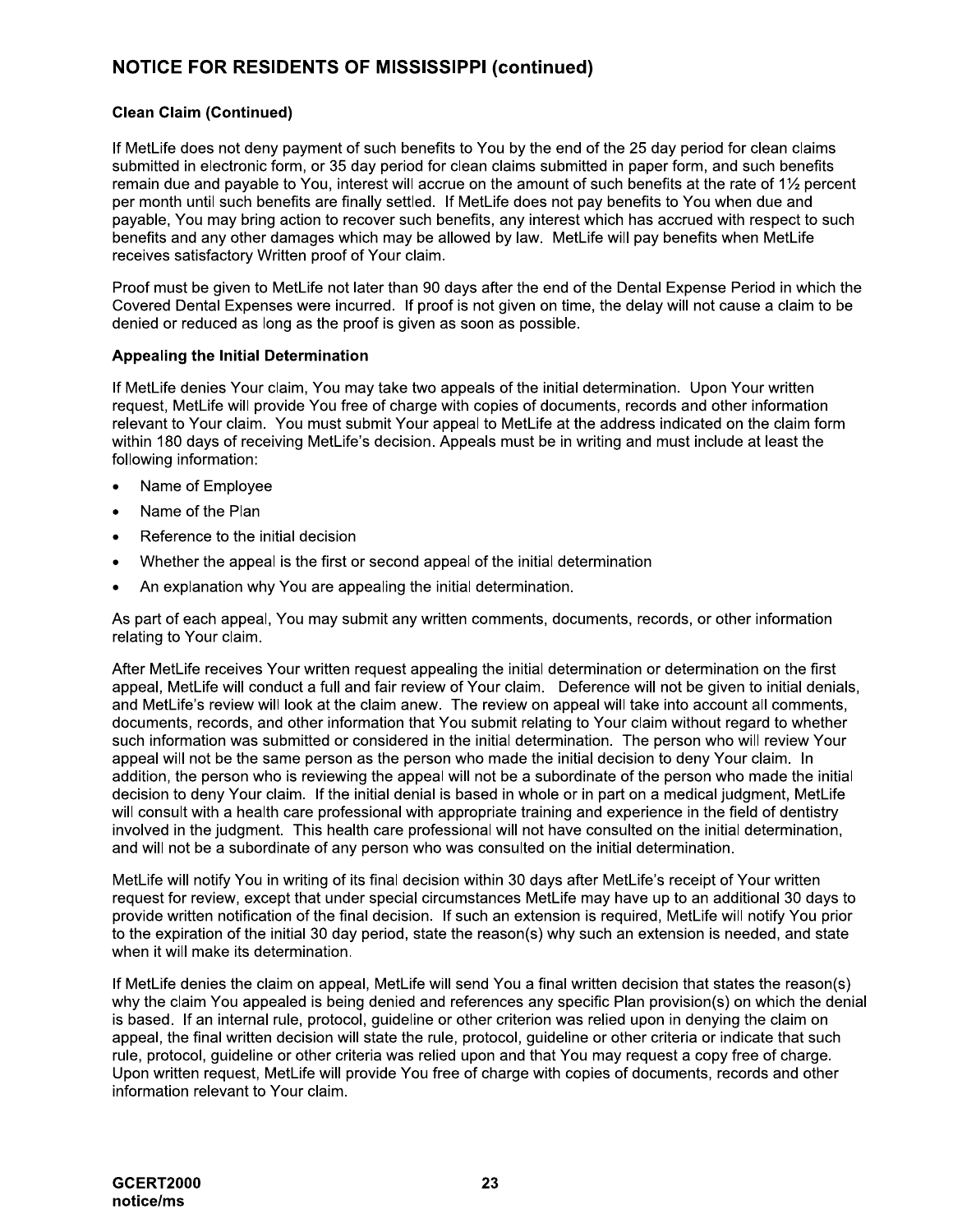### **NOTICE FOR NEW HAMPSHIRE RESIDENTS**

### **CONTINUATION OF YOUR DENTAL INSURANCE**

If You are a resident of New Hampshire, Your Dental Insurance may be continued if it ends because Your employment ends unless:

- Your employment ends due to Your gross misconduct;
- this Dental Insurance ends for all employees;  $\bullet$
- this Dental Insurance is changed to end Dental Insurance for the class of employees to which You belong;
- You are entitled to enroll in Medicare; or
- Your Dental Insurance ends because You failed to pay the required premium.

The Employer must give You written notice of:

- Your right to continue Your Dental Insurance;
- the amount of premium payment that is required to continue Your Dental Insurance;
- the manner in which You must request to continue Your Dental Insurance and pay premiums; and  $\bullet$
- the date by which premium payments will be due.

The premium that You must pay for Your continued Dental Insurance may include:

- any amount that You contributed for Your Dental Insurance before it ended;
- any amount the Employer paid; and
- an administrative charge which will not to exceed two percent of the rest of the premium.  $\bullet$

To continue Your Dental Insurance, You must:

- send a written request to continue Your Dental Insurance; and
- pay the first premium within 30 days after the date Your employment ends.

The maximum continuation period will be the longest of:

- 36 months if Your employment ends because You retire, and within 12 months of retirement You have a substantial loss of coverage because the employer files for bankruptcy protection under Title 11 of the **United States Code:**
- 29 months if You become entitled to disability benefits under Social Security within 60 days of the date  $\bullet$ Your Employment ends; or
- 18 months.

Your continued Dental Insurance will end on the earliest of the following to occur:

- the end of the maximum continuation period;  $\bullet$
- the date this Dental Insurance ends:
- the date this Dental Insurance is changed to end Dental Insurance for the class of employees to which You belong;
- the date You are entitled to enroll for Medicare;
- if You do not pay the required premium to continue Your Dental Insurance; or
- the date You become eligible for coverage under any other group Dental coverage.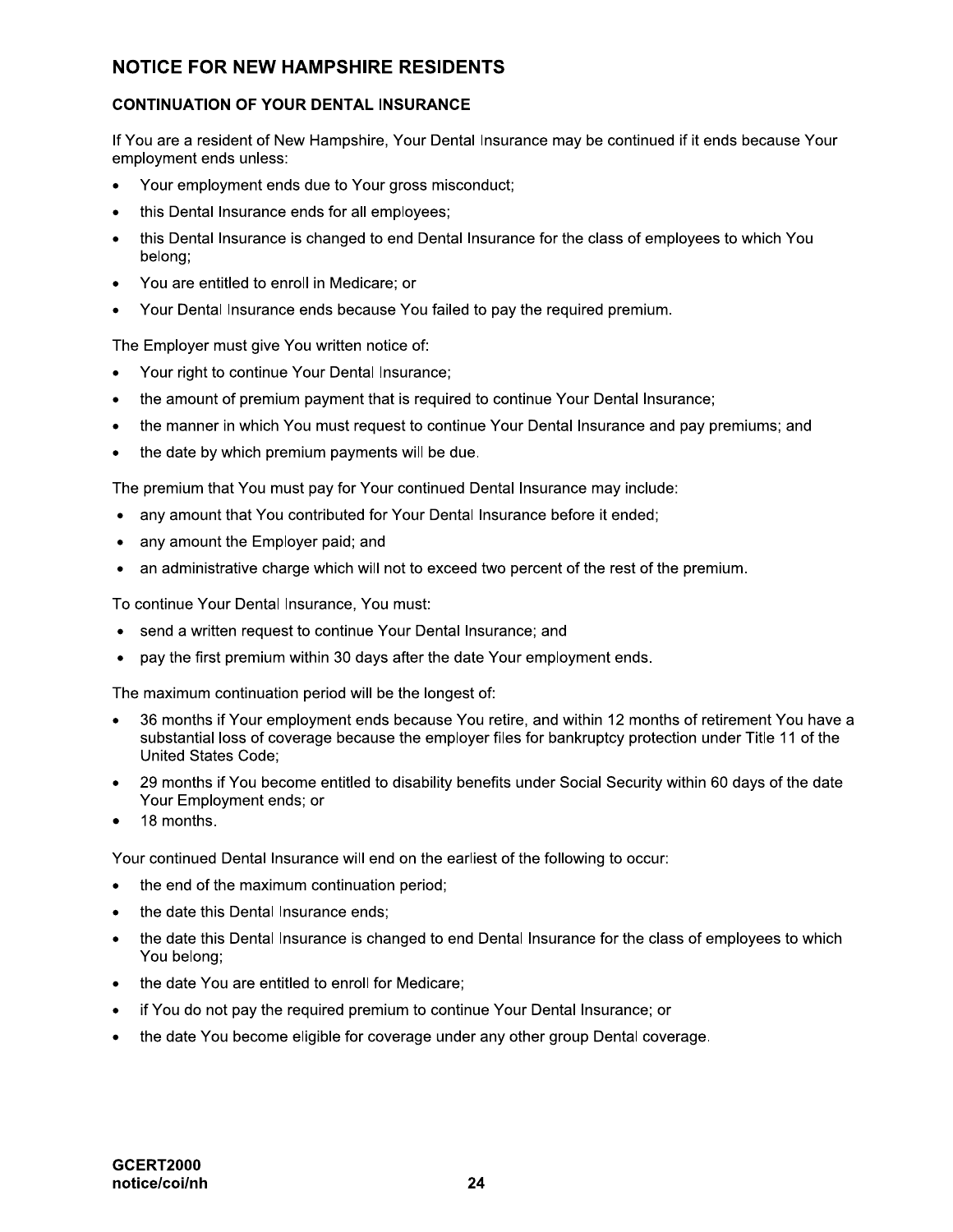### **NOTICE FOR NEW HAMPSHIRE RESIDENTS (continued)**

### **CONTINUATION OF YOUR DEPENDENT'S DENTAL INSURANCE**

If You are a resident of New Hampshire, Your Dental Insurance for Your Dependents may be continued if it ends because Your employment ends, Your marriage ends in divorce or separation, or You die, unless:

- Your employment ends due to Your gross misconduct:
- this Dental Insurance ends for all Dependents;  $\bullet$
- this Dental Insurance is changed, for the class of employees to which You belong, to end Dental Insurance for Dependents;
- the Dependent is entitled to enroll in Medicare; or
- Your Dental Insurance for Your Dependents ends because You fail to pay a required premium.

If Dental Insurance for Your Dependents ends because Your marriage ends in divorce or separation, the party responsible under the divorce decree or separation agreement for payment of premium for continued Dental Insurance must notify the employer, in writing, within 30 days of the date of the divorce decree or separation agreement that the divorce or separation has occurred. If You and Your divorced or separated Spouse share responsibility for payment of the premium for continued Dental Insurance, both You and Your divorced or separated Spouse must provide the notification.

The Employer must give You, or Your former Spouse if You have died or Your marriage has ended, written notice of:

- Your right to continue Your Dental Insurance for Your Dependents;
- the amount of premium payment that is required to continue Your Dental Insurance for Your Dependents:
- the manner in which You or Your former Spouse must request to continue Your Dental Insurance for Your Dependents and pay premiums; and
- the date by which premium payments will be due.

The premium that You or Your former Spouse must pay for continued Dental Insurance for Your Dependents may include:

- any amount that You contributed for Your Dental Insurance before it ended; and
- any amount the Employer paid.  $\bullet$

To continue Dental Insurance for Your Dependents, You or Your former Spouse must:

- send a written request to continue Dental Insurance for Your Dependents; and
- must pay the first premium within 30 days of the date Dental Insurance for Your Dependents ends.

If You, and Your former Spouse, if applicable, fail to provide any required notification, or fail to request to continue Dental Insurance for Your Dependents and pay the first premium within the time limits stated in this section, Your right to continue Dental Insurance for Your Dependents will end.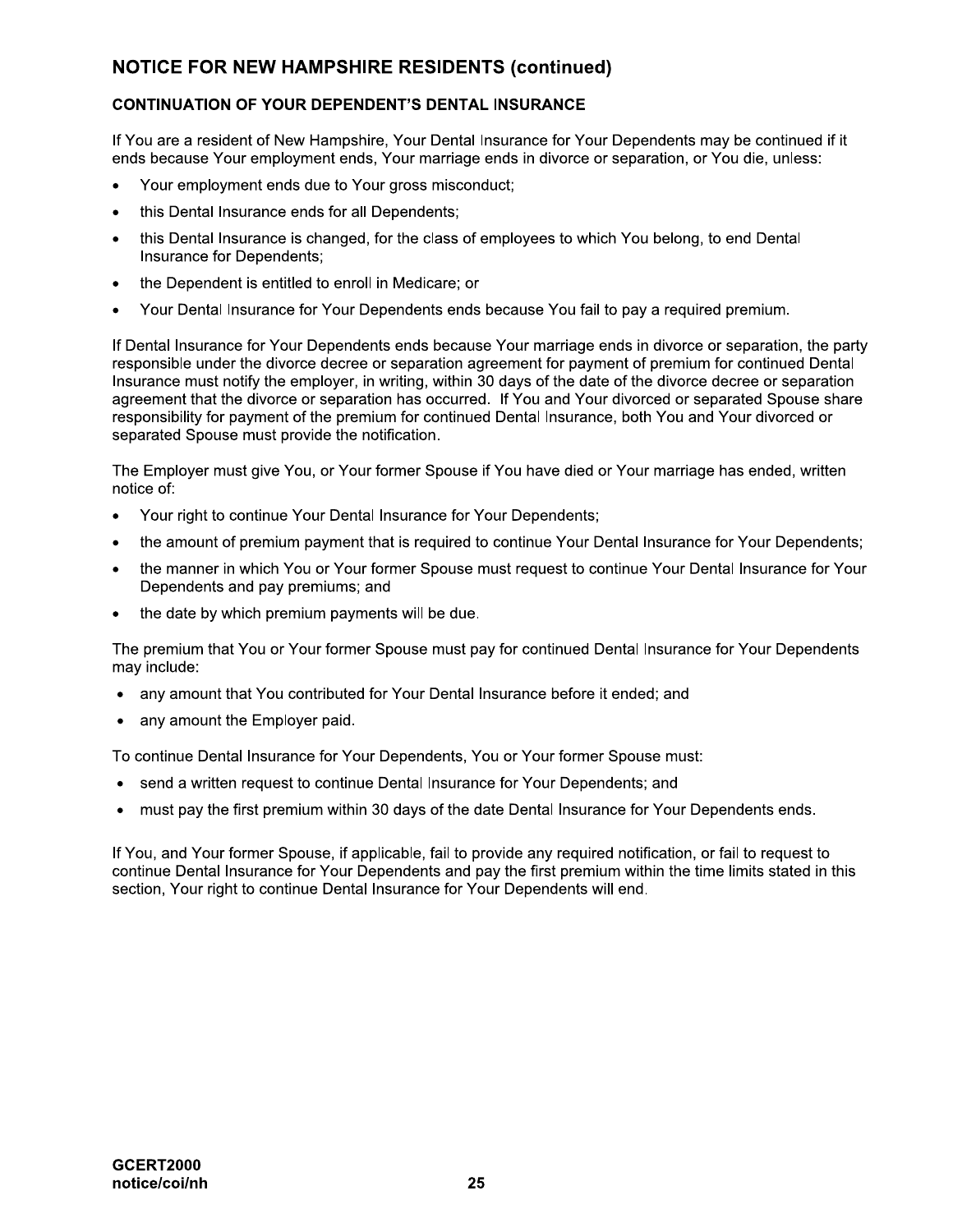### **NOTICE FOR NEW HAMPSHIRE RESIDENTS (continued)**

### **CONTINUATION OF YOUR DEPENDENT'S DENTAL INSURANCE (Continued)**

The maximum continuation period will be the longest of the following that applies:

- 36 months if Dental Insurance for Your Dependents ends because Your marriage ends in divorce or separation, except that with respect to a Spouse who is age 55 or older when your marriage ends in divorce or separation the maximum continuation period will end when the divorced or separated Spouse becomes eligible for Medicare or eligible for participation in another employer's group plan;
- 36 months if Dental Insurance for Your Dependents ends because You die, except that with respect to a Spouse who is age 55 or older when You die, the maximum continuation period will end when Your surviving Spouse becomes eligible for Medicare or eligible for participation in another employer's group dental coverage;
- 36 months if Dental Insurance for Your Dependents ends because You become entitled to benefits under Title XVIII of Social Security, except that with respect to a Spouse who is age 55 or older when You become entitled to benefits under Title XVIII of Social Security, the maximum continuation period will end when the divorced or separated Spouse becomes eligible for Medicare or eligible for participation in another emplover's group dental coverage:
- 36 months if You become entitled to benefits under Title XVIII of Social Security while You are already receiving continued benefits under this section, except that with respect to a Spouse who is age 55 or older when You first become entitled to continue Your Dental Insurance the maximum continuation period will end when the divorced or separated Spouse becomes eligible for Medicare or eligible for participation in another employer's group dental coverage;
- 36 months with respect to a Dependent Child if Dental Insurance ends because the Child ceases to be a Dependent Child:
- 36 months if Your employment ends because You retire, and within 12 months of retirement You have a substantial loss of coverage because the employer files for bankruptcy protection under Title 11 of the **United States Code:**
- 29 months if Dental Insurance for Your Dependents ends because Your employment ends, and within 60 days of the date Your employment ends you become entitled to disability benefits under Social Security; or
- 18 months if Dental Insurance for Your Dependents ends because Your employment ends.

A Dependent's continued Dental Insurance will end on the earliest of the following to occur:

- the end of the maximum continuation period:
- the date this Dental Insurance ends:  $\bullet$
- the date this Dental Insurance is changed to end Dental Insurance for Dependents for the class of employees to which You belong;
- the date the Dependent becomes entitled to enroll for Medicare;
- if You do not pay a required premium to continue Dental Insurance for Your Dependents; or  $\bullet$
- the date the Dependent becomes eligible for coverage under any other group dental coverage.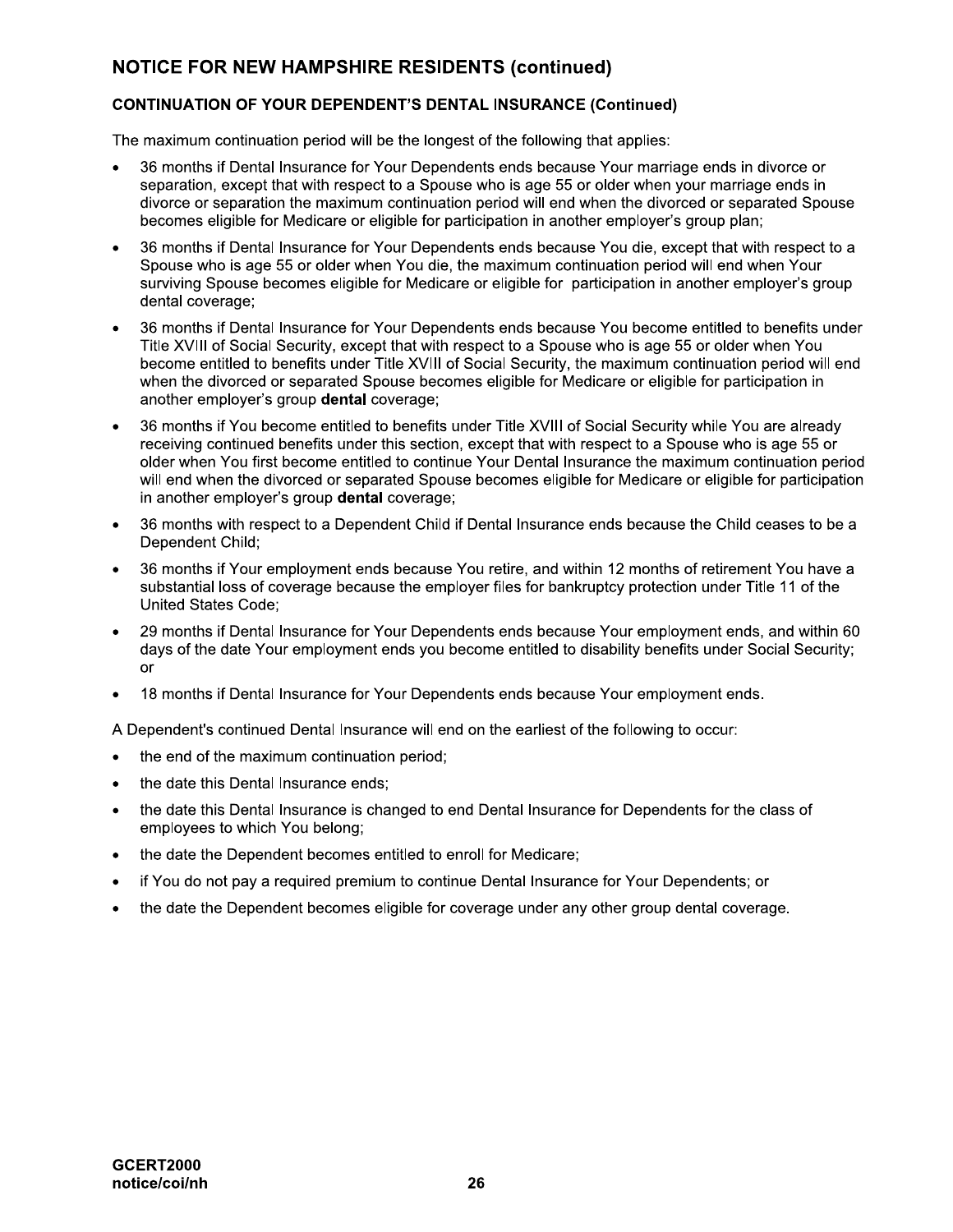## **NOTICE FOR NEW HAMPSHIRE RESIDENTS**

The following service will be a Covered Service for New Hampshire residents whether or not general anesthesia or intravenous sedation is already specified elsewhere as covered:

General anesthesia or intravenous sedation in connection with oral surgery, extractions or other Covered Services, when

- the covered person is a Child under the age of 6 who is determined by a licensed Dentist in  $\bullet$ conjunction with a licensed Physician to have a dental condition of significant complexity which requires the Child to receive general anesthesia for the treatment of such condition;
- the covered person has exceptional medical circumstances or a developmental disability as  $\bullet$ determined by a licensed Physician which place the person at serious risk; or
- We determine such anesthesia is necessary in accordance with generally accepted dental standards.  $\bullet$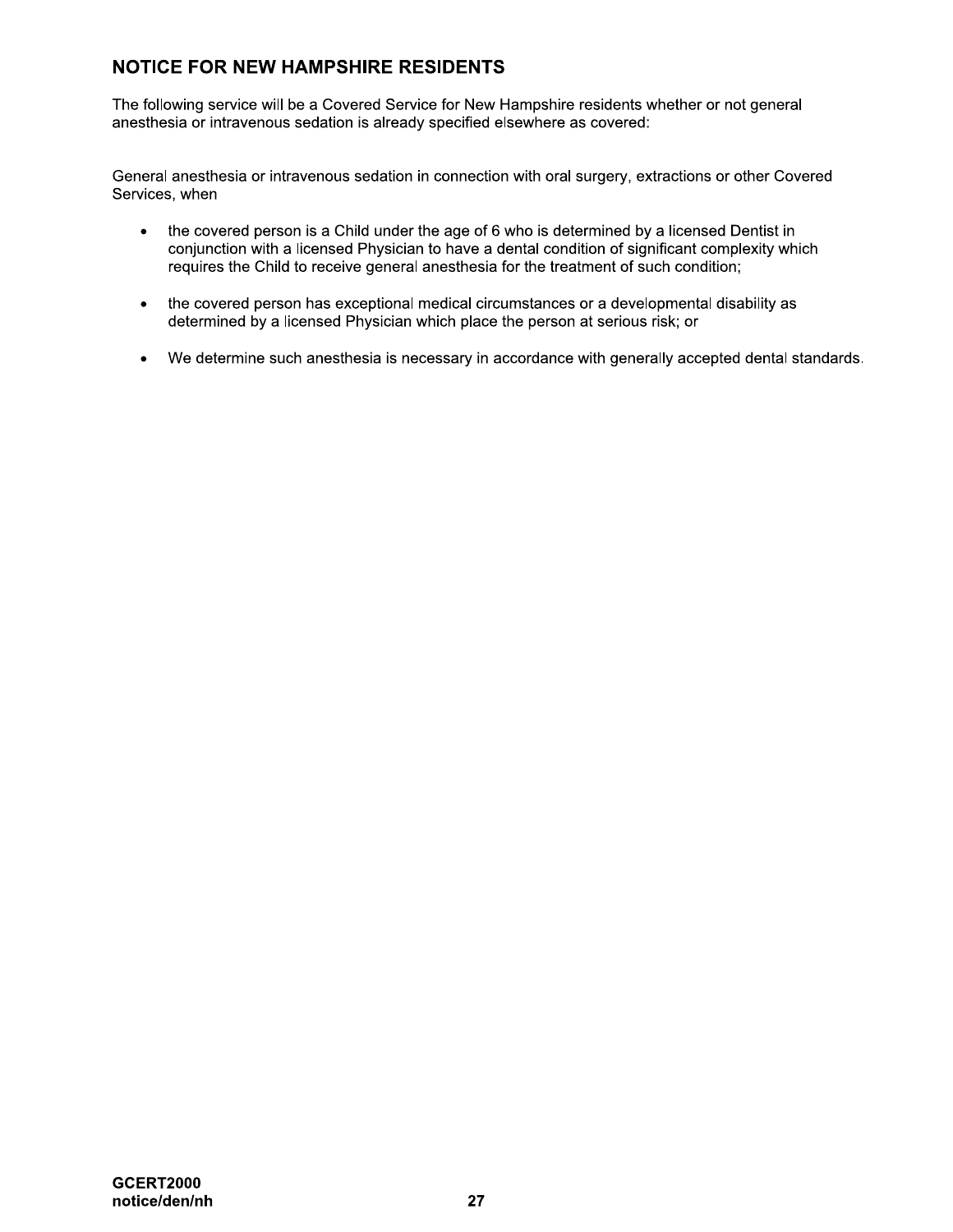### **NOTICE FOR RESIDENTS OF PENNSYLVANIA**

Dental Insurance for a Dependent Child may be continued past the age limit if that Child is a full-time student and insurance ends due to the Child being ordered to active duty (other than active duty for training) for 30 or more consecutive days as a member of the Pennsylvania National Guard or a Reserve Component of the Armed Forces of the United States.

Insurance will continue if such Child:

- re-enrolls as a full-time student at an accredited school, college or university that is licensed in the jurisdiction where it is located;
- re-enrolls for the first term or semester, beginning 60 or more days from the child's release from active duty:
- continues to qualify as a Child, except for the age limit; and
- submits the required Proof of the child's active duty in the National Guard or a Reserve Component of the United States Armed Forces.

Subject to the Date Insurance For Your Dependents Ends subsection of the section entitled ELIGIBILITY PROVISIONS: INSURANCE FOR YOUR DEPENDENTS, this continuation will continue until the earliest of the date:

- the insurance has been continued for a period of time equal to the duration of the child's service on active duty; or
- the child is no longer a full-time student.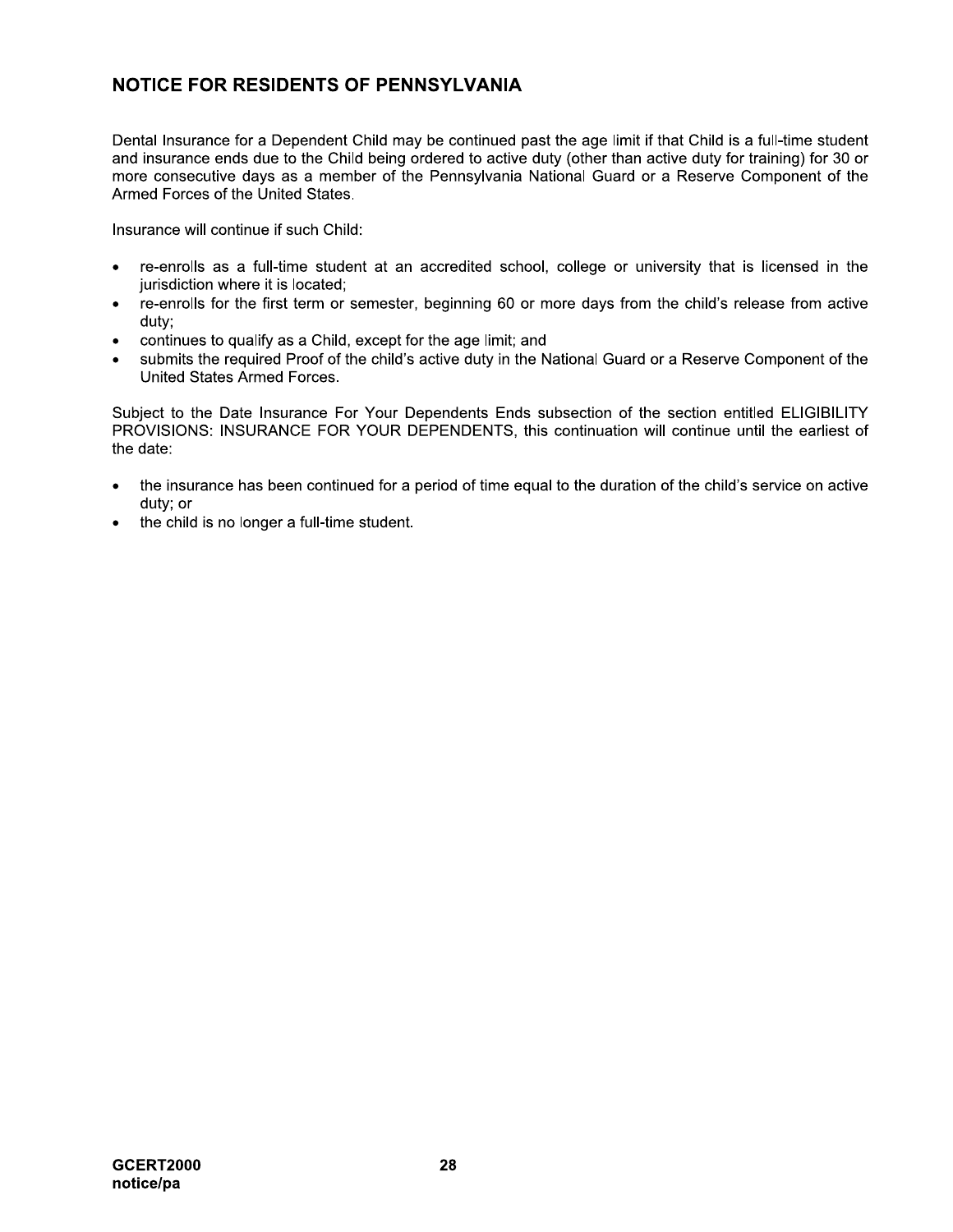## **NOTICE FOR RESIDENTS OF TEXAS**

The exclusion of services which are primarily cosmetic will not apply to the treatment or correction of a congenital defect of a newborn child.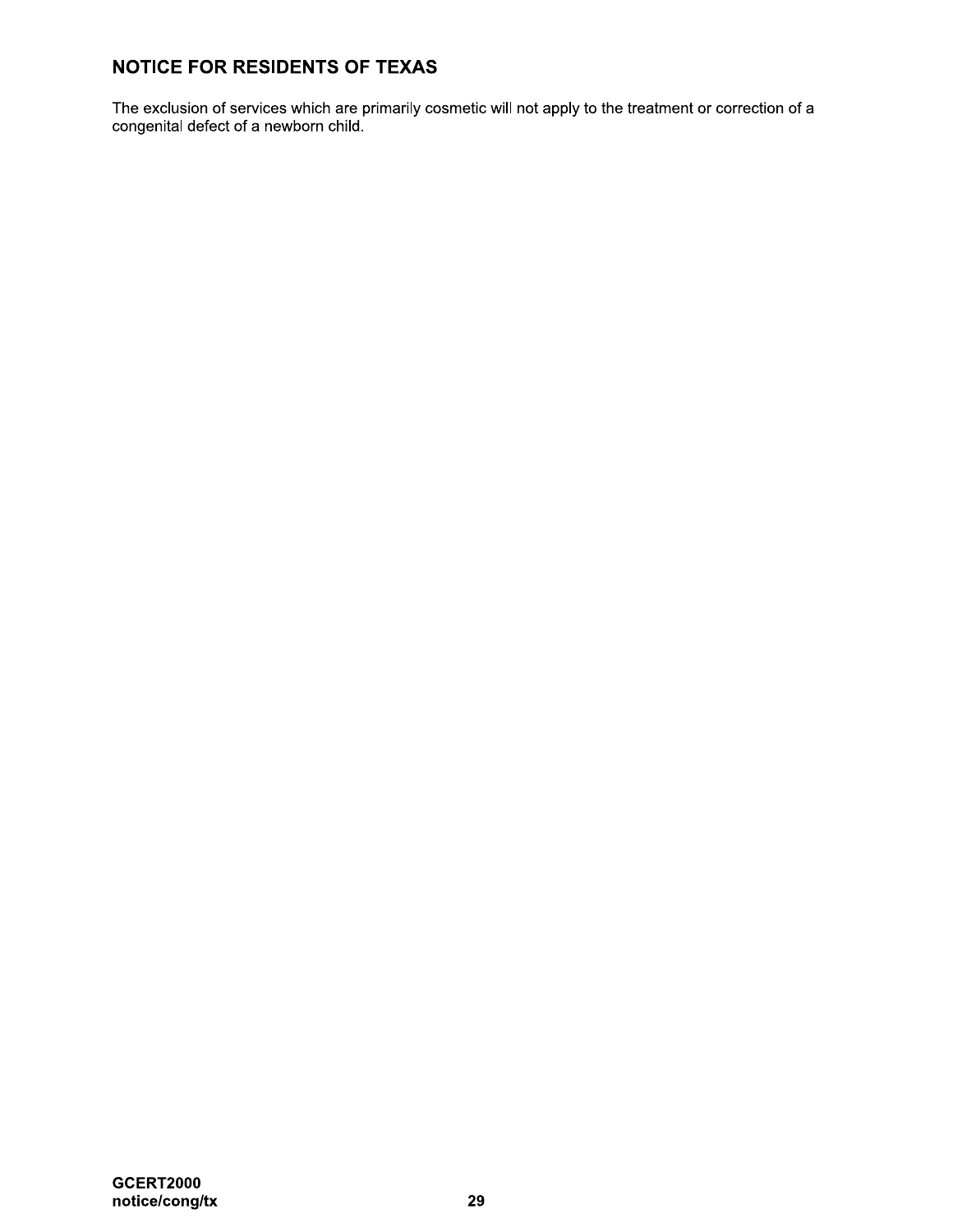### **NOTICE FOR RESIDENTS OF UTAH**

### **Notice of Protection Provided by** Utah Life and Health Insurance Guaranty Association

This notice provides a brief summary of the Utah Life and Health Insurance Guaranty Association ("the Association") and the protection it provides for policyholders. This safety net was created under Utah law, which determines who and what is covered and the amounts of coverage.

The Association was established to provide protection in the unlikely event that your life, health, or annuity insurance company becomes financially unable to meet its obligations and is taken over by its insurance regulatory agency. If this should happen, the Association will typically arrange to continue coverage and pay claims, in accordance with Utah law, with funding from assessments paid by other insurance companies.

The basic protections provided by the Association are:

- Life Insurance
	- o \$500,000 in death benefits
	- o \$200,000 in cash surrender or withdrawal values
- **Health Insurance**  $\bullet$ o \$500,000 in hospital, medical and surgical insurance benefits o \$500,000 in long-term care insurance benefits o \$500,000 in disability income insurance benefits o \$500,000 in other types of health insurance benefits
- Annuities o \$250,000 in withdrawal and cash values

The maximum amount of protection for each individual, regardless of the number of policies or contracts, is \$500,000. Special rules may apply with regard to hospital, medical and surgical insurance benefits.

Note: Certain policies and contracts may not be covered or fully covered. For example, coverage does not extend to any portion of a policy or contract that the insurer does not quarantee, such as certain investment additions to the account value of a variable life insurance policy or a variable annuity contract. Coverage is conditioned on residency in this state and there are substantial limitations and exclusions. For a complete description of coverage, consult Utah Code, Title 3 IA, Chapter 28.

Insurance companies and agents are prohibited by Utah law to use the existence of the Association or its coverage to encourage you to purchase insurance. When selecting an insurance company, you should not rely on Association coverage. If there is any inconsistency between Utah law and this notice, Utah law will control.

To learn more about the above protections, as well as protections relating to group contracts or retirement plans, please visit the Association's website at www.utlifega.org or contact:

| Utah Life and Health Insurance Guaranty Assoc. | Utah Insurance Department    |
|------------------------------------------------|------------------------------|
| 60 East South Temple, Suite 500                | 3110 State Office Building   |
| Salt Lake City UT 84111                        | Salt Lake City UT 84114-6901 |
| (801) 320-9955                                 | (801) 538-3800               |

A written complaint about misuse of this Notice or the improper use of the existence of the Association may be filed with the Utah Insurance Department at the above address.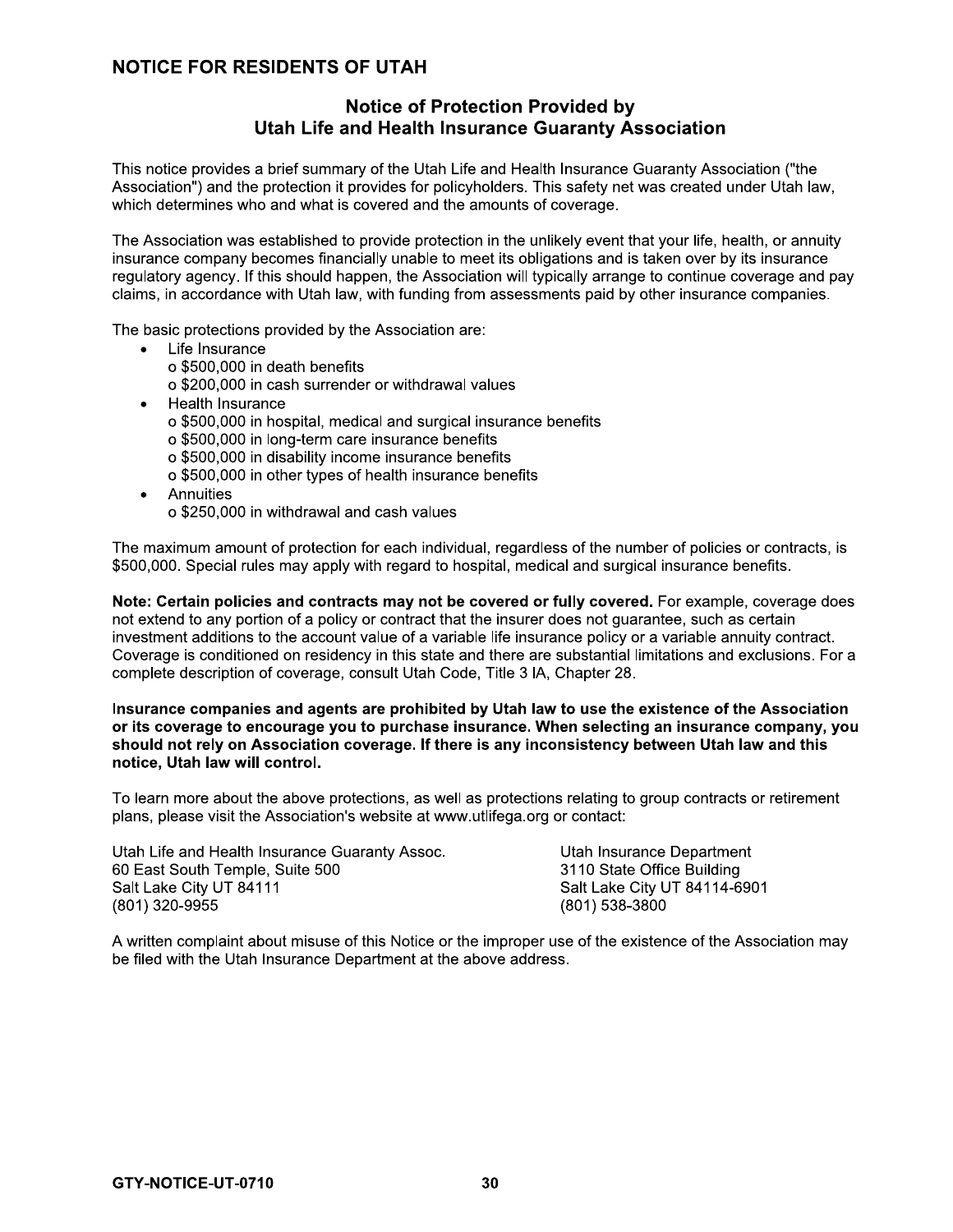### **NOTICE TO RESIDENTS OF VIRGINIA**

### **IMPORTANT INFORMATION REGARDING YOUR INSURANCE**

In the event You need to contact someone about this insurance for any reason please contact Your agent. If no agent was involved in the sale of this insurance, or if You have additional questions You may contact the insurance company issuing this insurance at the following address and telephone number:

#### MetLife 200 Park Avenue New York, New York 10166 Attn: Corporate Consumer Relations Department

To phone in a claim related question, You may call Claims Customer Service at: 1-800-275-4638

If You have any questions regarding an appeal or grievance concerning the dental services that You have been provided that have not been satisfactorily addressed by this Dental Insurance, You may contact the Virginia Office of the Managed Care Ombudsman for assistance.

> The Office of the Managed Care Ombudsman Bureau of Insurance P.O. Box 1157 Richmond, VA 23218 1-877-310-6560 - toll-free 1-804-371-9944 - locally www.scc.virginia.gov - web address ombudsman@scc.virginia.gov - email

> > Or:

Office of Licensure and Certification **Division of Acute Care Services** Virginia Department of Health 9960 Mayland Drive Suite 401 Henrico, Virginia 23233-1463 Phone number: 1-800-955-1819/ local: 804-367-2106 Fax: (804) 527-4503 MCHIP@vdh.virginia.gov

Written correspondence is preferable so that a record of Your inquiry is maintained. When contacting Your agent, company or the Bureau of Insurance, have Your policy number available.

### **DENTAL INSURANCE: PROCEDURES FOR DENTAL CLAIMS**

### **Claim Submission**

For claims for Dental Insurance benefits, the claimant must complete the appropriate claim form and submit the required proof as described in the FILING A CLAIM section of the certificate.

Claim forms must be submitted in accordance with the instructions on the claim form.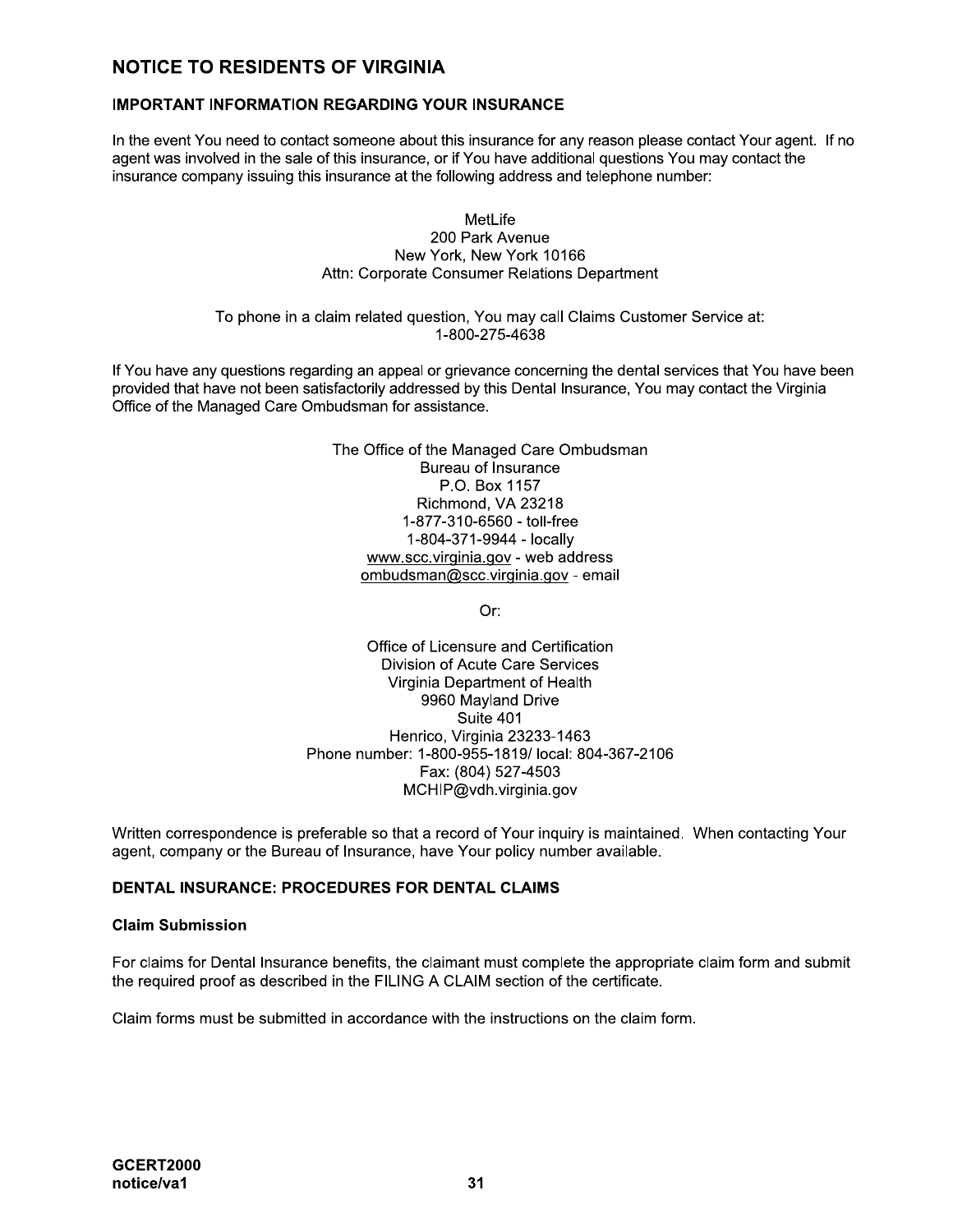## **NOTICE TO RESIDENTS OF VIRGINIA (continued)**

### **Appealing the Initial Determination**

If MetLife denies Your claim, You may take two appeals of the initial determination. Upon your written request, MetLife will provide You free of charge with copies of documents, records and other information relevant to your claim. You must submit Your appeal to MetLife at the address indicated on the claim form within 180 days of receiving MetLife's decision. Appeals must be in writing and must include at least the following information:

- Name of Employee;
- Name of the Plan;
- Reference to the initial decision;
- Whether the appeal is the first or second appeal of the initial determination;
- An explanation why You are appealing the initial determination.

As part of each appeal You may submit any written comments, documents, records or other information relating to Your claim.

After MetLife receives Your written request appealing the initial determination or determination on the first appeal, MetLife will conduct a full and fair review of Your claim. Deference will not be given to initial denials, and MetLife's review will look at the claim anew. The review on appeal will take into account all comments, documents, records, and other information that You submit relating to Your claim without regard to whether such information was submitted or considered in the initial determination. The person who will review Your appeal will not be the same person as the person who made the initial decision to deny Your claim. In addition, the person who is reviewing the appeal will not be a subordinate of the person who made the initial decision to deny Your claim. If the initial denial is based in whole or in part on a medical judgment, MetLife will consult with a health care professional with appropriate training and experience in the field of dentistry involved in the judgment. This health care professional will not have consulted on the initial determination, and will not be a subordinate of any person who was consulted on the initial determination. MetLife will notify You in writing of its final determination within 30 days after MetLife's receipt of Your written request for review, except that under special circumstances MetLife may have up to an additional 30 days to provide written notification of the final decision. If such an extension is required, MetLife will notify You prior to the expiration of the 30 day period, state the reason(s) why an extension is needed, and state when it will make its determination.

If MetLife denies the claim on appeal, MetLife will send You a final written decision that states the reason(s) why the claim You appealed is being denied and references any specific Plan provision(s) on which the denial is based. If an internal rule, protocol, guideline or other criterion was relied upon in denying the claim on appeal, the final written decision will state the rule, protocol, guideline or other criteria or indicate that such rule, protocol, guideline or other criteria was relied upon and that You may request a copy free of charge. Upon written request, MetLife will provide You free of charge with copies of documents, records and other information relevant to Your claim.

### Policies and Procedures for Emergency and Urgent Care

Urgent care and Emergency services: All member dentists of the MetLife Preferred Dentist Program are required to have 24-hour emergency coverage or have alternate arrangements for emergency care for their patients. Since the MetLife Preferred Dentist Program is a freedom-of-choice PPO program, there is no primary care physician. No authorization of a service is necessary by a Primary Care Physician, nor is it necessary to obtain a pre-authorization of services. The patient is free to use the dentist of their choice.

An important distinction to be made for this section is the difference between Urgent Care in a dental situation versus that found in medical. Urgent care is defined more narrowly in dental to mean the alleviation of severe pain (as there are no life-threatening situations in dental). Additionally, the alleviation of pain in dental is a simple palliative treatment, which is not subject to claim review.

The benefit amount will be consistent with the terms contained in the insured's contract.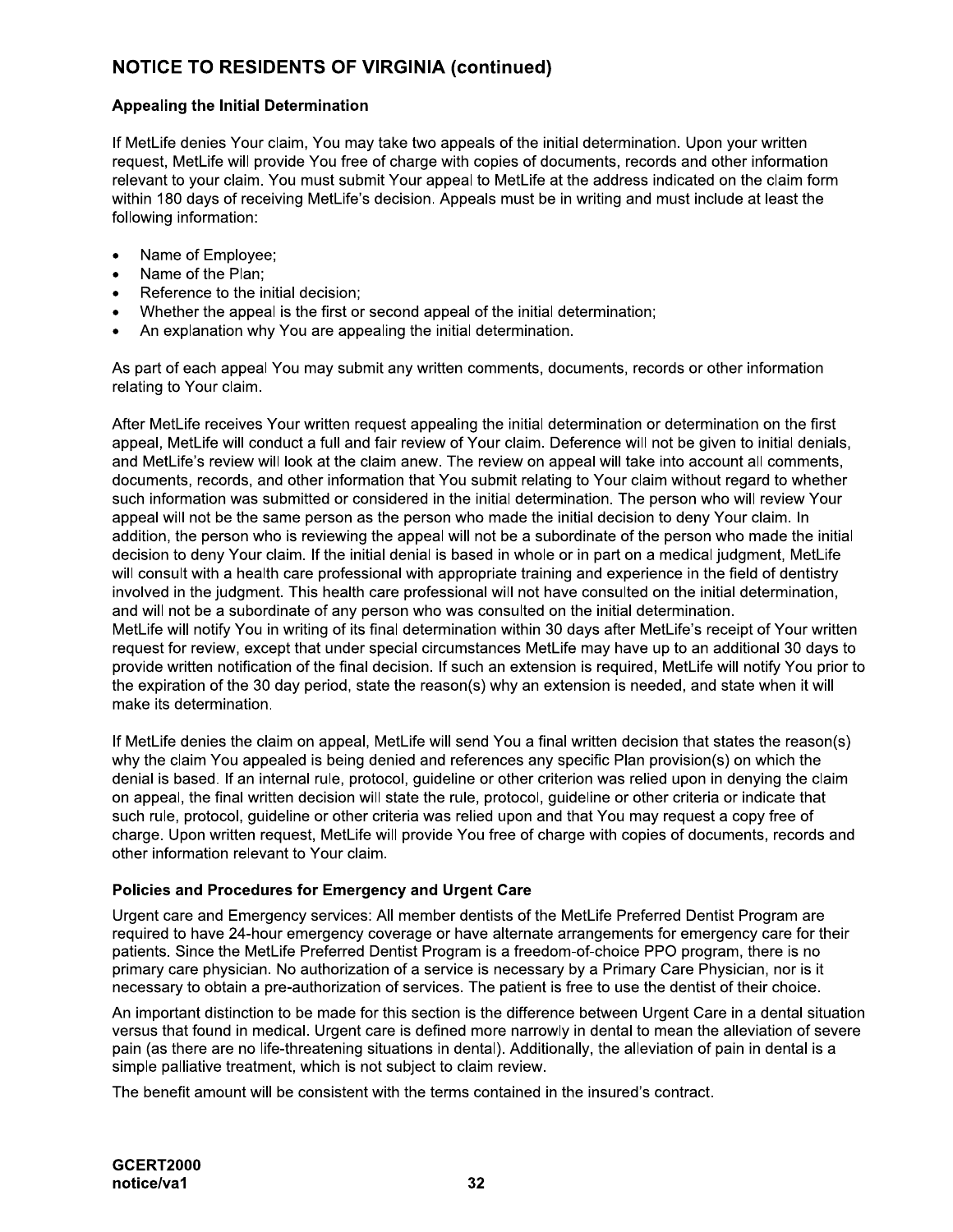## **NOTICE TO RESIDENTS OF VIRGINIA (continued)**

## **Urgent Care Submission:**

A small number of claims for dental expense benefits may be urgent care claims. Urgent care claims for dental expense benefits are claims for reimbursement of dental expenses for services which a dentist familiar with the dental condition determines would subject the patient to severe pain that cannot be adequately managed without the care or treatment that is the subject of the claim. Of course any such claim may always be submitted in accordance with the normal claim procedures. However your dentist may also submit such a claim to MetLife by telephoning MetLife and informing MetLife that the claim is an Urgent Care Claim. Urgent Care Claims are processed according to the procedures set out above, however once a claim for urgent care is submitted MetLife will notify you of the determination on the claim as soon as possible, but no later than 72 hours after the claim is filed. If you or your covered dependent does not provide the claims administrator with enough information to decide the claim, MetLife will notify you within 24 hours after it receives the claim of the further information that is needed. You will have 48 hours to provide the information. If the needed information is provided, MetLife will then notify you of the claim decision within 48 hours after MetLife received the information. If the needed information is not provided. MetLife will notify you or your covered dependent of its decision within 120 hours after the claim was received.

If your urgent care claim is denied but you receive the care, you may appeal the denial using the normal claim procedures. If your urgent care claim is denied and you do not receive the care, you can request an expedited appeal of your claim denial by phone or in writing. MetLife will provide you any necessary information to assist you in your appeal. MetLife will then notify you of its decision within 72 hours of your request in writing. However, MetLife may notify you by phone within the same time frames above and then mail you a written notice.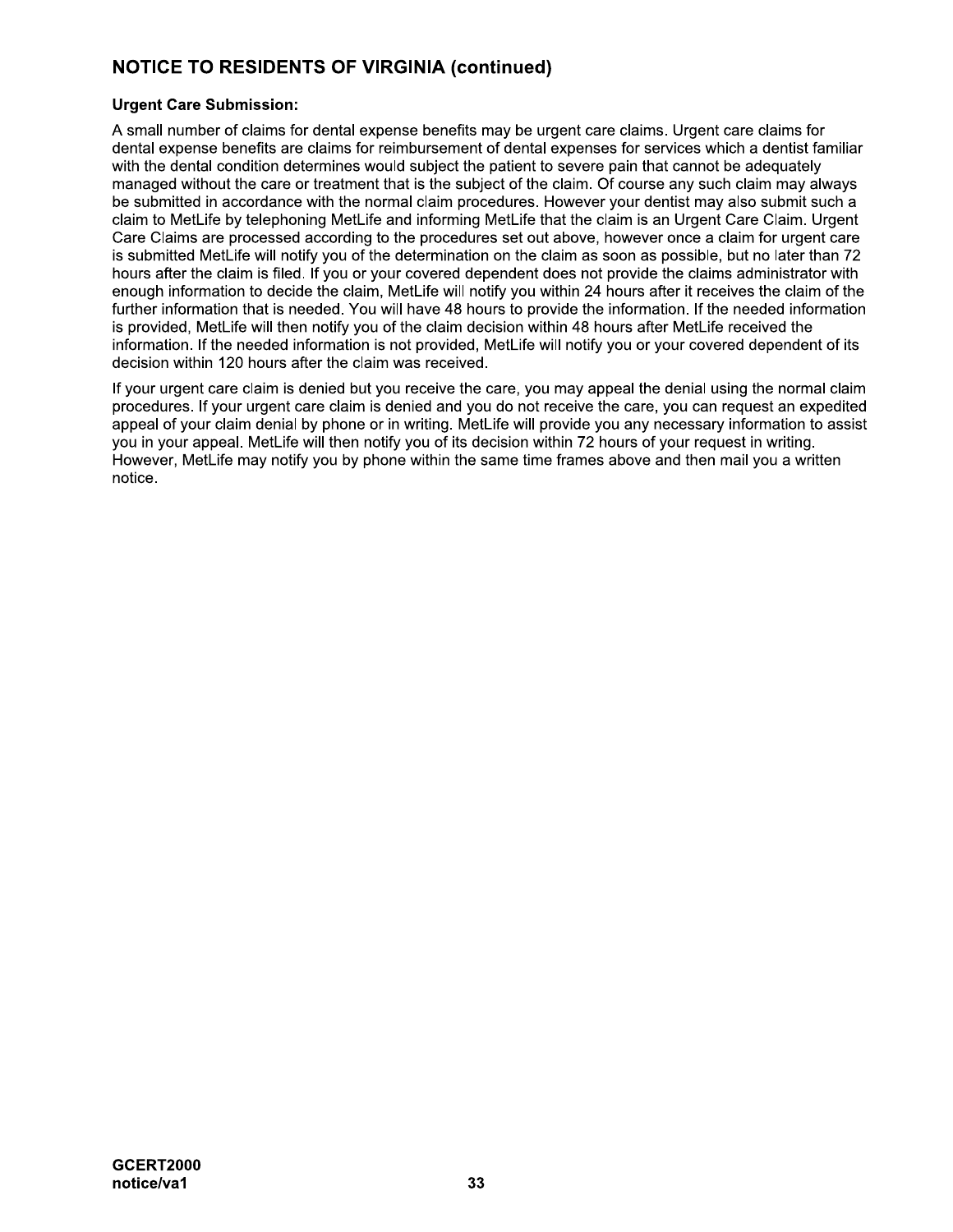## KEEP THIS NOTICE WITH YOUR INSURANCE PAPERS

PROBLEMS WITH YOUR INSURANCE? - If You are having problems with Your insurance company or agent, do not hesitate to contact the insurance company or agent to resolve Your problem.

> MetLife Attn: Corporate Consumer Relations Department 200 Park Avenue New York, New York 10166 1-800-638-5433

You can also contact the OFFICE OF THE COMMISSIONER OF INSURANCE, a state agency which enforces Wisconsin's insurance laws, and file a complaint. You can contact the OFFICE OF THE **COMMISSIONER OF INSURANCE by contacting:** 

> Office of the Commissioner of Insurance **Complaints Department** P.O. Box 7873 Madison, WI 53707-7873 1-800-236-8517 outside of Madison or 608-266-0103 in Madison.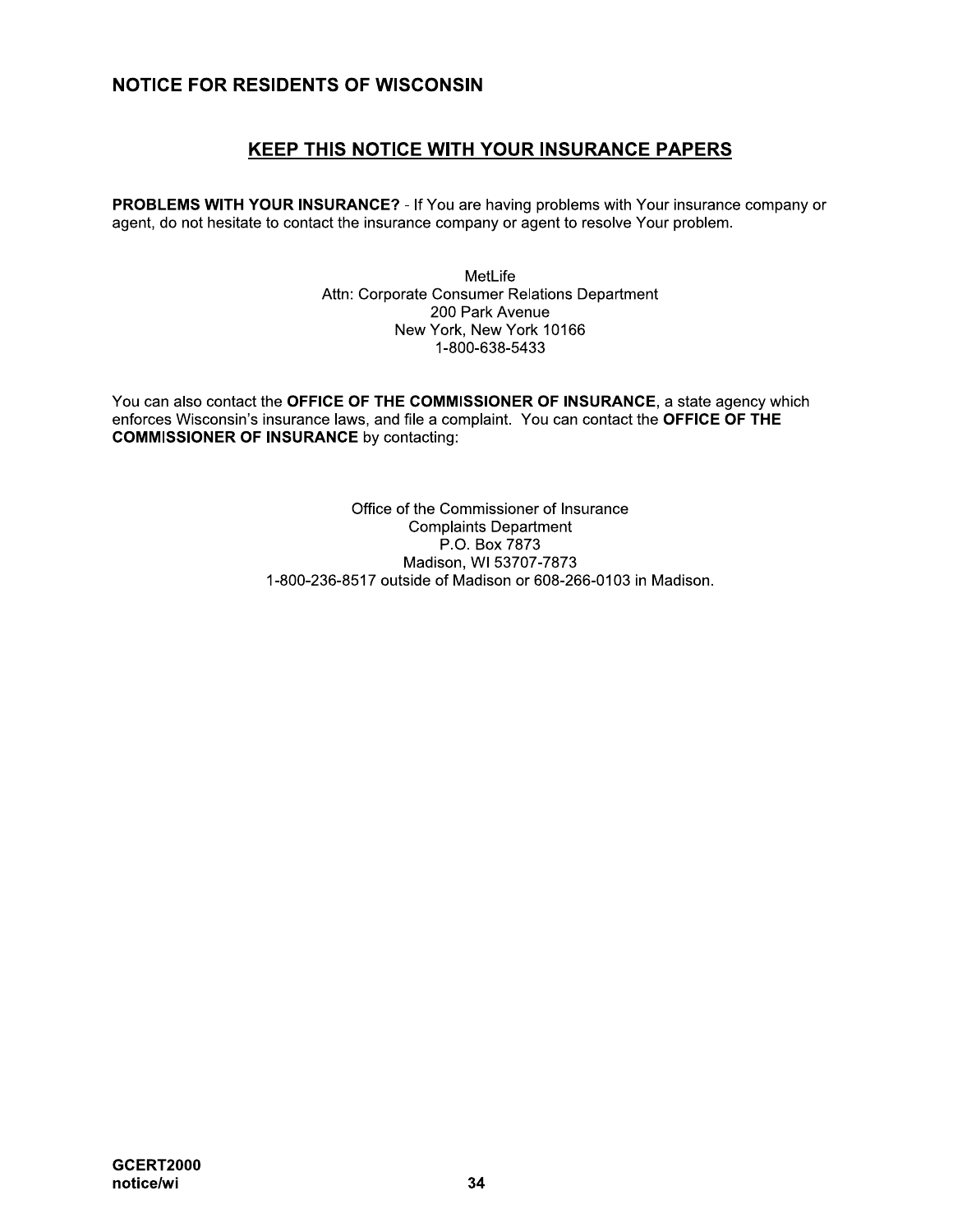## **TABLE OF CONTENTS**

| <b>Section</b>                                                       | Page |
|----------------------------------------------------------------------|------|
|                                                                      |      |
|                                                                      |      |
|                                                                      |      |
|                                                                      |      |
|                                                                      |      |
|                                                                      |      |
|                                                                      |      |
|                                                                      |      |
|                                                                      |      |
|                                                                      |      |
|                                                                      |      |
|                                                                      |      |
|                                                                      |      |
|                                                                      |      |
|                                                                      |      |
|                                                                      |      |
| SPECIAL RULES FOR GROUPS PREVIOUSLY COVERED UNDER OTHER GROUP DENTAL |      |
|                                                                      |      |
|                                                                      |      |
|                                                                      |      |
|                                                                      |      |
|                                                                      |      |
|                                                                      |      |
|                                                                      |      |
|                                                                      |      |
|                                                                      |      |
|                                                                      |      |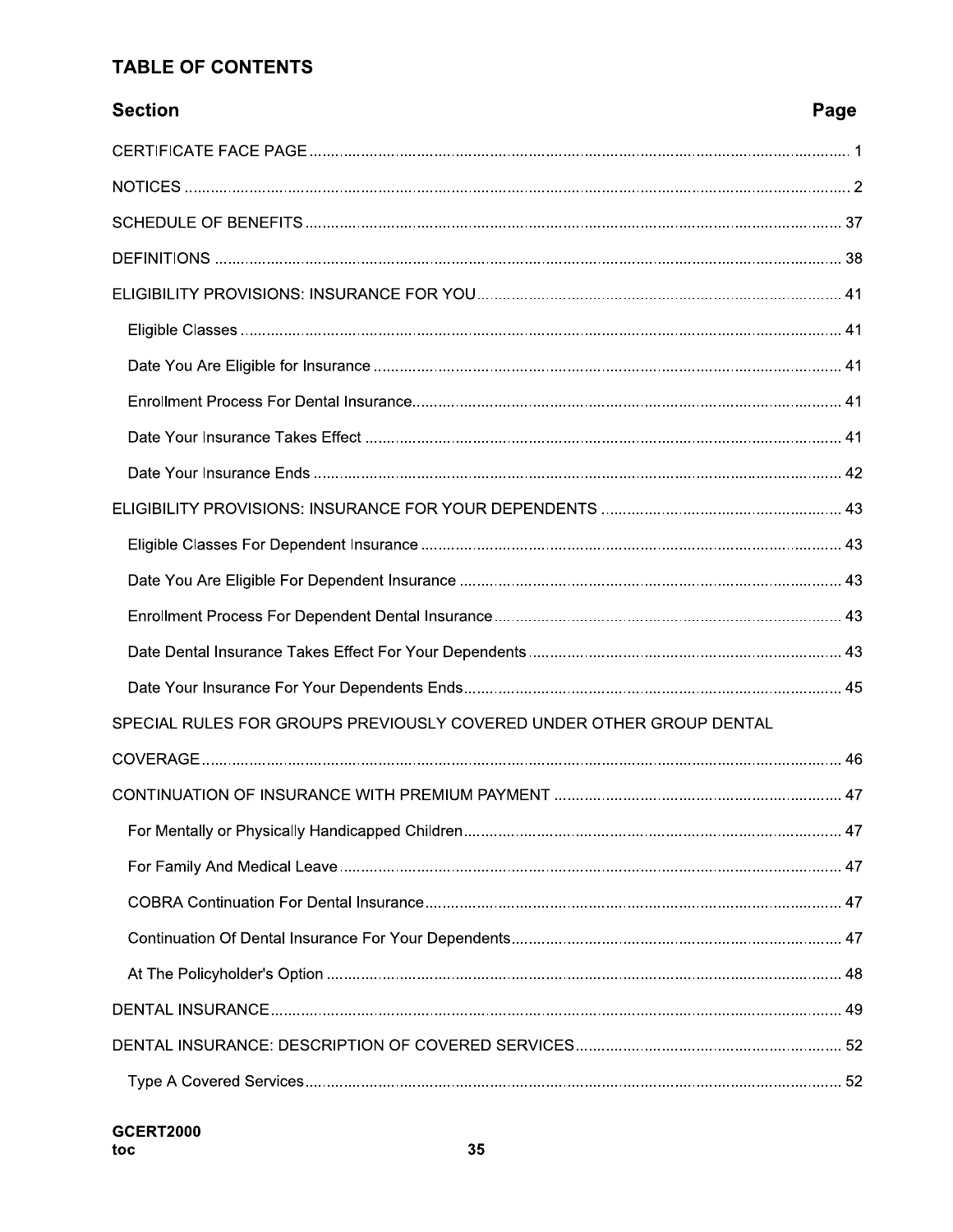# **TABLE OF CONTENTS (continued)**

| <b>Section</b> | Page |
|----------------|------|
|                |      |
|                |      |
|                |      |
|                |      |
|                |      |
|                |      |
|                |      |
|                |      |
|                |      |
|                |      |
|                |      |
|                |      |
|                |      |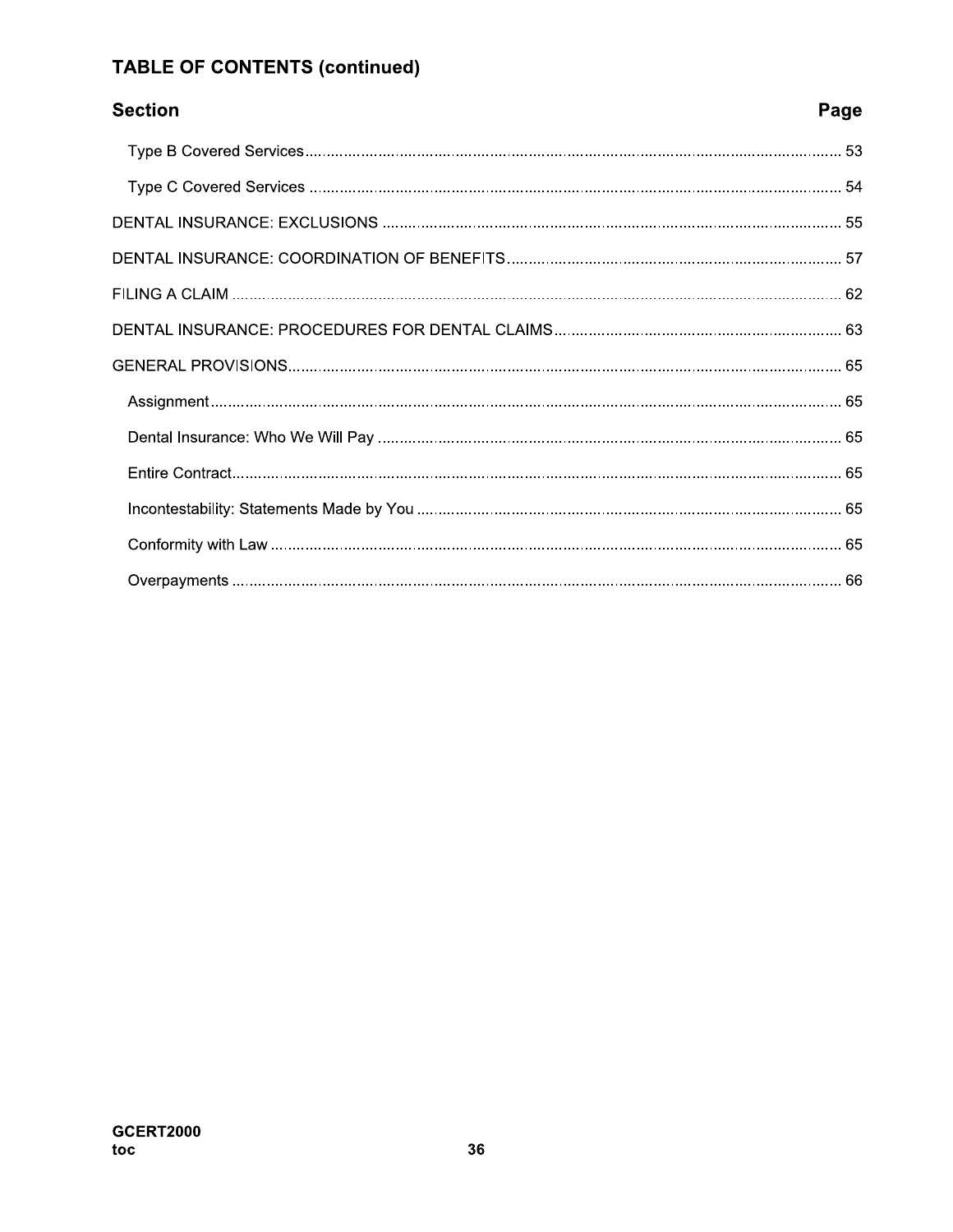## **SCHEDULE OF BENEFITS**

This schedule shows the benefits that are available under the Group Policy. You and Your Dependents will only be insured for the benefits:

- for which You and Your Dependents become and remain eligible;  $\bullet$
- which You elect, if subject to election; and  $\bullet$
- which are in effect.  $\bullet$

## **BENEFIT**

## **BENEFIT AMOUNT AND HIGHLIGHTS**

## **Dental Insurance For You and Your Dependents**

| Covered Percentage for:         | In-Network<br>based on the<br>Maximum Allowed Charge                    | Out-of-Network<br>based on the<br>Reasonable and Customary<br>Charge    |
|---------------------------------|-------------------------------------------------------------------------|-------------------------------------------------------------------------|
| <b>Type A Services</b>          | 100%                                                                    | 100%                                                                    |
| <b>Type B Services</b>          | 80%                                                                     | 80%                                                                     |
| <b>Type C Services</b>          | 50%                                                                     | 50%                                                                     |
| Deductibles for:                |                                                                         |                                                                         |
| Yearly Individual Deductible    | \$50 for the following Covered<br>Services Combined: Type B;<br>Type C  | \$50 for the following Covered<br>Services Combined: Type B;<br>Type C  |
| <b>Yearly Family Deductible</b> | \$150 for the following Covered<br>Services Combined: Type B;<br>Type C | \$150 for the following Covered<br>Services Combined: Type B;<br>Type C |
| <b>Maximum Benefit:</b>         |                                                                         |                                                                         |
| Yearly Individual Maximum       | \$2,000 for the following Covered<br>Services: Type A; Type B; Type C   | \$1,500 for the following Covered<br>Services: Type A; Type B; Type C   |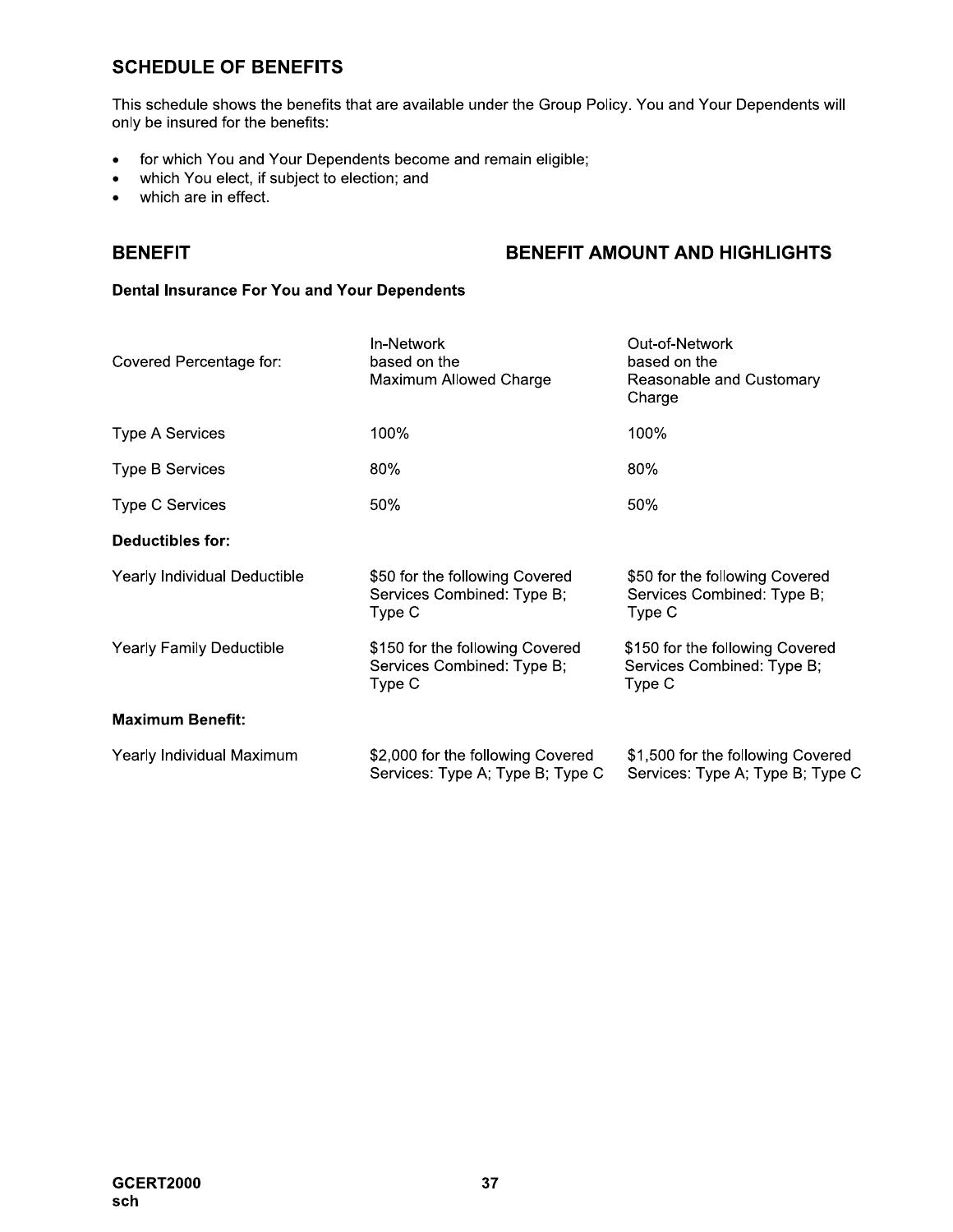## **DEFINITIONS**

As used in this certificate, the terms listed below will have the meanings set forth below. When defined terms are used in this certificate, they will appear with initial capitalization. The plural use of a term defined in the singular will share the same meaning.

Cast Restoration means an inlay, onlay, or crown.

Child means the following: (for residents of Louisiana, Minnesota, Montana, New Hampshire, New Mexico, Texas, Utah and Washington, the Child Definition is modified as explained in the Notice pages of this certificate - please consult the Notice)

Your natural or adopted child; Your stepchild (including the child of a Domestic Partner); or a child who resides with and is fully supported by You; and who, in each case, is under age 26.

The definition of Child includes newborns.

An adopted child includes a child placed in Your physical custody for purpose of adoption. If prior to completion of the legal adoption the child is removed from Your custody, the child's status as an adopted child will end.

If You provide Us notice, a Child also includes a child for whom You must provide Dental Insurance due to a Qualified Medical Child Support Order as defined in the United States Employee Retirement Income Security Act of 1974 as amended.

For the purposes of determining who may become covered for insurance, the term does not include any person who:

- is on active duty in the military of any country or international authority; however, active duty for this purpose does not include weekend or summer training for the reserve forces of the United States, including the National Guard; or
- is insured under the Group Policy as an employee.  $\bullet$

Contributory Insurance means insurance for which the Policyholder requires You to pay any part of the premium.

Contributory Insurance includes: Dental Insurance.

#### **Covered Percentage means:**

- for a Covered Service performed by an In-Network Dentist, the percentage of the Maximum Allowed Charge that We will pay for such services after any required Deductible is satisfied; and
- for a Covered Service performed by an Out-of-Network Dentist, the percentage of the Reasonable and Customary Charge that We will pay for such services after any required Deductible is satisfied.

Covered Service means a dental service used to treat Your or Your Dependent's dental condition which is:

- prescribed or performed by a Dentist while such person is insured for Dental Insurance;
- Dentally Necessary to treat the condition; and
- described in the SCHEDULE OF BENEFITS or DENTAL INSURANCE sections of this certificate.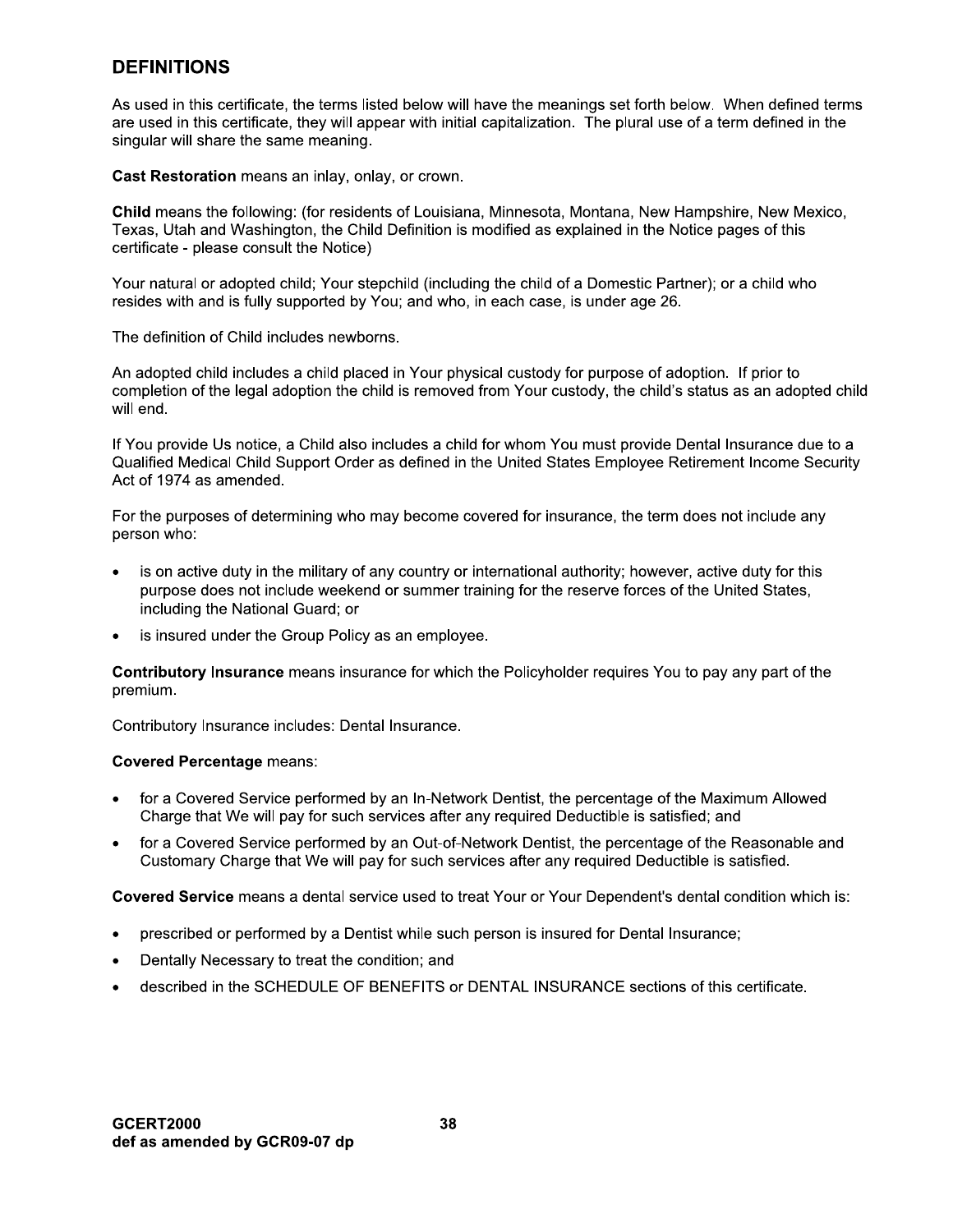## **DEFINITIONS (continued)**

Deductible means the amount You or Your Dependents must pay before We will pay for Covered Services.

Dental Hygienist means a person trained to:

- remove calcareous deposits and stains from the surfaces of teeth; and
- provide information on the prevention of oral disease.

Dentally Necessary means that a dental service or treatment is performed in accordance with generally accepted dental standards as determined by Us and is:

- necessary to treat decay, disease or injury of the teeth; or
- essential for the care of the teeth and supporting tissues of the teeth.

### **Dentist means:**

- a person licensed to practice dentistry in the jurisdiction where such services are performed; or
- any other person whose services, according to applicable law, must be treated as Dentist's services for purposes of the Group Policy. Each such person must be licensed in the jurisdiction where the services are performed and must act within the scope of that license. The person must also be certified and/or registered if required by such jurisdiction.

For purposes of Dental Insurance, the term will include a Physician who performs a Covered Service.

Dentures means fixed partial dentures (bridgework), removable partial dentures and removable full dentures.

Dependent(s) means Your Spouse and/or Child.

Domestic Partner means each of two people, one of whom is an employee of the Policyholder, who have registered as each other's domestic partner, civil union partner or reciprocal beneficiary with a government agency where such registration is available.

Full-Time means Active Work of at least 72 hours per 2-week payroll period on the Policyholder's regular work schedule for the eligible class of employees to which You belong.

In-Network Dentist means a Dentist who participates in the Preferred Dentist Program and has a contractual agreement with Us to accept the Maximum Allowed Charge as payment in full for a dental service.

Maximum Allowed Charge means the lesser of:

- the amount charged by the Dentist; or
- the maximum amount which the In-Network Dentist has agreed with Us to accept as payment in full for the dental service.

**Out-of-Network Dentist** means a Dentist who does not participate in the Preferred Dentist Program.

Part-Time means Active Work of at 40 hours per 2-week payroll but less than 72 hours per 2-week payroll on the Policyholder's regular work schedule for the eligible class of employees to which You belong.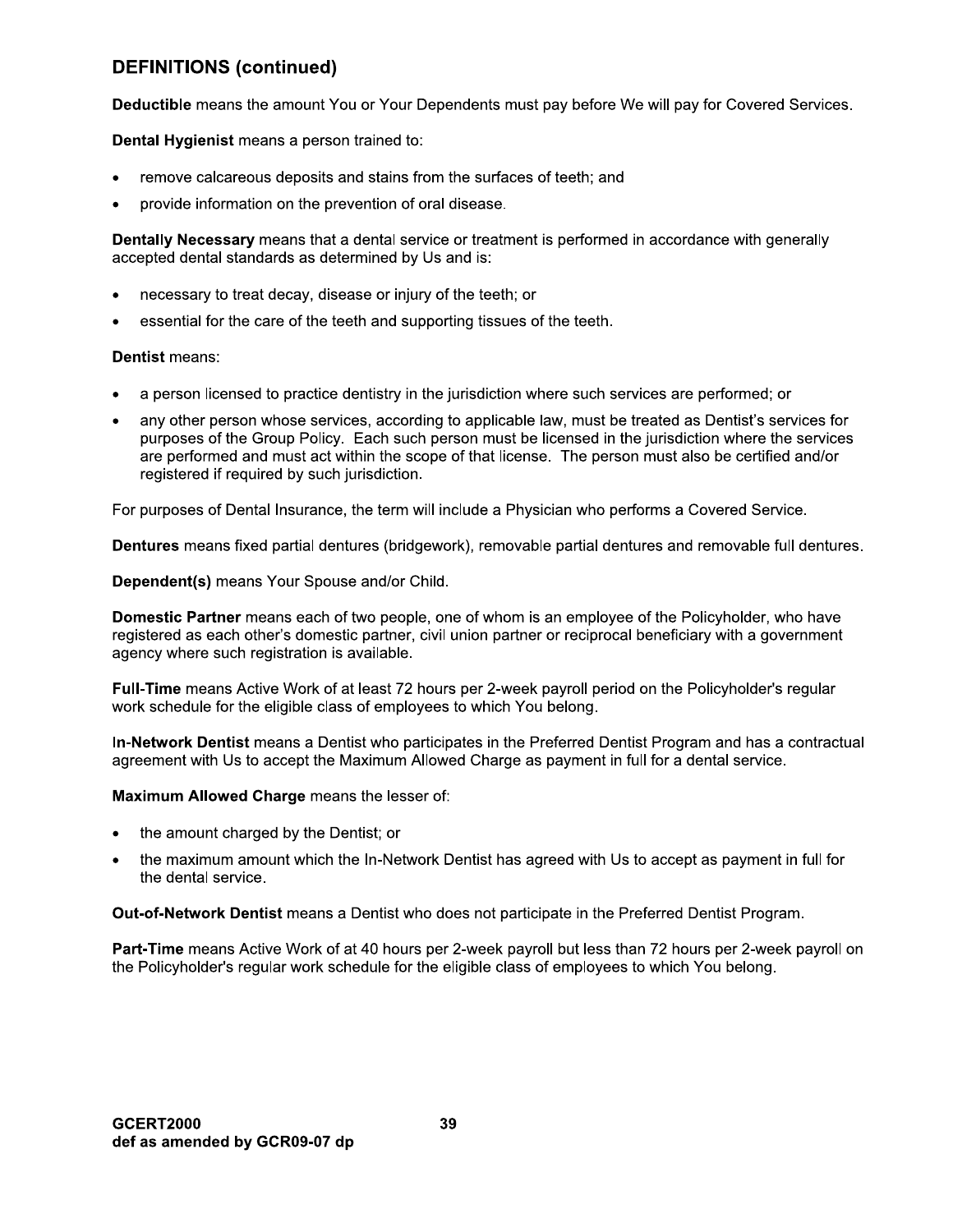## **DEFINITIONS (continued)**

## Physician means:

- a person licensed to practice medicine in the jurisdiction where such services are performed; or
- any other person whose services, according to applicable law, must be treated as Physician's services for purposes of the Group Policy. Each such person must be licensed in the jurisdiction where he performs the service and must act within the scope of that license. He must also be certified and/or registered if required by such jurisdiction.

Proof means Written evidence satisfactory to Us that a person has satisfied the conditions and requirements for any benefit described in this certificate. When a claim is made for any benefit described in this certificate. Proof must establish:

- the nature and extent of the loss or condition;
- Our obligation to pay the claim; and  $\bullet$
- the claimant's right to receive payment.

Proof must be provided at the claimant's expense.

Reasonable and Customary Charge - For the Reasonable and Customary Charge Definition, please refer to the Reasonable and Customary Charge Definition Certificate Rider in the front of this certificate.

Signed means any symbol or method executed or adopted by a person with the present intention to authenticate a record, which is on or transmitted by paper or electronic media which is acceptable to Us and consistent with applicable law.

Spouse means Your lawful spouse. Wherever the term "Spouse" appears in the certificate it shall, unless otherwise specified, be read to include Your Domestic Partner.

For the purposes of determining who may become covered for insurance, the term does not include any person who:

- is on active duty in the military of any country or international authority; however, active duty for this purpose does not include weekend or summer training for the reserve forces of the United States, including the National Guard; or
- is insured under the Group Policy as an employee.

We, Us and Our mean MetLife.

Written or Writing means a record which is on or transmitted by paper or electronic media which is acceptable to Us and consistent with applicable law.

Year or Yearly, for Dental Insurance, means the 12 month period that begins January 1.

You and Your mean an employee who is insured under the Group Policy for the insurance described in this certificate.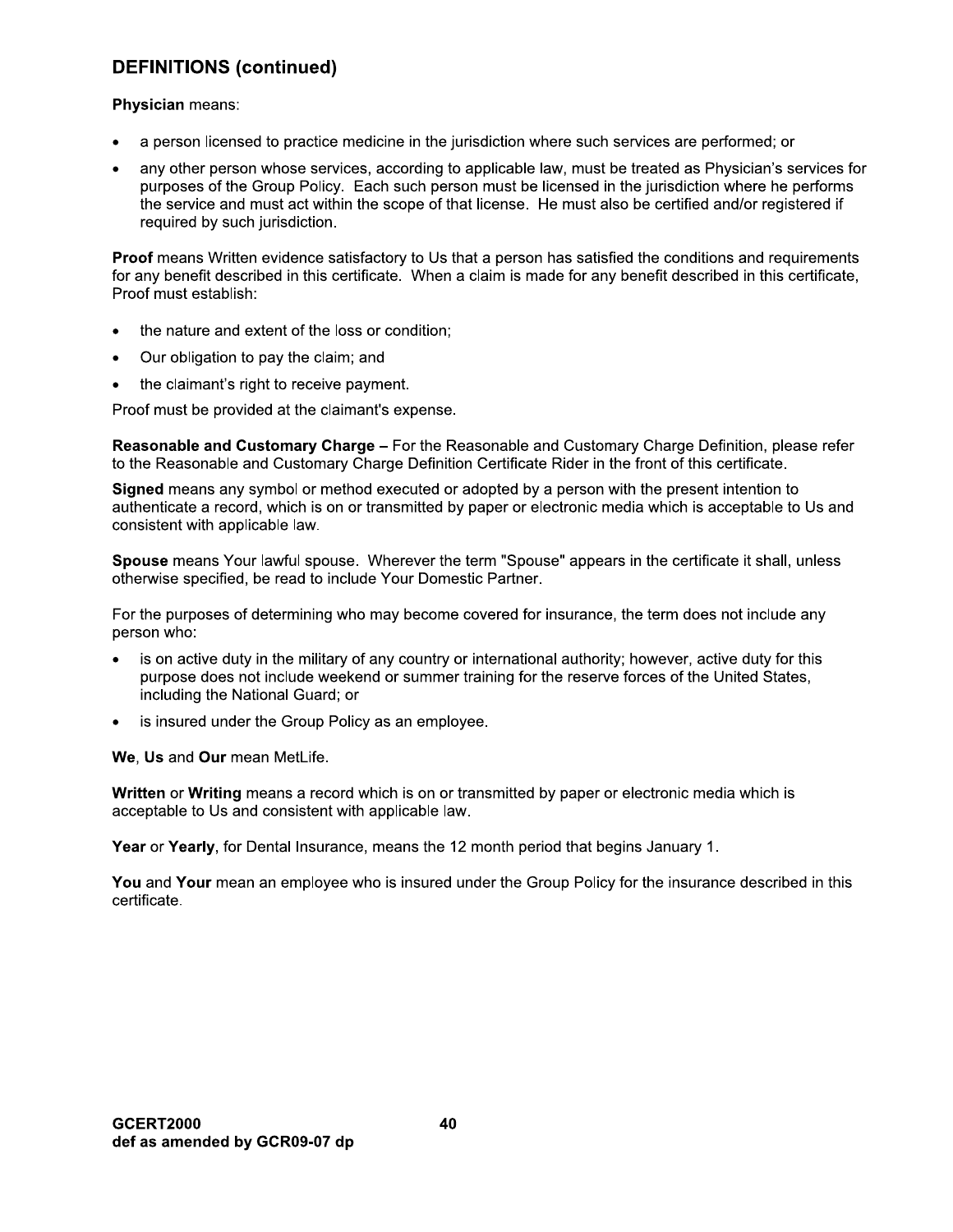# ELIGIBILITY PROVISIONS: INSURANCE FOR YOU

#### $\mathbb{Z}^2$ ELIGIBLE CLASS(ES)

All Full-Time and Part-Time employees of the Policyholder.

## DATE YOU ARE ELIGIBLE FOR INSURANCE

**ELIGIBILITY PROVISIONS: INSURANCE FOR YOU<br>ELIGIBLE CLASS(ES)<br>All Full-Time and Part-Time employees of the Policyholder.<br>DATE YOU ARE ELIGIBLE FOR INSURANCE<br>You may only become eligible for the insurance available for Your**  $\mathbf{r}$ You may only become eligible for the insurance available for Your eligible class as shown in the SCHEDULE OF BENEFITS.

 $\mathbf{r}$ If You are in an eiigible class on January 1, 2015, You will be eiigible for the insurance described in this certificate on that date.

 $\ddotsc$ If You enter an eiigible class after January 1, 2015, You will be eiigible for insurance on the first day of the month coincident with or next following the date You enter that class.

#### $\overline{a}$ ENRULLMENT PROCESS FOR DENTAL INSURANCE

 $\mathbf{r}$ If You are eligible for insurance, You may enroll for such insurance by completing the required form in viriting. If You enroll for Contributory Insurance, You must also give the Policyholder Written permission to deduct premiums from Your pay for such insurance. You will be notified by the Policyholder how much You will be required to contribute.

 $\overline{\phantom{a}}$ The Dental Insurance has a regular enrollment period established by the Policyholder. Subject to the rules of the Group Policy, You may enroll for Dental Insurance only when You are first eligible, during an annual enrollment period or if You have a Qualifying Event. You should contact the Policyholder for more information regarding the flexible benefits plan. The Dental Insurance has a regular enrollment period established by the Policyholder. Subject to the ulles of<br>
the Group Policy, You may enroll for Dental Insurance only when You are first eligible, during an annual<br>
engar

#### $\mathbf{r}$ <u>DATE YOUR IN</u>

## If You Do Not Enroll When First Eligible

**DATE YOUR INSURANCE TAKES EFFECT**<br> **Enrollment When First Eligible**<br>
If You complete the enrollment process within 30 days of becoming eligible for insurance, such insurance will<br>
take effect on the date You become eligib If You Do Not Enroll When First Eligible<br>If You do not complete the enrollment process within 30 days of becoming eligible, You will not be able to<br>enroll for insurance until the next annual enrollment period for Dental In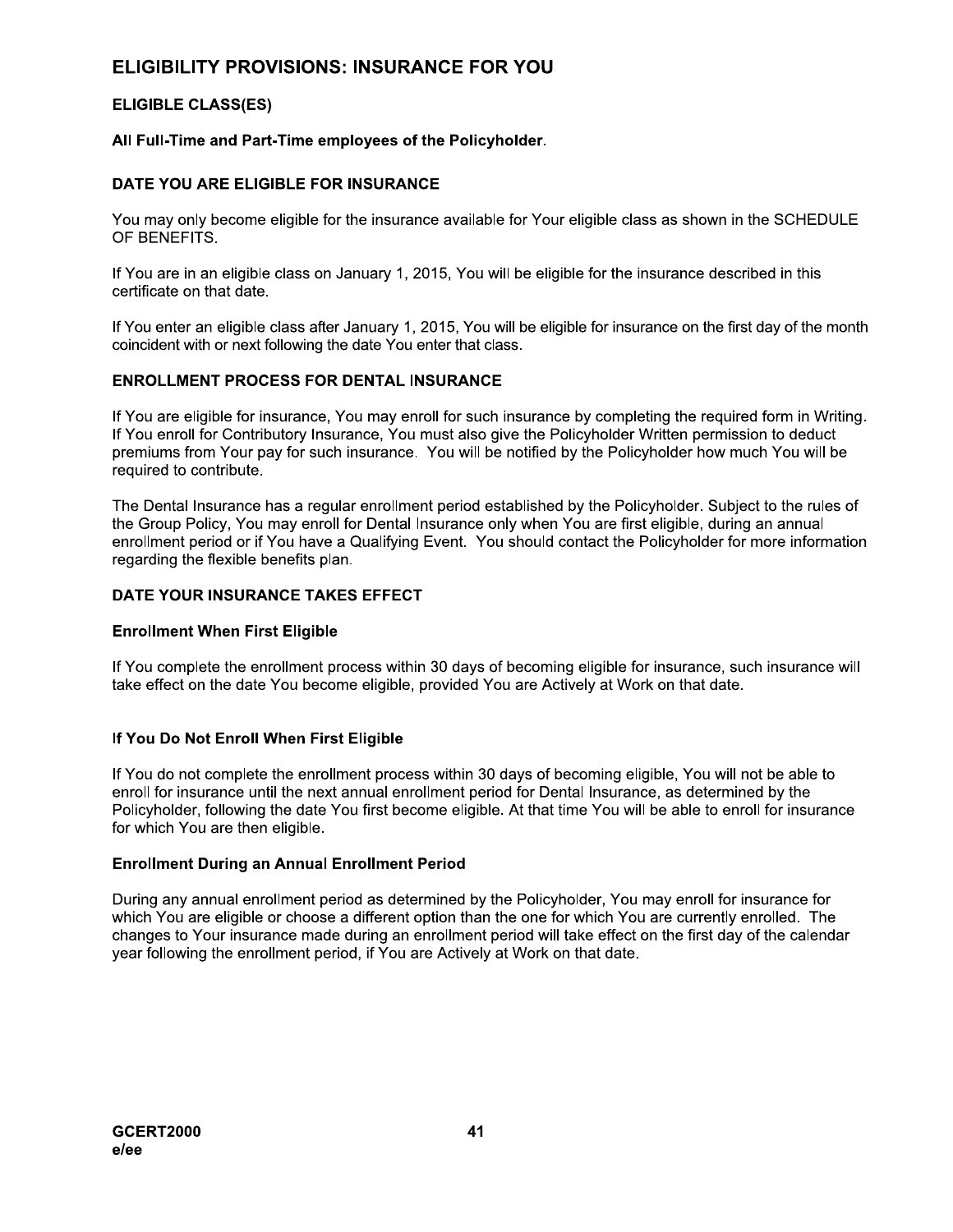## ELIGIBILITY PROVISIONS: INSURANCE FOR YOU (continued)

You may enroll for insurance, for which You are eligible, or change the amount of Your insurance between annual enrollment periods only if You have a Qualifying Event.

**ELIGIBILITY PROVISIONS: INSURA**<br> **Enrollment Due to a Qualifying Event**<br>
You may enroll for insurance, for which You a<br>
annual enrollment periods only if You have a<br>
If You have a Qualifying Event, You will have<br>
request If You have a Qualifying Event, You will have 30 days from the date of that change to make a request. This request must be consistent with the nature of the Qualifying Event. The insurance enrolled for, or changes to Your insurance made as a result of a Qualifying Event, will take effect on the first day of the month following the date of Your request, except for the insurance enrolled for, or changes to Your insurance made as a result of a birth, adoption or placement for adoption of a dependent child, which will take effect on the date of the Qualifying Event. If You have a Qualifying Event, You will have 30 days from the date of that change to make a request. This<br>request must be consistent with the nature of the Qualifying Event. The insurance enrolled for, or changes t<br>Your i

- 
- 
- 
- 
- You or Your dependent to gain or lose eligibility for group coverage; or
- You previously did not enroll for Dental Insurance for You or Your dependent because You had other group coverage, but that coverage has ceased due to one or more of the following reasons:
	- 1. loss of eligibility for the other group coverage;
	- 2. termination of employer contributions for the other group coverage; or
	- 3. COBRA Continuation of the other group coverage was exhausted.

## DATE YOUR INSURANCE ENDS

Your insurance will end on the earliest of:

- 1. the date the Group Policy ends:
- 2. the date insurance ends for Your class:
- 3. the end of the period for which the last premium has been paid for You;
- 4. the last day of the calendar month in which Your employment ends: Your employment will end if You cease to be Actively at Work in any eligible class, except as stated in the section entitled CONTINUATION OF INSURANCE WITH PREMIUM PAYMENT; or
- 5. the last day of the calendar month in which You retire in accordance with the Policyholder's retirement plan.

In certain cases insurance may be continued as stated in the section entitled CONTINUATION OF INSURANCE WITH PREMIUM PAYMENT.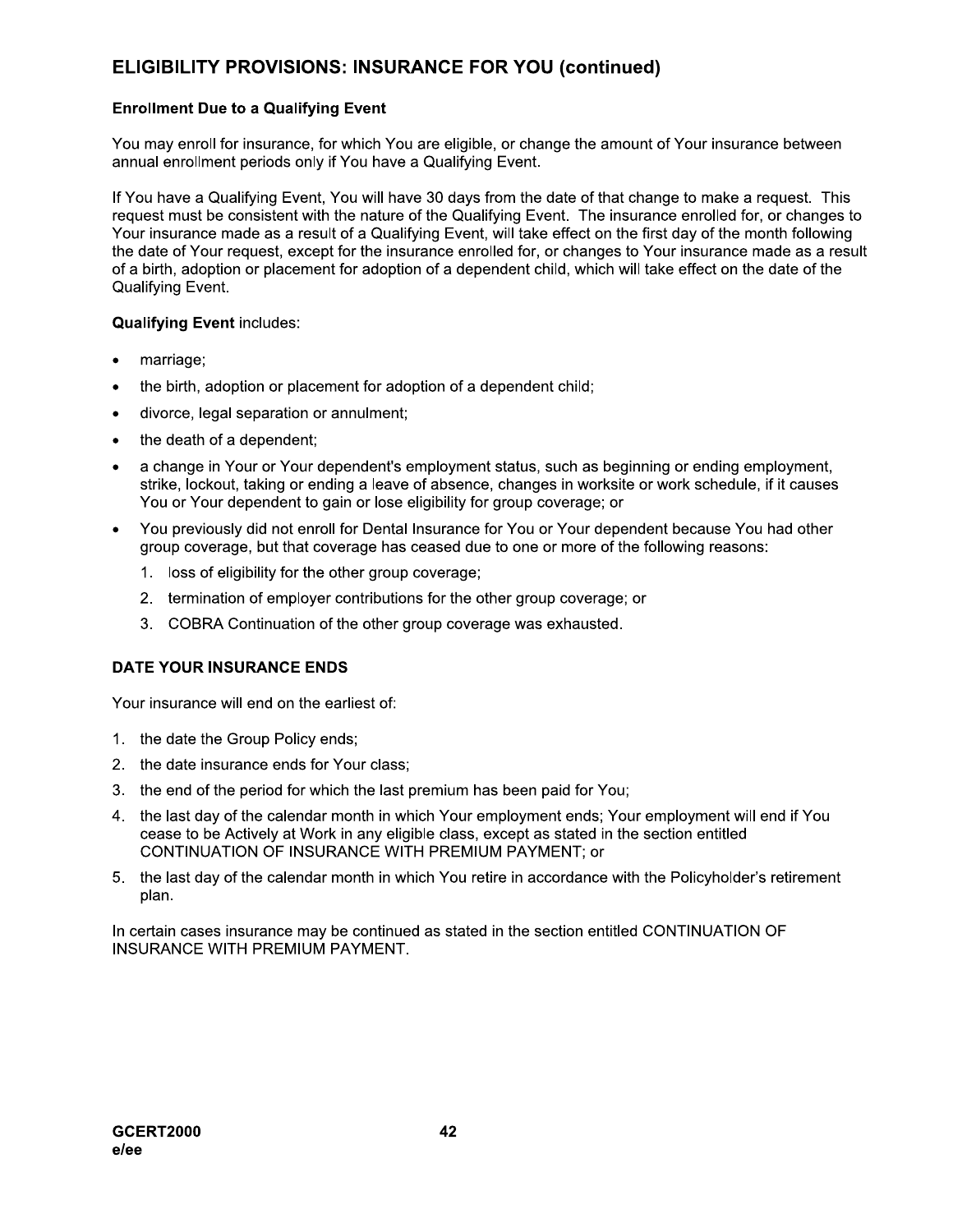# ELIGIBILITY PROVISIONS: INSURANCE FOR YOUR DEPENDENTS

#### $\mathbf{L}$ ELIGIBLE CLASS(ES) FOR DEPENDENT INSURANCE

## All Full-Time and Part-Time employees of the Policyholder.

## DATE YOU ARE ELIGIBLE FOR DEPENDENT INSURANCE

ELIGIBILITY PROVISIONS: INSURANCE FOR YOUR I<br>ELIGIBLE CLASS(ES) FOR DEPENDENT INSURANCE<br>All Full-Time and Part-Time employees of the Policyholder.<br>DATE YOU ARE ELIGIBLE FOR DEPENDENT INSURANCE<br>You may only become eligible  $\mathbf{r}$ You may only become eligible for the Dependent insurance available for Your eligible class as shown in the SCHEDULE OF BENEFITS.

 $\mathbf{r}$ You will be eligible for Dependent insurance on the later of:

- 1. January 1, 2015;
- 2. the first day of the month following the date You enter a class eligible for insurance; and
- 3. the date You obtain a Dependent.

#### $\overline{\phantom{a}}$ ENROLLMENT PROCESS FOR DEPENDENT DENTAL INSURANCE

 $\ddotsc$ If You are eligible for Dependent Insurance, You may enroll for such insurance by completing the required form in Writing for each Dependent to be insured. If You enroll for Contributory Insurance, You must also give the Policyholder Written permission to deduct premiums from Your pay for such insurance. You will be notified by the Policyholder how much You will be required to contribute.

J. In order to enroll for Dental Insurance for Your Dependents, You must either (a) aiready be enrolled for Dental Insurance for You or (b) enroll at the same time for Dental Insurance for You.

 $\overline{\phantom{a}}$ The Dental Insurance has a regular enrollment period established by the Policyholder. Subject to the rules of the Group Policy, You may enroll for Dependent Dental Insurance only when You are first eligible, during an annual enrollment period or if You have a Qualifying Event. You should contact the Policyholder for more information regarding the flexible benefits plan. The Dental Insurance has a regular enrollment period established by the Policy<br>rules of the Group Policy, You may enroll for Dependent Dental Insurance only<br>during an annual enrollment period or if You have a Qualifying Ev

#### $\mathbf{r}$ DATE DENTAL INSURANCE TAKES EFFECT FOR YOU

If You complete the enrollment process within 30 days of becoming eligible for Dependent Insurance, such insurance will take effect on the date You become eligible, provided You are Actively at Work on that date.

#### $\mathbf{r}$ IT.

DATE DENTAL INSURANCE TAKES EFFECT FOR YOUR DEPENDENTS<br>Enrollment When First Eligible<br>If You complete the enrollment process within 30 days of becoming eligible for Dependent Insurance,<br>such insurance will take effect on t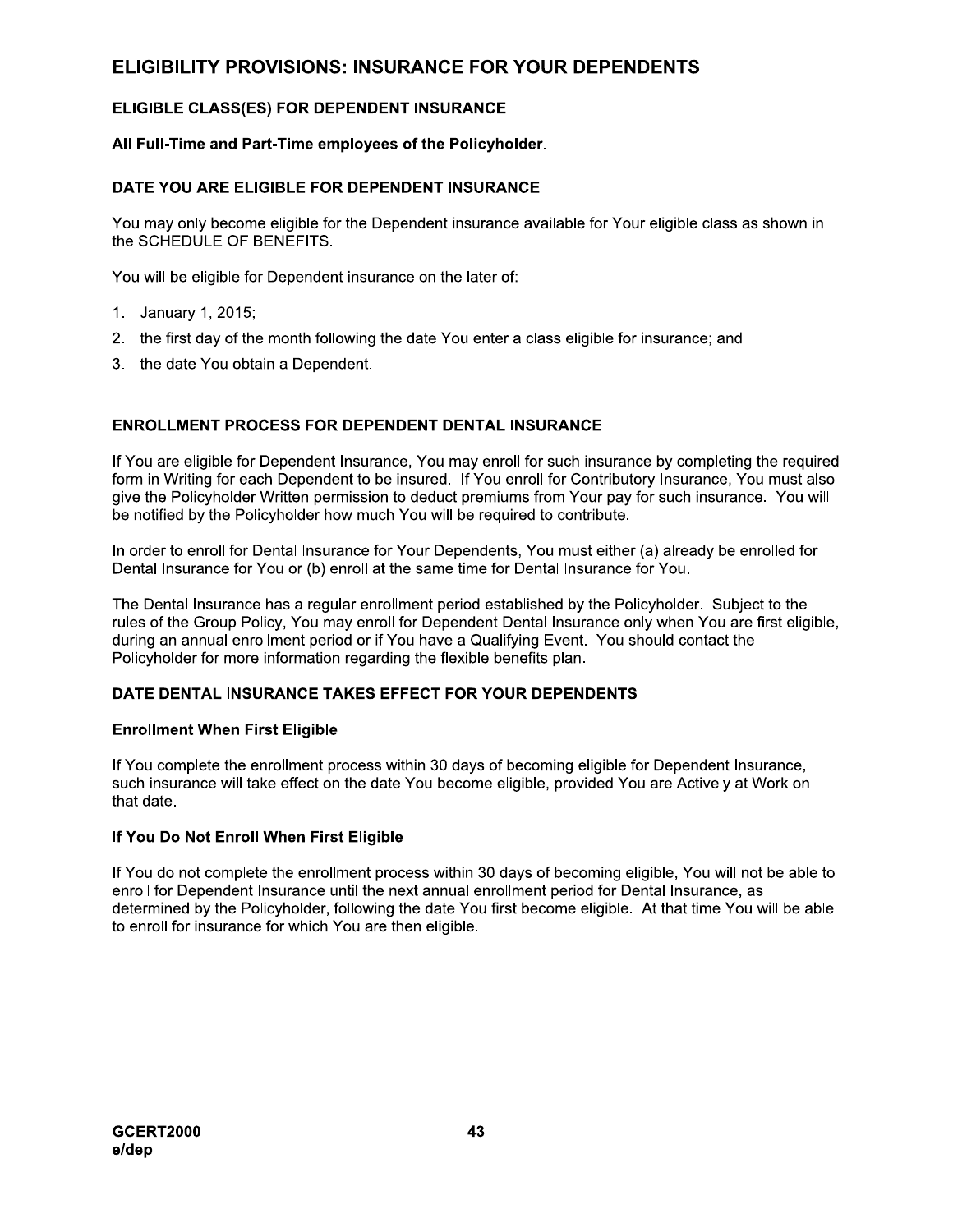## **ELIGIBILITY PROVISIONS: INSURANCE FOR YOUR DEPENDENTS (continued)**

## **Enrollment During an Annual Enrollment Period**

During any annual enrollment period as determined by the Policyholder. You may enroll for Dependent Insurance for which You are eligible or choose a different option than the one for which Your Dependents are currently enrolled. The changes to Your Dependent Insurance made during an enrollment period will take effect on the first day of the calendar year following the enrollment period.

## **Enrollment Due to a Qualifying Event**

You may enroll for Dependent Insurance for which You are eligible or change the amount of Your Dependent Insurance between annual enrollment periods only if You have a Qualifying Event.

If You have a Qualifying Event, You will have 30 days from the date of that change to make a request. This request must be consistent with the nature of the Qualifying Event. The insurance enrolled for, or changes to Your insurance made as a result of a Qualifying Event, will take effect on the first day of the month following the date of Your request, except for the insurance enrolled for, or changes to Your insurance made as a result of a birth, adoption or placement for adoption of a dependent child, which will take effect on the date of the Qualifying Event.

#### **Qualifying Event includes:**

- marriage;  $\bullet$
- the birth, adoption or placement for adoption of a dependent child;
- divorce, legal separation or annulment;  $\bullet$
- the death of a dependent;
- a change in Your or Your dependent's employment status, such as beginning or ending employment, strike, lockout, taking or ending a leave of absence, changes in worksite or work schedule, if it causes You or Your dependent to gain or lose eligibility for group coverage; or
- You previously did not enroll for Dental Insurance for You or Your dependent because You had other group coverage, but that coverage has ceased due to one or more of the following reasons:
	- 1. loss of eligibility for the other group coverage;
	- 2. termination of employer contributions for the other group coverage;
	- 3. COBRA Continuation of the other group coverage was exhausted.

Once You have enrolled one Child for Dependent Insurance, each succeeding Child will automatically be insured for such insurance on the date the Child qualifies as a Dependent.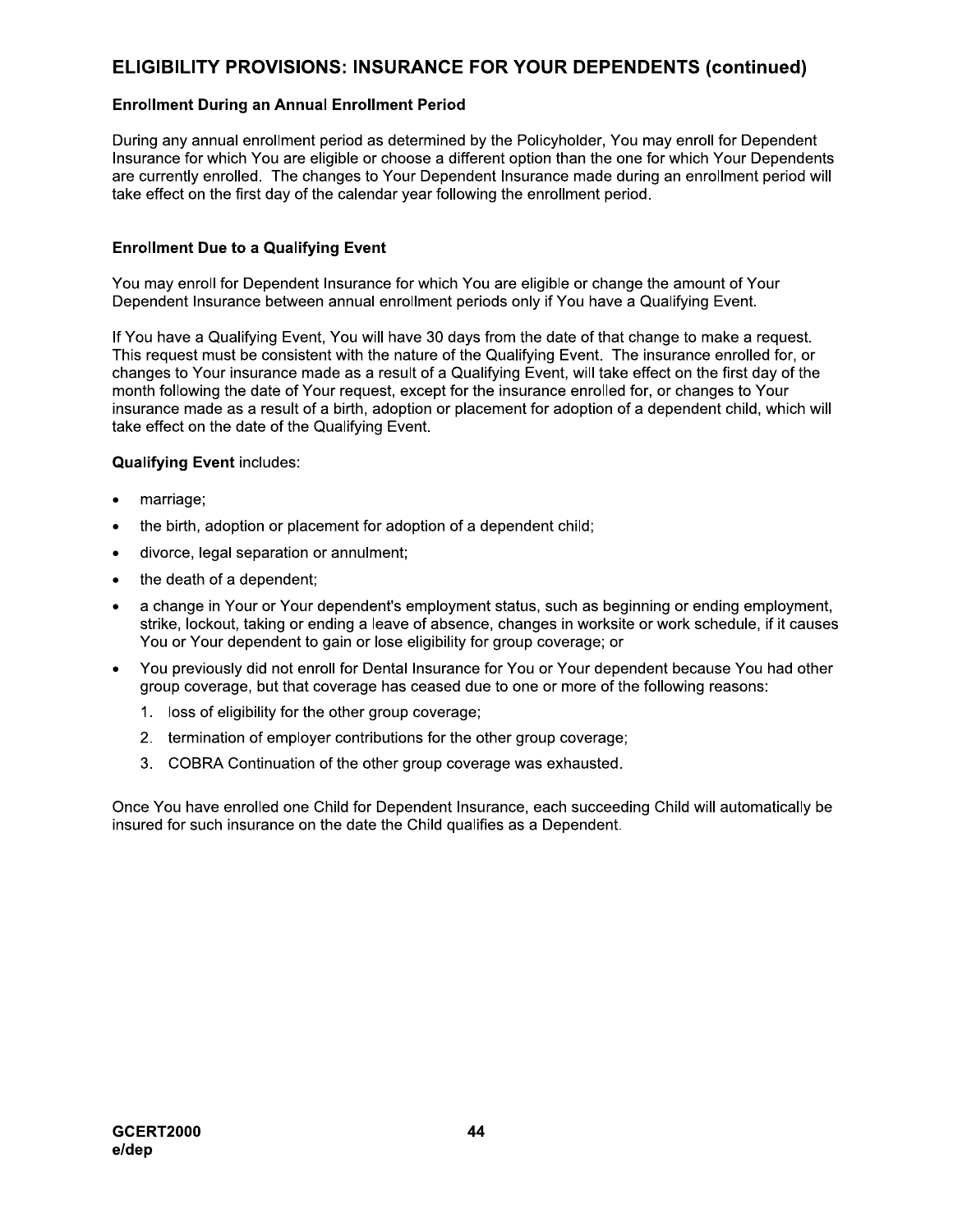## **ELIGIBILITY PROVISIONS: INSURANCE FOR YOUR DEPENDENTS (continued)**

## DATE YOUR INSURANCE FOR YOUR DEPENDENTS ENDS

A Dependent's insurance will end on the earliest of:

- 1. the date You die:
- 2. the date Dental Insurance for You ends;
- 3. the date the Group Policy ends;
- 4. the date insurance for Your Dependents ends under the Group Policy;
- 5. the date insurance for Your Dependents ends for Your class;
- 6. the last day of the calendar month in which Your employment ends; Your employment will end if You cease to be Actively at Work in any eligible class, except as stated in the section entitled CONTINUATION OF INSURANCE WITH PREMIUM PAYMENT;
- 7. the end of the period for which the last premium has been paid;
- 8. the last day of the calendar month the person ceases to be a Dependent; or
- 9. the last day of the calendar month in which You retire in accordance with the Policyholder's retirement plan.

In certain cases insurance may be continued as stated in the section entitled CONTINUATION OF INSURANCE WITH PREMIUM PAYMENT.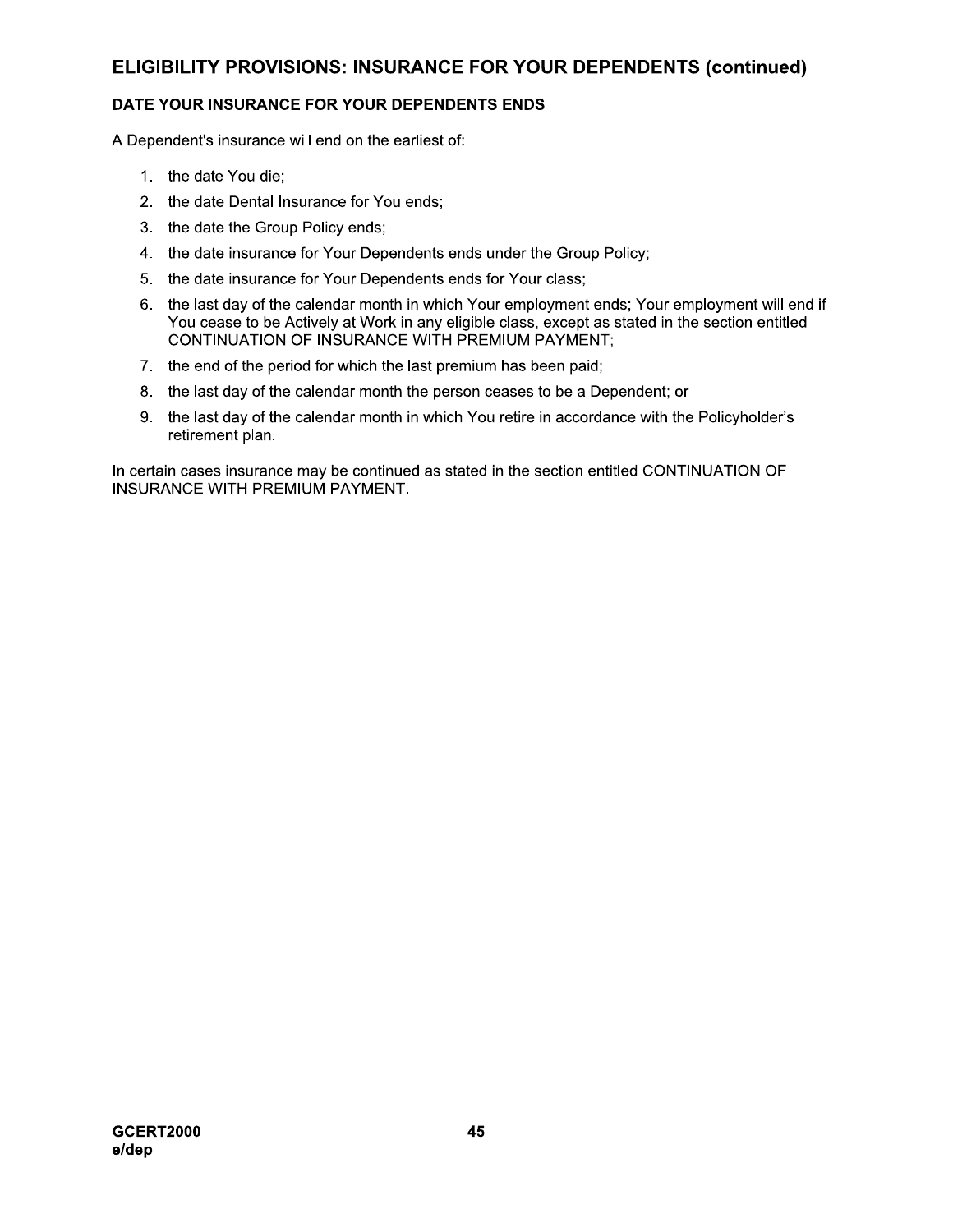## SPECIAL RULES FOR GROUPS PREVIOUSLY COVERED UNDER OTHER GROUP **DENTAL COVERAGE**

The following rules will apply if this Dental Insurance replaces other group dental coverage provided to You by the Policyholder.

Prior Plan means the group dental coverage provided to You by the Policyholder on the day before the Replacement Date.

Replacement Date means the effective date of this Dental Insurance under the Group Policy.

#### Rules if You or You and Your Dependents were Covered Under the Prior Plan on the Day Before the Replacement Date:

- 1. if You and Your Dependents were covered under the Prior Plan on the day before the Replacement Date, You will be eligible for this Dental Insurance on the Replacement Date if You are in an eligible class on such date:
- 2. if any of the following conditions occurred while coverage was in effect under the Prior Plan, We will treat such conditions as though they occurred while this Dental Insurance is in effect:
	- the loss of a tooth; and
	- the accumulation of amounts toward:
		- a) Annual Deductibles;
		- b) Annual Maximum Benefits;
- 3. If a dental service was received while the Prior Plan was in effect and such service would be a Covered Service subject to frequency and/or time limitations if performed while this Dental Insurance is in effect, the receipt of such prior service will be counted toward the time and frequency limitations under this Dental Insurance;
- 4. If a government mandated continuation of coverage under the Prior Plan was in effect on the Replacement Date, such coverage may be continued under this Dental Insurance if the required payment is made for the cost of such coverage. In such case, benefits will be available under this Dental Insurance until the earlier of:
	- the date the continued coverage ends as set forth in the provisions of the government-mandated requirements; or
	- the date this Dental Insurance ends.

#### Rules if You or You and Your Dependents were NOT covered under the Prior Plan on the Day **Before the Replacement Date:**

- 1. You will be eligible for this Dental Insurance when You meet the eligibility requirements for such insurance as described in ELIGIBILITY PROVISIONS: INSURANCE FOR YOU;
- 2. Your Dependents will be eligible for this Dental Insurance when they meet the eligibility requirements for such insurance as described in ELIGIBILITY PROVISIONS: INSURANCE FOR YOUR DEPENDENTS; and
- 3. We will credit any time accumulated toward any eligibility waiting period under the Prior Plan to the satisfaction of any eligibility waiting period required to be met under this Dental Insurance.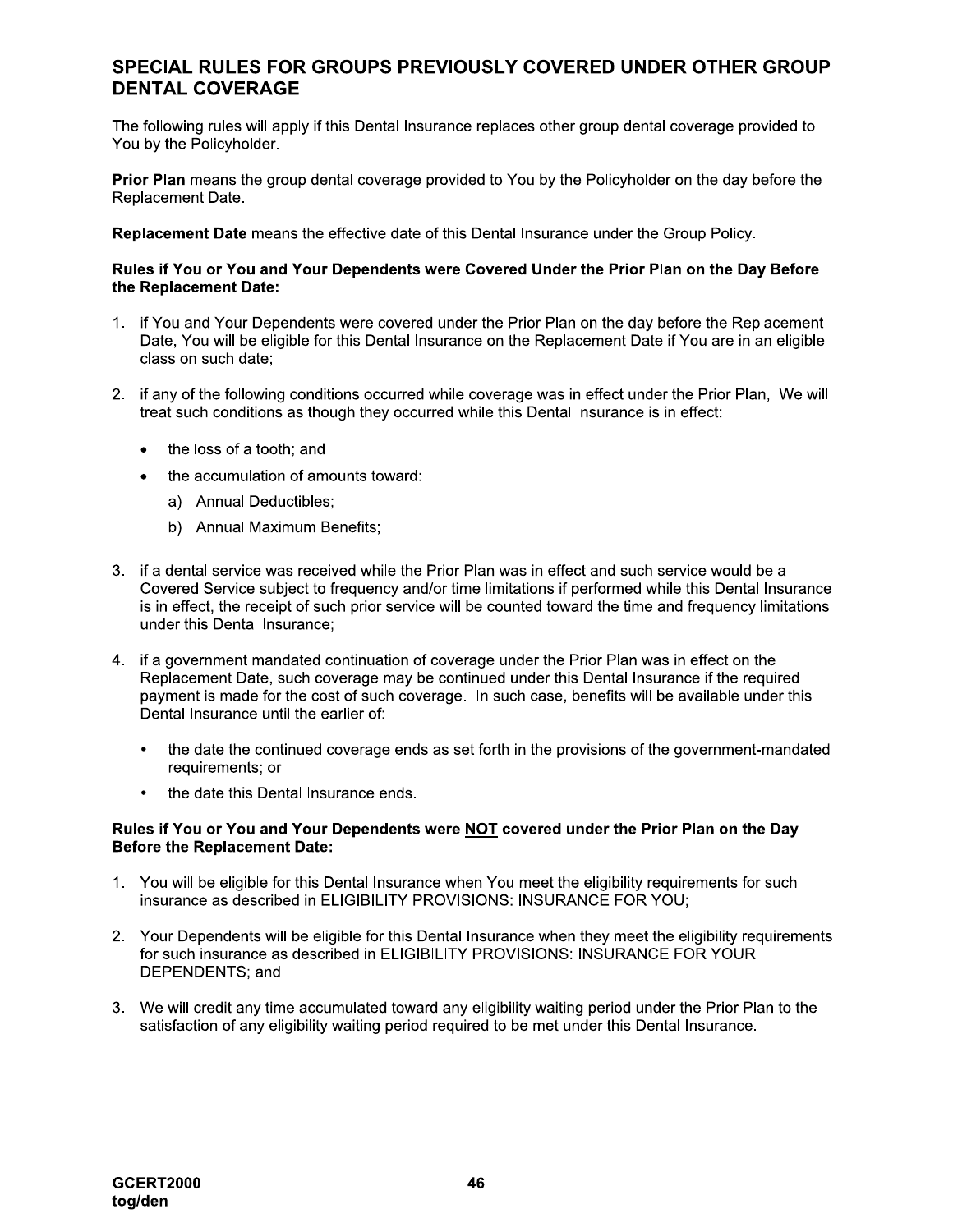## **CONTINUATION OF INSURANCE WITH PREMIUM PAYMENT**

## FOR MENTALLY OR PHYSICALLY HANDICAPPED CHILDREN

Insurance for a Dependent Child may be continued past the age limit if the child is incapable of selfsustaining employment because of a mental or physical handicap as defined by applicable law. Proof of such handicap must be sent to Us within 31 days after the date the Child attains the age limit and at reasonable intervals after such date.

Subject to the DATE YOUR INSURANCE FOR YOUR DEPENDENTS ENDS subsection of the section entitled ELIGIBILITY PROVISIONS: INSURANCE FOR YOUR DEPENDENTS, insurance will continue while such Child:

- remains incapable of self-sustaining employment because of a mental or physical handicap; and
- continues to qualify as a Child, except for the age limit.

### FOR FAMILY AND MEDICAL LEAVE

Certain leaves of absence may qualify for continuation of insurance under the Family and Medical Leave Act of 1993 (FMLA), or other legally mandated leave of absence or similar laws. Please contact the Policyholder for information regarding such legally mandated leave of absence laws.

### **COBRA CONTINUATION FOR DENTAL INSURANCE**

If Dental Insurance for You or a Dependent ends, You or Your Dependent may qualify for continuation of such insurance under the Consolidated Omnibus Budget Reconciliation Act of 1985, as amended (COBRA). Please refer to the COBRA section of Your summary plan description or contact the Policyholder for information regarding continuation of insurance under COBRA.

### **CONTINUATION OF DENTAL INSURANCE FOR YOUR DEPENDENTS**

If You die, or Your marriage ends in divorce or legal separation, and Your Former Spouse is 55 years of age or older at that time, such Former Spouse may elect to continue Dental Insurance for Your Dependents.

Former Spouse means Your Spouse at the time of Your death, or dissolution of Your marriage through divorce or legal separation.

If Your marriage ends in divorce or legal separation, the Former Spouse must notify the employer of the divorce or separation within 60 days after the date of the divorce decree or separation agreement, and give the employer his or her address.

Within 14 days after the employer is notified of Your divorce or legal separation, or within 44 days after You die, the employer must provide the Former Spouse with a form to elect to continue Dental Insurance for Your Dependents, and notice of:

- Your Former Spouse's right to continue Dental Insurance under this policy;
- the amount of premium payment that is required to continue Dental Insurance for Your Dependents; the manner in which Your Former Spouse must request to continue Dental Insurance for Your
- Dependents and pay premiums; and
- the date by which premium payments will be due.

Your Former Spouse must elect to continue the Dental Insurance within 60 days of the date Your Former Spouse receives notice of the right to continue such Insurance. Your Former Spouse must pay the first premium within 45 days after the date he or she elects to continue such Insurance. If Your Former Spouse fails to elect to continue such Insurance and pay the first premium within these time limits, Your Dependents' right to continue Dental Insurance under this provision will end.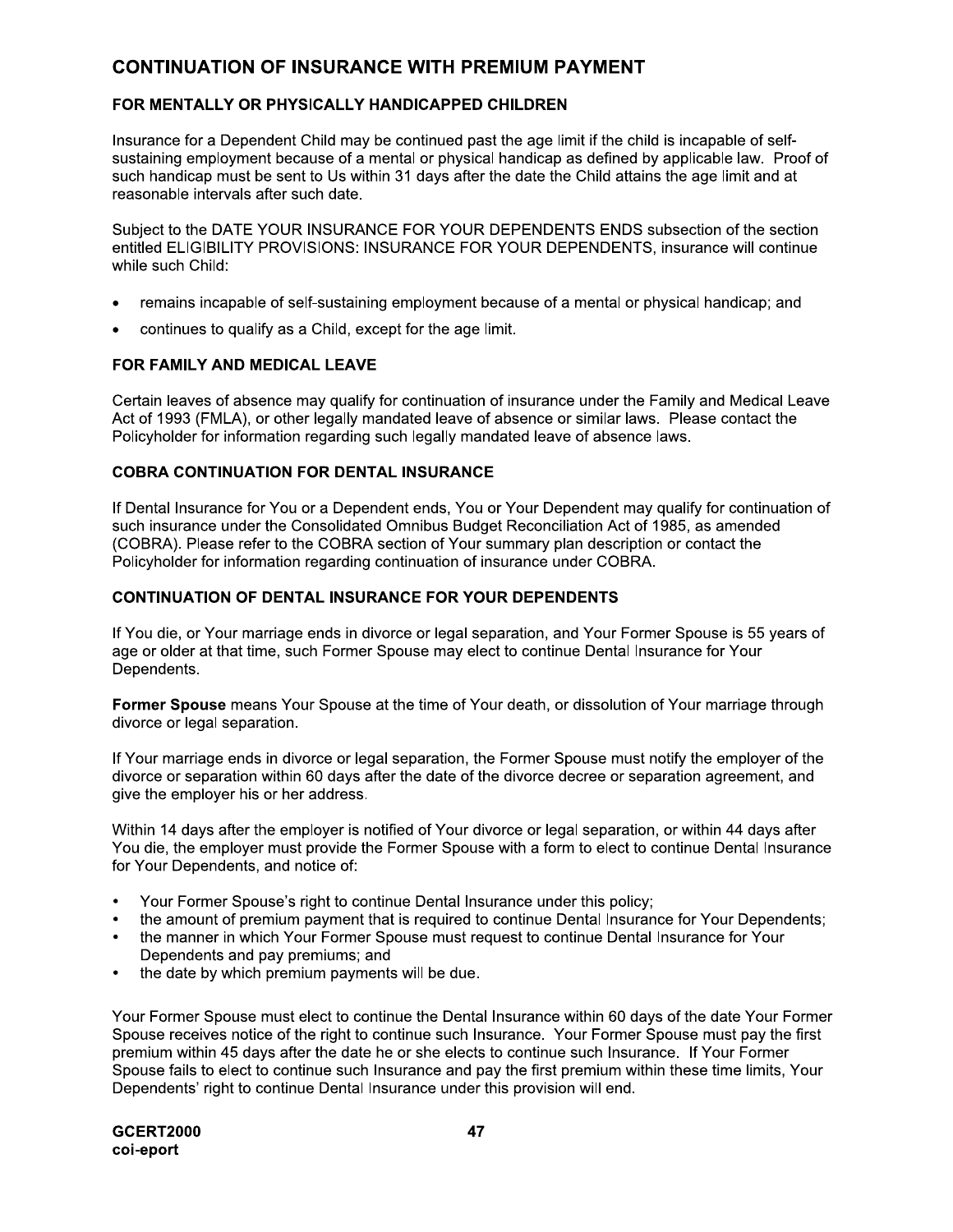## CONTINUATION OF INSURANCE WITH PREMIUM PAYMENT (continued)

**CONTINUATION OF INSURANCE WITH PREMIUM PAYMENT (continued)**<br>
The premium that Your Former Spouse must pay for continued Dental Insurance for Your Dependents<br>
may include the amount, if any, that You contributed for such I CONTINUATION OF INSURANCE WITH PREMIUM PAYMENT (continued)<br>
The premium that Your Former Spouse must pay for continued Dental Insurance for Your Dependents<br>
may include the amount, if any, that You contributed for such ha

- 
- 
- 
- 
- 

## AT THE POLICYHOLDER'S OPTION

Freplacement policy; or<br>
• the date the Former Spouse becomes insured under any other group Dental plan; or<br>
• the date the Former Spouse becomes eligible for coverage under Medicare.<br>
• the date the Former Spouse becomes • the date the Former Spouse becomes eligible for coverage under Medicare.<br> **AT THE POLICYHOLDER'S OPTION**<br>
The Policyholder has elected to continue insurance by paying premiums for employees who cease Active<br>
Work in an e

- 
- 
- 

Example to the continuation periods in a profer procynce and of the above a state of a period in accordance with the Policyholder's general practice for an employee in Your job class;<br>
2. if You cease Active Work due to l

- 
- 3. If You cease Active Work due to injury or sickness, for a period in accordance with the Policyholder's<br>general practice for an employee in Your job class;<br>The Policyholder's general practice for employees in a job class <sup>2</sup>. If You resume Active Work in an eligible class at this time, You will continue to be insured under the Group Policy;<br>
• If You do not resume Active Work in an eligible class at this time, Your employment will be consi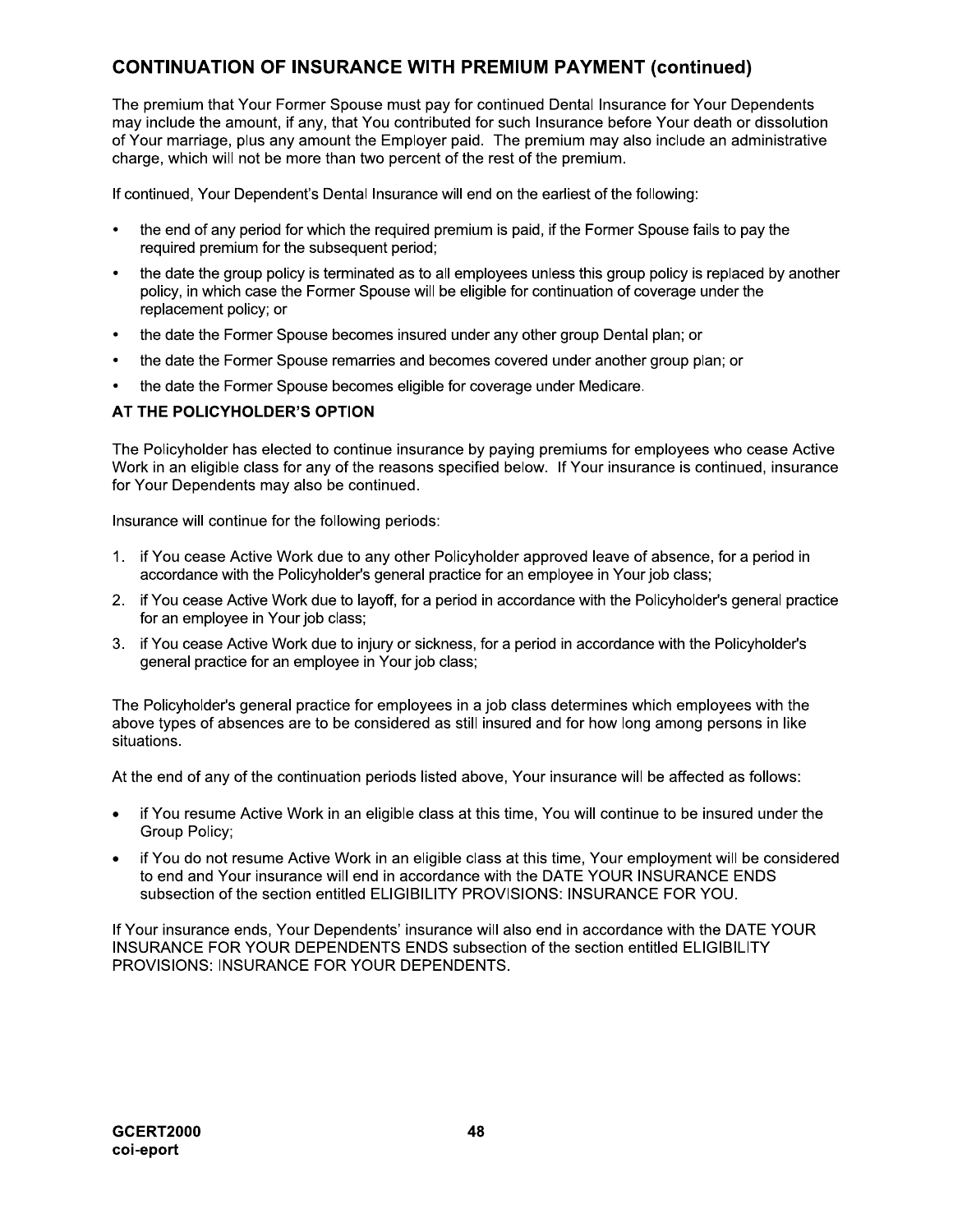## **DENTAL INSURANCE**

If You or a Dependent incur a charge for a Covered Service, Proof of such service must be sent to Us. When We receive such Proof, We will review the claim and if We approve it, will pay the insurance in effect on the date that service was begun.

This Dental Insurance gives You access to Dentists through the MetLife Preferred Dentist Program. Dentists participating in the MetLife Preferred Dentist Program have agreed to limit their charge for a dental service to the Maximum Allowed Charge for such service. Under the MetLife Preferred Dentist Program. We pay benefits for Covered Services performed by either In-Network Dentists or Out-of-Network Dentists. However, You may be able to reduce Your out-of-pocket costs by using an In-Network Dentist because Out-of-Network Dentists have not entered into an agreement with Us to limit their charges. You are always free to receive services from any Dentist. You do not need any authorization from Us to choose a Dentist.

The MetLife Preferred Dentist Program does not provide dental services. Whether or not benefits are available for a particular service, does not mean You should or should not receive the service. You and Your Dentist have the right and are responsible at all times for choosing the course of treatment and services to be performed. After services have been performed, We will determine the extent to which benefits, if any, are payable.

When requesting a Covered Service from an In-Network Dentist, We recommend that You:

- identify Yourself as an insured in the Preferred Dentist Program; and
- confirm that the Dentist is currently an In-Network Dentist at the time that the Covered Service is performed.

The amount of the benefit will not be affected by whether or not You identify Yourself as a member in the Preferred Dentist Program.

You can obtain a customized listing of MetLife's In-Network Dentists either by calling 1-800-942-0854 or by visiting Our website at www.metlife.com/dental.

## **BENEFIT AMOUNTS**

We will pay benefits in an amount equal to the Covered Percentage for charges incurred by You or a Dependent for a Covered Service as shown in the SCHEDULE OF BENEFITS, subject to the conditions set forth in this certificate.

The Covered Percentage for Covered Services performed by an In-Network Dentist is higher than the Covered Percentage for Covered Services performed by an Out-of-Network Dentist.

#### **In-Network**

If a Covered Service is performed by an In-Network Dentist, We will base the benefit on the Covered Percentage of the Maximum Allowed Charge.

If an In-Network Dentist performs a Covered Service, You will be responsible for paying:

- the Deductible: and
- any other part of the Maximum Allowed Charge for which We do not pay benefits.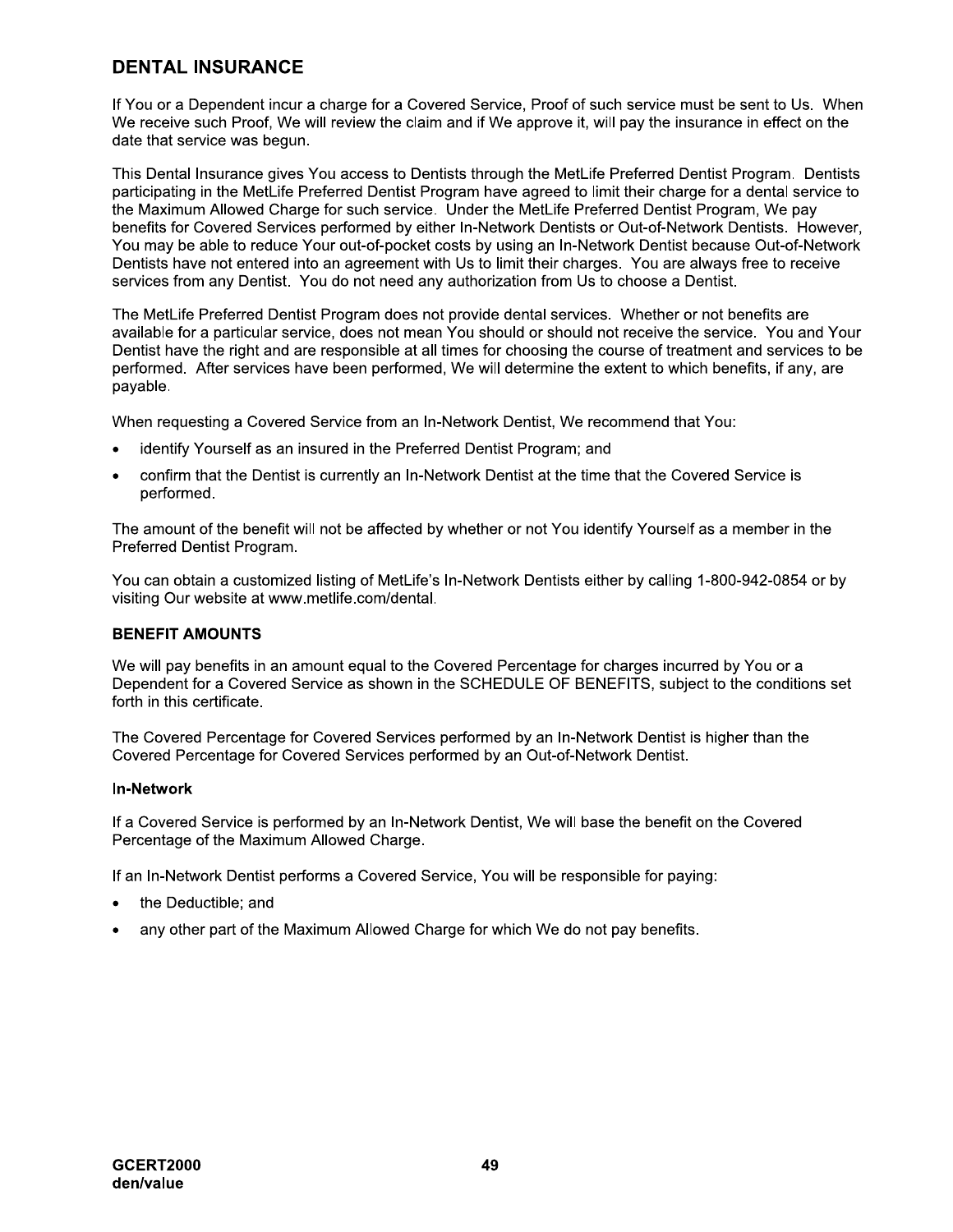## **DENTAL INSURANCE (continued)**

## **Out-of-Network**

If a Covered Service is performed by an Out-of-Network Dentist. We will base the benefit on the Covered Percentage of the Reasonable and Customary Charge.

Out-of-Network Dentists may charge You more than the Reasonable and Customary Charge. If an Out-of-Network Dentist performs a Covered Service, You will be responsible for paying:

- the Deductible; and
- any other part of the Reasonable and Customary Charge for which We do not pay benefits; and
- any amount in excess of the Reasonable and Customary Charge charged by the Out-of-Network Dentist.

## **Maximum Benefit Amounts**

The SCHEDULE OF BENEFITS sets forth Maximum Benefit Amounts We will pay for Covered Services received In-Network and Out-of-Network. We will never pay more than the greater of the In-Network Maximum Benefit Amount or the Out-of-Network Maximum Benefit Amount.

For example, if a Covered Service is received Out-of-Network and We pay \$300 in benefits for such service, \$300 will be applied toward both the In-Network and the Out-of-Network Maximum Benefit Amounts applicable to such service.

### Deductibles - Please refer to the Certificate Rider in the front of this certificate for additional language that is added to the end of the third paragraph within this Deductible sub-section

The Deductible amounts are shown in the SCHEDULE OF BENEFITS.

The Yearly Individual Deductible is the amount that You and each Dependent must pay for Covered Services to which such Deductible applies each Year before We will pay benefits for such Covered Services.

We apply amounts used to satisfy Yearly Individual Deductibles to the Yearly Family Deductible. Once the Yearly Family Deductible is satisfied, no further Yearly Individual Deductibles are required to be met.

The amount We apply toward satisfaction of a Deductible for a Covered Service is the amount We use to determine benefits for such service.

## **Alternate Benefit**

If We determine that a service, less costly than the Covered Service the Dentist performed, could have been performed to treat a dental condition, We will pay benefits based upon the less costly service if such service:

- would produce a professionally acceptable result under generally accepted dental standards; and
- would qualify as a Covered Service.

## For example:

- when a filling and an inlay are both professionally acceptable methods for treating tooth decay or breakdown, We may base Our benefit determination upon the filling which is the less costly service;
- when a filling and a crown are both professionally acceptable methods for treating tooth decay or breakdown. We may base Our benefit determination upon the filling which is the less costly service; and
- when a partial denture and fixed bridgework are both professionally acceptable methods for replacing multiple missing teeth in an arch, We may base Our benefit determination upon the partial denture which is the less costly service.

If We pay benefits based upon a less costly service in accordance with this subsection, the Dentist may charge You or Your Dependent for the difference between the service that was performed and the less costly service. This is the case even if the service is performed by an In-Network Dentist.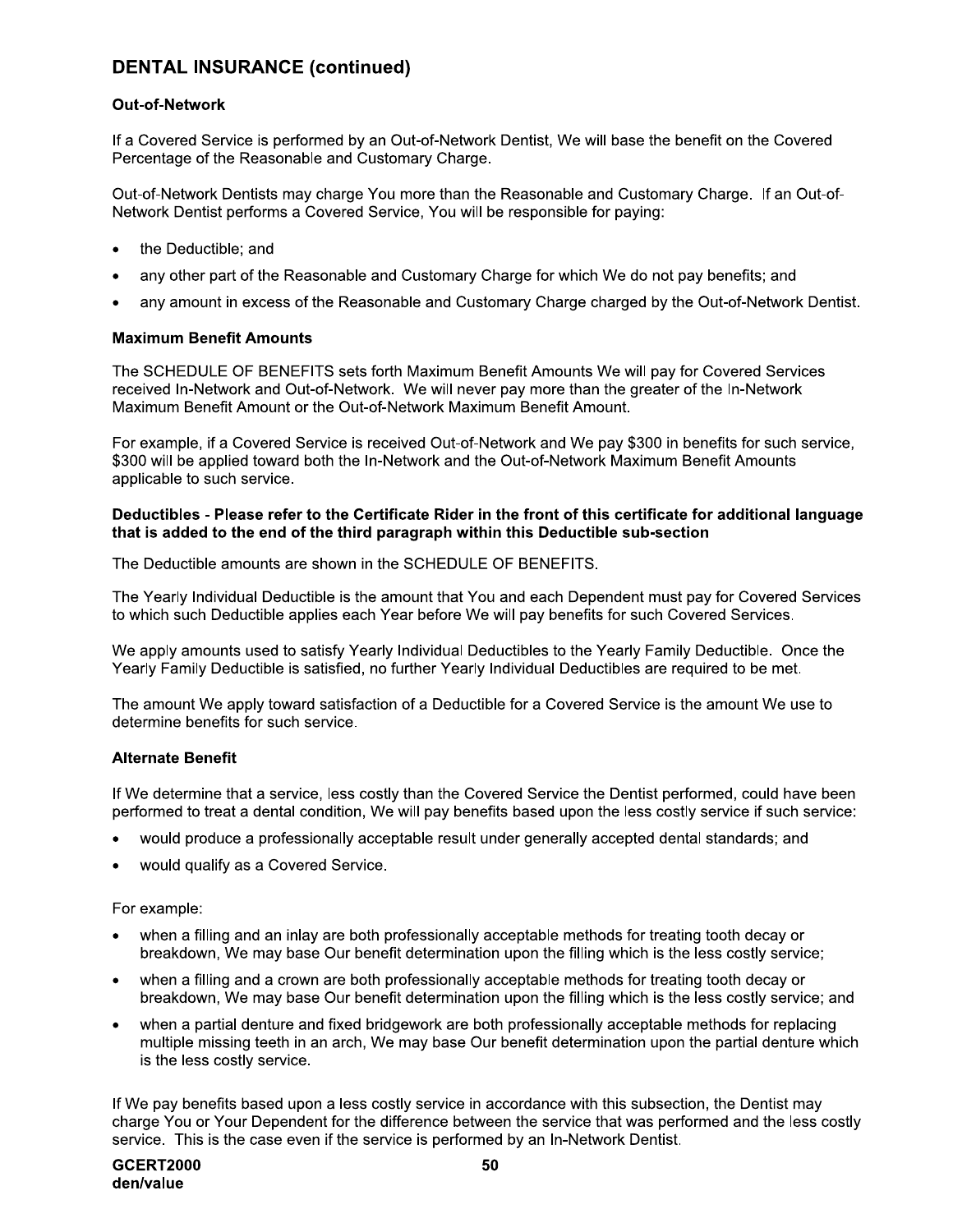## **DENTAL INSURANCE (continued)**

Certain comprehensive dental services have multiple steps associated with them. These steps can be completed at one time or during multiple sessions. For benefit purposes under this certificate, these separate steps of one service are considered to be part of the more comprehensive service. Even if the dentist submits separate bills, the total benefit payable for all related charges will be limited by the maximum benefit payable for the more comprehensive service. For example, root canal therapy includes x-rays, opening of the pulp chamber, additional x-rays, and filling of the chamber. Although these services may be performed in multiple sessions, they all constitute root canal therapy. Therefore, We will only pay benefits for the root canal therapy.

## **Pretreatment Estimate of Benefits**

If a planned dental service is expected to cost more than \$300. You have the option of requesting a pretreatment estimate of benefits. The Dentist should submit a claim detailing the services to be performed and the amount to be charged. After We receive this information, We will provide You with an estimate of the Dental Insurance benefits available for the service. The estimate is not a quarantee of the amount We will pay. Under the Alternate Benefit provision, benefits may be based on the cost of a service other than the service that You choose. You are required to submit Proof on or after the date the dental service is completed in order for Us to pay a benefit for such service.

The pretreatment estimate of benefits is only an estimate of benefits available for proposed dental services. You are not required to obtain a pretreatment estimate of benefits. As always, You or Your Dependent and the Dentist are responsible for choosing the services to be performed.

## **Benefits We Will Pay After Insurance Ends**

We will pay benefits for a 31 day period after Your insurance ends for the completion of installation of a prosthetic device if:

- the Dentist prepared the abutment teeth or made impressions before Your insurance ends; and
- the device is installed within 31 days after the date the insurance ends.

We will pay benefits for a 31 day period after Your insurance ends for the completion of installation of a Cast Restoration if:

- the Dentist prepared the tooth for the Cast Restoration before Your insurance ends; and
- the Cast Restoration is installed within 31 days after the date the insurance ends.

We will pay benefits for a 31 day period after Your insurance ends for completion of root canal therapy if:

- the Dentist opened into the pulp chamber before Your insurance ends; and
- the treatment is finished within 31 days after the date the insurance ends.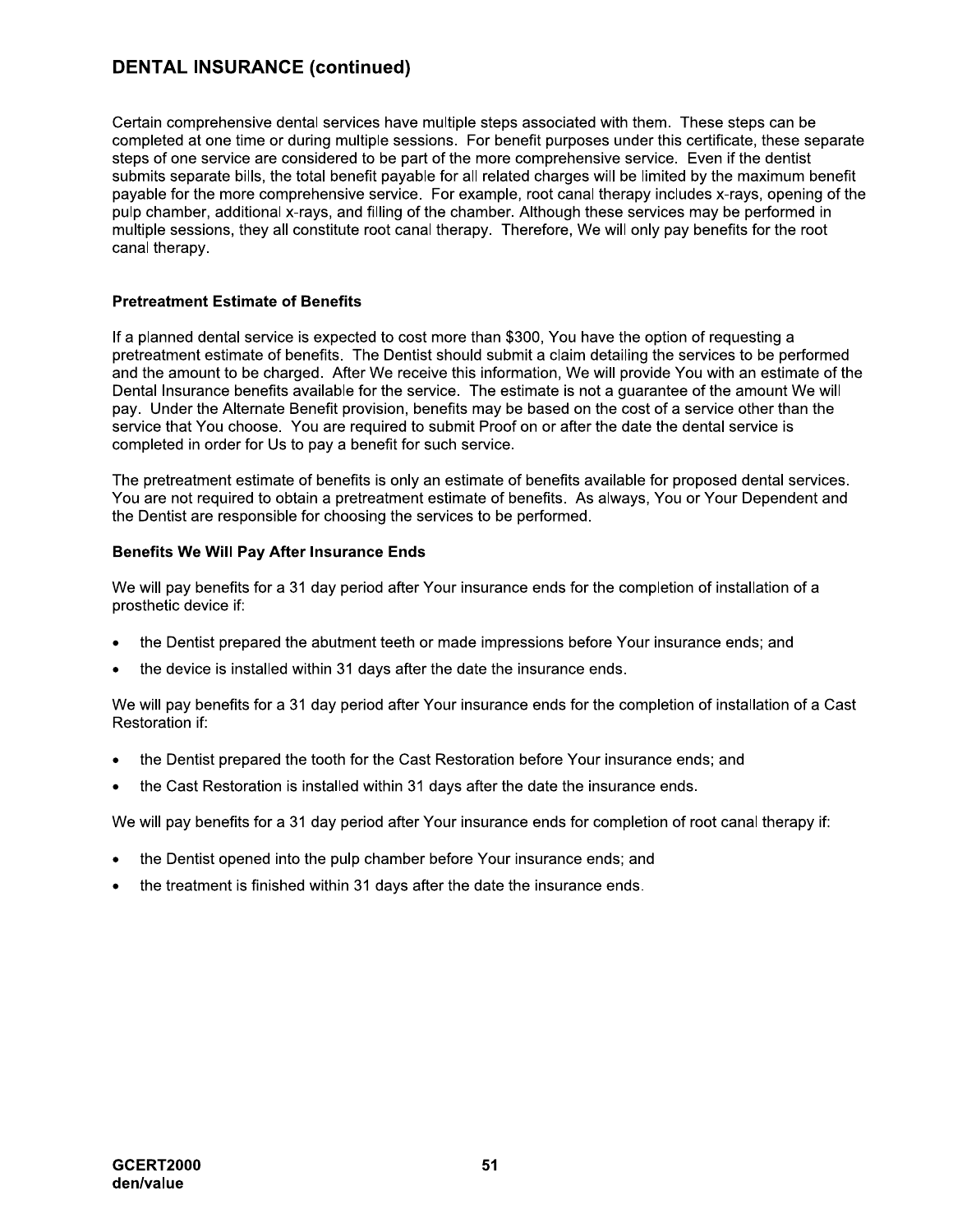## **DENTAL INSURANCE: DESCRIPTION OF COVERED SERVICES**

## **Type A Covered Services**

- 1. Oral exams twice in a Year.
- 2. Screenings, including state or federally mandated screenings, to determine an individual's need to be seen by a dentist for diagnosis, twice in a Year.
- 3. Patient assessments (limited clinical inspection that is performed to identify possible signs of oral or systemic disease, malformation, or injury, and the potential need for referral for diagnosis and treatment), twice in a Year.
- 4. Problem-focused exams twice in a Year.
- 5. Full mouth or panoramic x-rays once every 60 months.
- 6. Bitewing x-rays:
	- 1 set every 6 months for a Child; and
	- 1 set every Year for everyone else.  $\bullet$
- 7. Intraoral-periapical x-rays.
- 8. X-rays, except as mentioned elsewhere.
- 9. Pulp vitality tests and bacteriological studies for determination of bacteriologic agents.
- 10. Cleaning of teeth (oral prophylaxis) twice in a Year.
- 11. Emergency palliative treatment to relieve tooth pain.
- 12. Topical fluoride treatment for a Child under age 23 twice in a Year.
- 13. Biopsies of hard or soft oral tissue.
- 14. Office visits.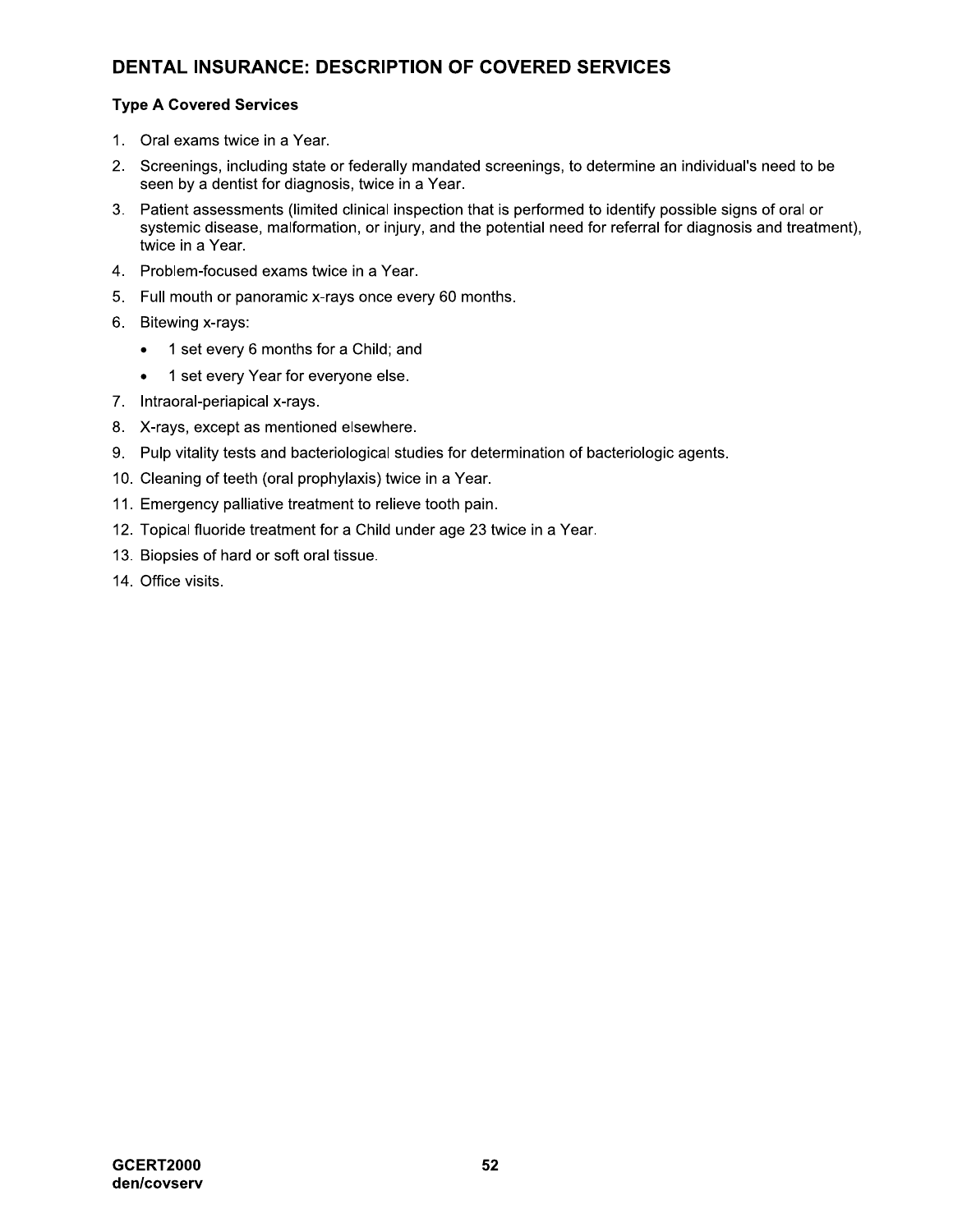## DENTAL INSURANCE: DESCRIPTION OF COVERED SERVICES (continued)

## **Type B Covered Services**

- 1. Amalgam fillings.
- 2. Resin-based composite fillings.
- 3. Protective (sedative) fillings.
- 4. Oral surgery, except as mentioned elsewhere in this certificate.
- 5. Consultations for interpretation of diagnostic image by a Dentist not associated with the capture of the image.
- 6. Other consultations.
- 7. Root canal treatment, including bone grafts and tissue regeneration procedures in conjunction with periradicular surgery.
- 8. Other endodontic procedures, such as apicoectomy, retrograde fillings, root amputation, and hemisection.
- 9. Periodontal scaling and root planing, but not more than once per quadrant in any 24 month period.
- 10. Full mouth debridements, but not more than once in any 36 month period.
- 11. Periodontal surgery, including gingivectomy, gingivoplasty and osseous surgery, but no more than one surgical procedure per quadrant in any 36 month period.
- 12. Simple extractions.
- 13. Surgical extractions.
- 14. Periodontal maintenance, where periodontal treatment (including scaling, root planing, and periodontal surgery, such as gingivectomy, gingivoplasty and osseous surgery) has been performed. Periodontal maintenance is limited to four times in any Year.
- 15. Pulp capping (excluding final restoration).
- 16. Therapeutic pulpotomy (excluding final restoration).
- 17. Pulp therapy.
- 18. Apexification/recalcification.
- 19. Pulpal regeneration, but not more than once per lifetime.
- 20. General anesthesia or intravenous sedation in connection with oral surgery, extractions or other Covered Services, when We determine such anesthesia is necessary in accordance with generally accepted dental standards.
- 21. Injections of therapeutic drugs.
- 22. Re-cementing of Cast Restorations or Dentures.
- 23. Adjustments of Dentures, if at least 6 months have passed since the installation of the Denture.
- 24. Addition of teeth to a partial removable Denture.
- 25. Simple repairs of Cast Restorations or Dentures other than recementing.
- 26. Space maintainers for a Child under age 19.
- 27. Sealants or sealant repairs for a Child under age 19, which are applied to non-restored, non-decayed first and second permanent molars, once per tooth every 60 months.
- 28. Preventive resin restorations, which are applied to non-restored first and second permanent molars, once per tooth every 60 months.
- 29. Application of desensitizing medicaments where periodontal treatment (including scaling, root planing, and periodontal surgery, such as osseous surgery) has been performed.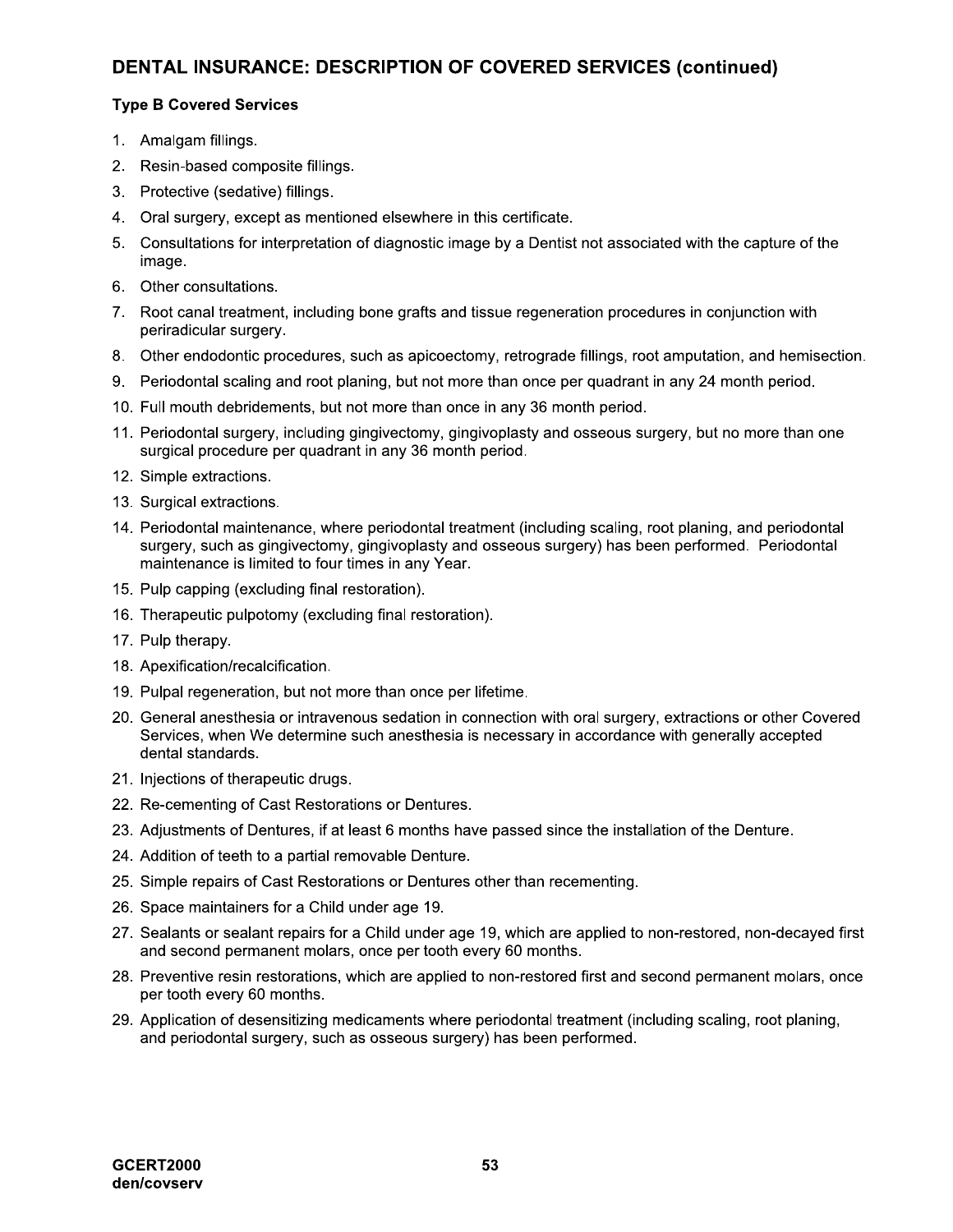## DENTAL INSURANCE: DESCRIPTION OF COVERED SERVICES (continued)

## **Type C Covered Services**

- 1. Initial installation of full or partial Dentures (other than implant supported prosthetics).
- 2. Replacement of a non-serviceable fixed Denture if such Denture was installed more than 60 months prior to replacement.
- 3. Replacement of a non-serviceable removable Denture if such Denture was installed more than 60 months prior to replacement.
- 4. Replacement of an immediate, temporary, full Denture with a permanent, full Denture, if the immediate, temporary, full Denture cannot be made permanent and such replacement is done within 12 months of the installation of the immediate, temporary, full Denture.
- 5. Other removable prosthetic services not described elsewhere.
- 6. Relinings and rebasings of existing removable Dentures:
	- if at least 6 months have passed since the installation of the existing removable Denture; and  $\bullet$
	- not more than once in any 36 month period.
- 7. Precision attachments.
- 8. Initial installation of Cast Restorations (except implant supported Cast Restorations).
- 9. Replacement of any Cast Restoration (except an implant supported Cast Restoration) with the same or a different type of Cast Restoration, but no more than one replacement for the same tooth surface within 60 months of a prior replacement.
- 10. Prefabricated crown, but no more than one replacement for the same tooth surface within 60 consecutive months.
- 11. Core buildup, but no more than once per tooth in a period of 60 months.
- 12. Posts and cores, but no more than once per tooth in a period of 60 months.
- 13. Fixed and removable appliances for correction of harmful habits for a Child under age 19.
- 14. Implant services (including sinus augmentation and bone replacement and graft for ridge preservation) but no more than once for the same tooth position in a 60 month period.
- 15. Repair of implants, but no more than once in a 12 month period.
- 16. Implant supported Cast Restorations, but no more than once for the same tooth position in a 60 month period.
- 17. Implant supported fixed Dentures, but no more than once for the same tooth position in a 60 month period.
- 18. Implant supported removable Dentures, but no more than once for the same tooth position in a 60 month period.
- 19. Tissue conditioning, but not more than once in a 36 month period.
- 20. Appliances for treatment for bruxism (grinding teeth), including but not limited to occlusal guards and night guards.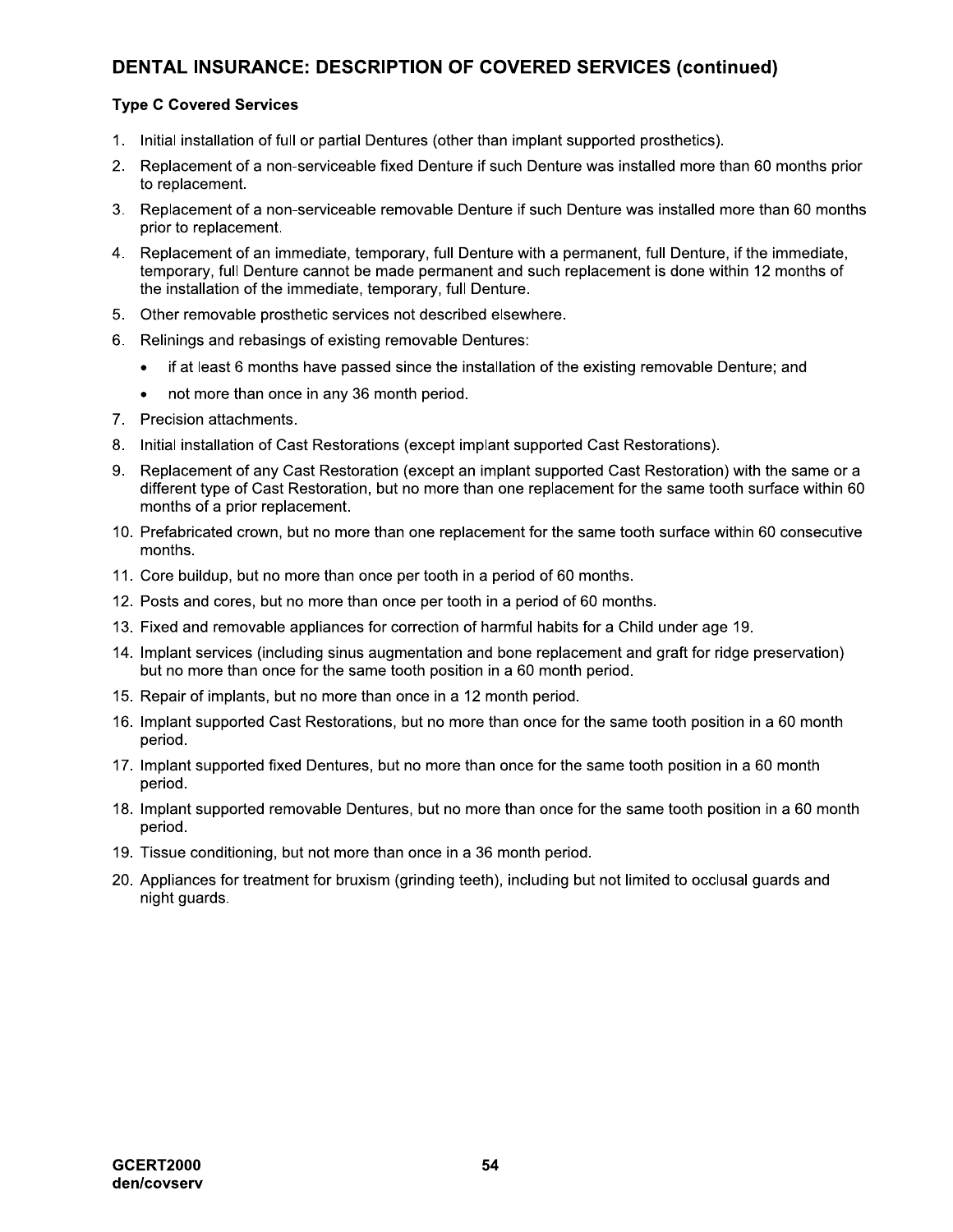## **DENTAL INSURANCE: EXCLUSIONS**

We will not pay Dental Insurance benefits for charges incurred for:

- 1. services which are not Dentally Necessary, or those which do not meet generally accepted standards of care for treating the particular dental condition;
- 2. services for which You would not be required to pay in the absence of Dental Insurance;
- 3. services or supplies received by You or Your Dependent before the Dental Insurance starts for that person;
- 4. services which are neither performed nor prescribed by a Dentist, except for those services of a licensed Dental Hygienist which are supervised and billed by a Dentist, and which are for:
	- scaling and polishing of teeth; or  $\bullet$
	- fluoride treatments;  $\bullet$
- 5. services which are primarily cosmetic, (For residents of Texas, see notice page section);
- 6. services or appliances which restore or alter occlusion or vertical dimension;
- 7. restoration of tooth structure damaged by attrition, abrasion or erosion, unless caused by disease;
- 8. restorations or appliances used for the purpose of periodontal splinting;
- 9. counseling or instruction about oral hygiene, plague control, nutrition and tobacco;
- 10. personal supplies or devices including, but not limited to: water piks, toothbrushes, or dental floss;
- 11. decoration or inscription of any tooth, device, appliance, crown or other dental work;
- 12. missed appointments;
- 13. services:
	- covered under any workers' compensation or occupational disease law;
	- covered under any employer liability law;  $\bullet$
	- for which the Employer of the person receiving such services is required to pay; or  $\bullet$
	- received at a facility maintained by the Policyholder, labor union, mutual benefit association, or  $\bullet$ VA hospital;
- 14. services covered under other coverage provided by the Policyholder;
- 15. temporary or provisional restorations;
- 16. temporary or provisional appliances;
- 17. prescription drugs;
- 18. services for which the submitted documentation indicates a poor prognosis;
- 19. the following, when charged by the Dentist on a separate basis:
	- claim form completion;  $\bullet$
	- infection control, such as gloves, masks, and sterilization of supplies; or
	- local anesthesia, non-intravenous conscious sedation or analgesia, such as nitrous oxide;  $\bullet$
- 20. dental services arising out of accidental injury to the teeth and supporting structures, except for injuries to the teeth due to chewing or biting of food;
- 21. caries susceptibility tests;
- 22. labial veneers:
- 23. local chemotherapeutic agents;
- 24. occlusal adjustments;
- 25. adjustment of a Denture made within 6 months after installation by the same Dentist who installed it;
- 26. duplicate prosthetic devices or appliances;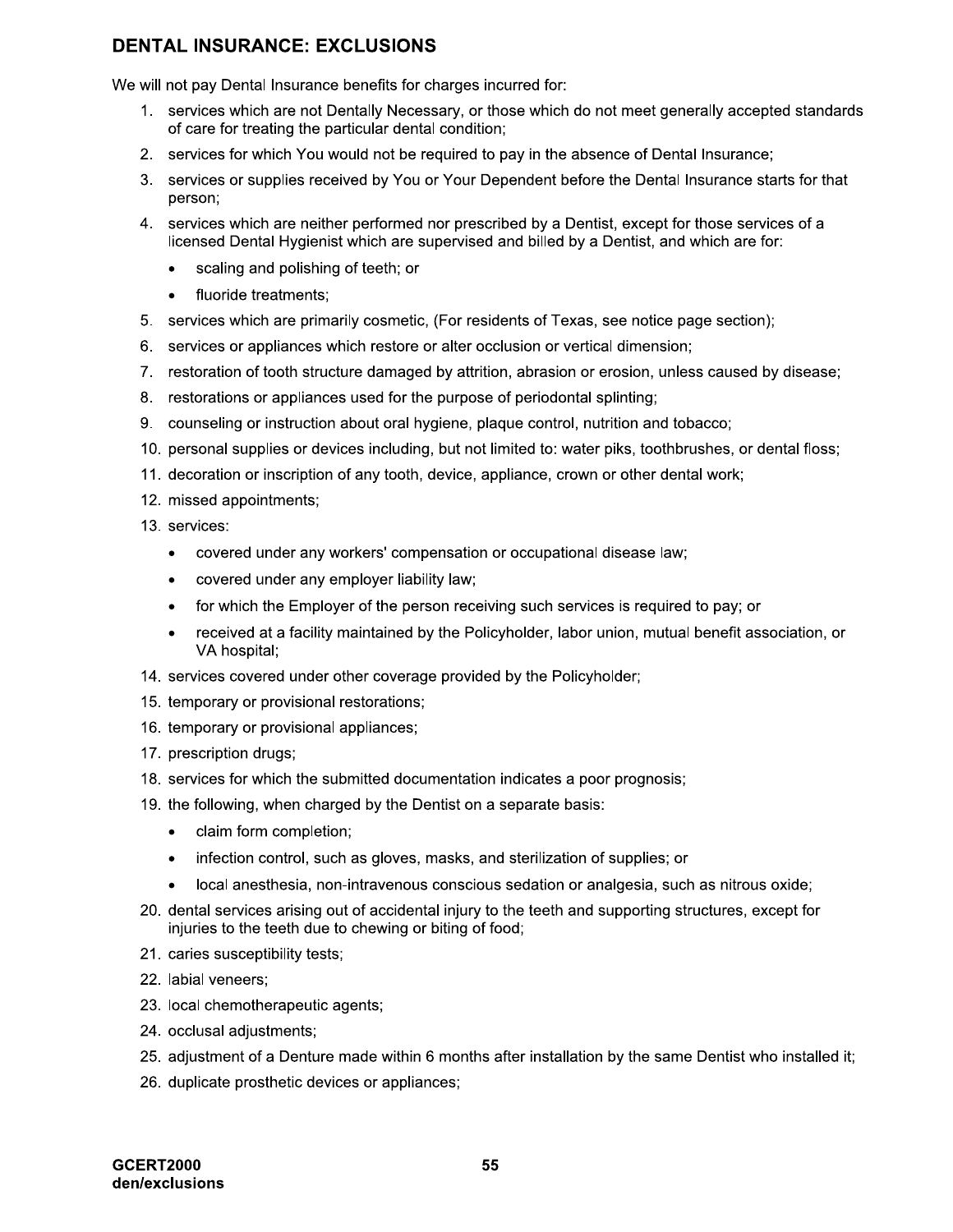## **DENTAL INSURANCE: EXCLUSIONS (continued)**

- 27. replacement of a lost or stolen appliance, Cast Restoration or Denture;
- 28. orthodontic services or appliances;
- 29. repair or replacement of an orthodontic device;
- 30. diagnosis and treatment of temporomandibular joint disorders and cone beam imaging associated with the treatment of temporomandibular joint disorders;
- 31. diagnostic casts;
- 32. intra and extraoral photographic images.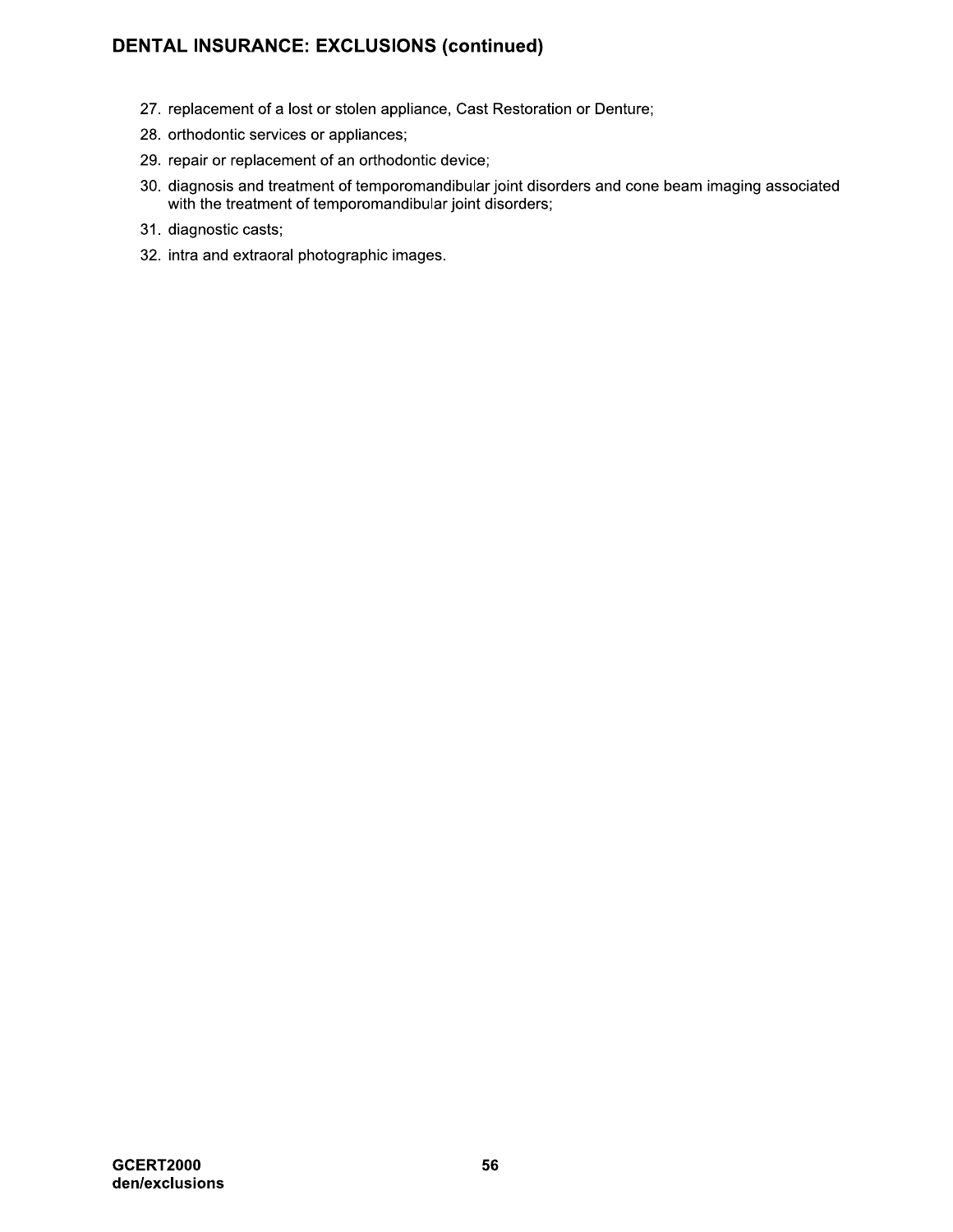## DENTAL INSURANCE: COORDINATION OF BENEFITS

**DENTAL INSURANCE: COORDINATION OF BENEFITS**<br>When You or a Dependent incur charges for Covered Services, there may be other Plans, as defined below,<br>that also provide benefits for those same charges. In that case, We may r DENTAL INSURANCE: COORDINATION OF BENEFITS<br>
When You or a Dependent incur charges for Covered Services, there may be other Plans, as defined below,<br>
that also provide benefits for those same charges. In that case, We may r

## **DEFINITIONS**

Let infinition this section, the terms set forth below have the following meanings:<br>
Allowable Expense means a dental expense, including coinsurance or copayments and without reduction<br>
any applicable deductible for which

- 
- 

### **Basis of Benefit Payment**

Allowable Expense means a dental expense, including coinsurance or copayments and without reduction<br>
any applicable deductible for which both of the following are true:<br>
• a covered person must pay it; and<br>
• it is at leas **C7.** and the secondary of the secondary of the secondary of the secondary and the secondary of the covered person.<br>
If a Plan provides fixed benefits for specified events or conditions (instead of benefits based on expens

If a Plan provides fixed benefits for specified events or conditions (instead of benefits based on expenses<br>incurred), such benefits are Allowable Expenses.<br>If a Plan provides benefits in the form of services, We treat the If the Primary Plan calculates its benefits or services on the basis of **negotiated fees**, the Allowable Expense<br>for all plans will be based on those negotiated fees. However, if the Dentist has contracted with the<br>Seconda relative value schedule reimburs<br>emeritment methodology or orther similar reimbursement methodology.<br>
that will be the Allowable Expense for all Plans. However, if the Dentisi has contracted with the Secondary<br>
Plan to pr

- 
- 
- 
- an experience condition of a expense that is not covered by any of the Plans;<br>• an expense that a provider by law or in accordance with a contractual agreement is prohibited from<br>charging;<br>• expense for services performe
	-
	- -
		-
		-
		-

#### **GCERT2000** den/cob as amended by GCR08-41 den/cob/or/08 57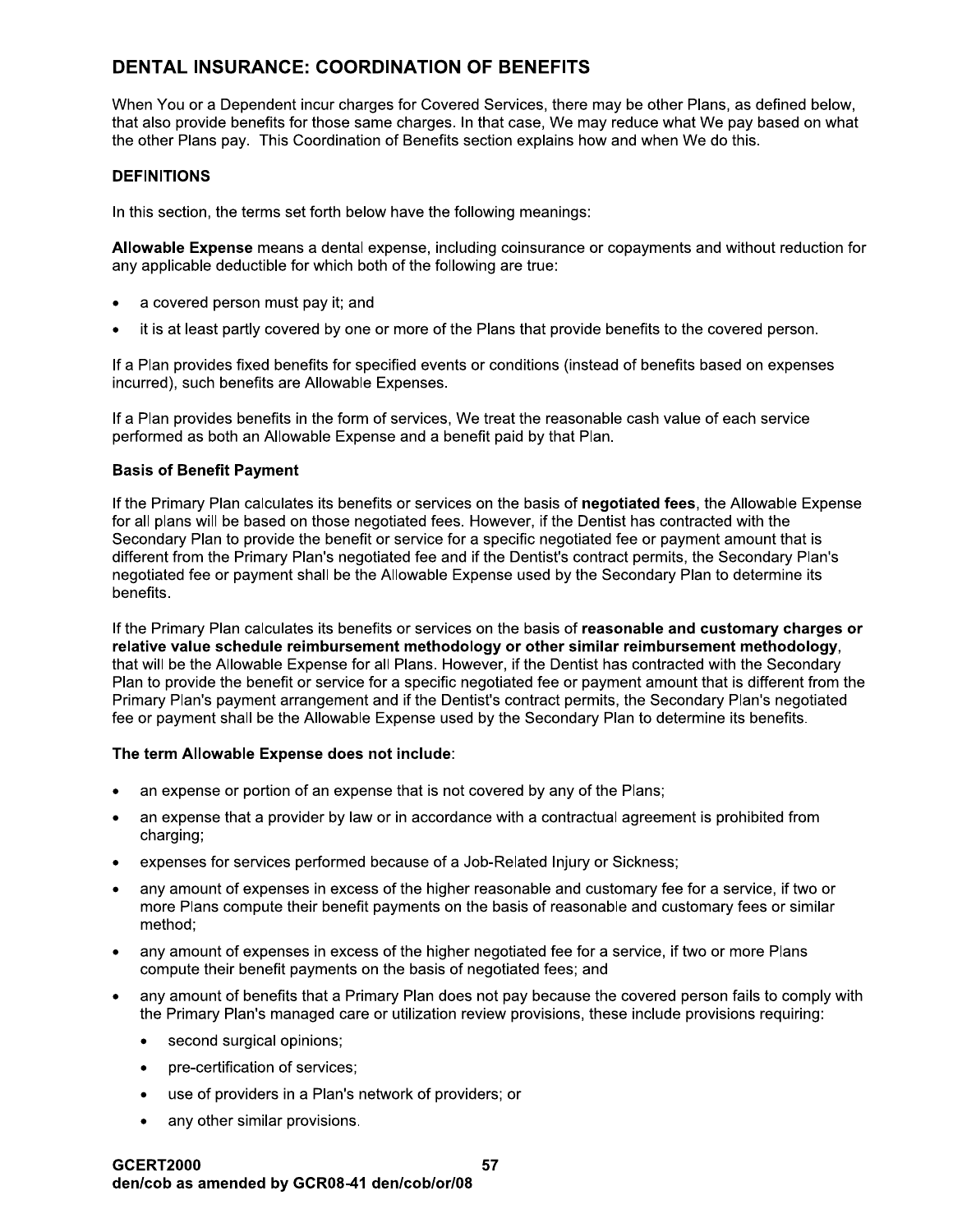We won't use this provision to refuse to pay benefits because an HMO member has elected to have dental services provided by a non-HMO provider and the HMO's contract does not require the HMO to pay for providing those services.

Custodial Parent means a Parent awarded custody, other than joint custody, by a court decree. In the absence of a court decree, it means the Parent with whom the child resides more than half of the Year without regard to any temporary visitation.

HMO means a Health Maintenance Organization or Dental Health Maintenance Organization.

Job-Related Injury or Sickness means any injury or sickness:

- for which You are entitled to benefits under a workers' compensation or similar law, or any  $\bullet$ arrangement that provides for similar compensation; or
- arising out of employment for wage or profit.

Parent means a person who covers a child as a dependent under a Plan.

Plan means any of the following, if it provides benefits or services for an Allowable Expense:

- a group insurance contract;
- a group subscriber contract;
- an HMO:
- a blanket plan;  $\bullet$
- uninsured arrangements of group or group type coverage;
- a group practice plan;
- a group service plan;  $\bullet$
- a group prepayment plan;
- any other plan that covers people as a group;  $\bullet$
- motor vehicle No Fault coverage if the coverage is required by law; and
- any other coverage required or provided by any law or any governmental program, except Medicaid.

#### The term does not include any of the following:

- individual or family insurance or subscriber contracts;
- individual or family coverage through closed panel Plans or other prepayment, group practice or individual practice Plans;
- hospital indemnity coverage;
- a school blanket plan that only provides accident-type coverage on a 24 hour basis, or a "to and from school basis," to students in a grammar school, high school or college;
- disability income protection coverage;
- accident only coverage;  $\bullet$
- specified disease or specified accident coverage;
- nursing home or long term care coverage; or
- any government program or coverage if, by state or Federal law, its benefits are excess to those of any private insurance plan or other non-government plan.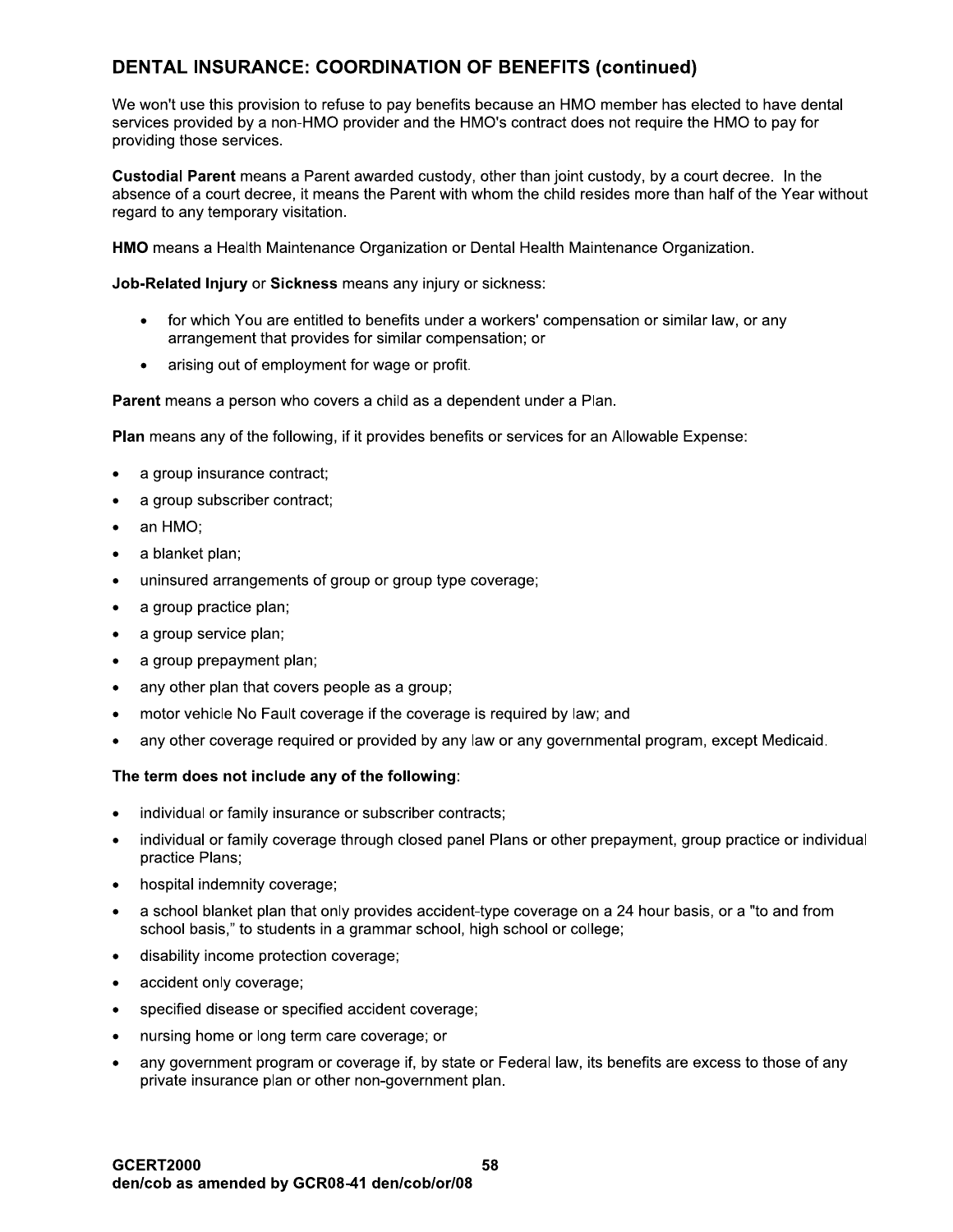The provisions of This Plan, which limit benefits based on benefits or services provided under plans which the employer (or an affiliate) contributes to or sponsors will not be affected by these Coordination of Benefits provisions.

Each policy, contract or other arrangement for benefits is a separate Plan. If part of a Plan reserves the right to reduce what it pays based on benefits or services provided by other Plans, that part will be treated separately from any parts which do not. If two people are both insured under This Plan as employees, each person's insurance will be treated as a separate Plan.

This Plan means the dental benefits described in this certificate, except for any provisions in this certificate that limit insurance based on benefits for services provided under government plans, or plans which the Policyholder (or an affiliate) contributes to or sponsors.

**Primary Plan** means a Plan that pays its benefits first under the "Rules to Decide Which Plan Is Primary" section. A Primary Plan pays benefits as if the Secondary Plans do not exist.

Secondary Plan means a Plan that is not a Primary Plan. A Secondary Plan may reduce its benefits by amounts payable by the Primary Plan. If there are more than two Plans that provide coverage, a Plan may be Primary to some plans, and Secondary to others.

## **RULES TO DECIDE WHICH PLAN IS PRIMARY**

When more than one Plan covers the person for whom Allowable Expenses were incurred, We determine which plan is primary by applying the rules in this section.

When there is a basis for claim under This Plan and another Plan, This Plan is Secondary unless:

- the other Plan has rules coordinating its benefits with those of This Plan; and
- this Plan is primary under This Plan's rules.

The first rule below, which will allow Us to determine which Plan is Primary, is the rule that We will use.

Dependent or Non-Dependent: A Plan that covers a person other than as a dependent (for example, as an employee, member, subscriber, or retiree) is Primary and shall pay its benefits before a Plan that covers the person as a dependent; except that if the person is a Medicare beneficiary and, as a result of federal law or regulations, Medicare is:

- Secondary to the Plan covering the person as a dependent; and
- Primary to the Plan covering the person as other than a dependent (e.g., a retired employee);

then the order of benefits between the two Plans is reversed and the Plan that covers the person as a dependent is Primary.

Child Covered Under More Than One Plan - Court Decree: When This Plan and another Plan cover the same Child as the Dependent of two or more Parents, and the specific terms of a court decree state that one of the Parents must provide health coverage or pay for the Child's health care expenses, that Parent's Plan is Primary, if the Plan has actual knowledge of those terms.

Child Covered Under More Than One Plan - The Birthday Rule: When This Plan and another Plan cover the same Child as the Dependent of two or more Parents, the Primary Plan is the Plan of the Parent whose birthday falls earlier in the Year if:

- the Parents are married, are each other's domestic partner or are living together (whether or not they have been married or domestic partners); or
- a court decree awards joint custody without specifying which Parent must provide health coverage.

If both Parents have the same birthday, the Plan that covered either of the Parents longer is the Primary Plan.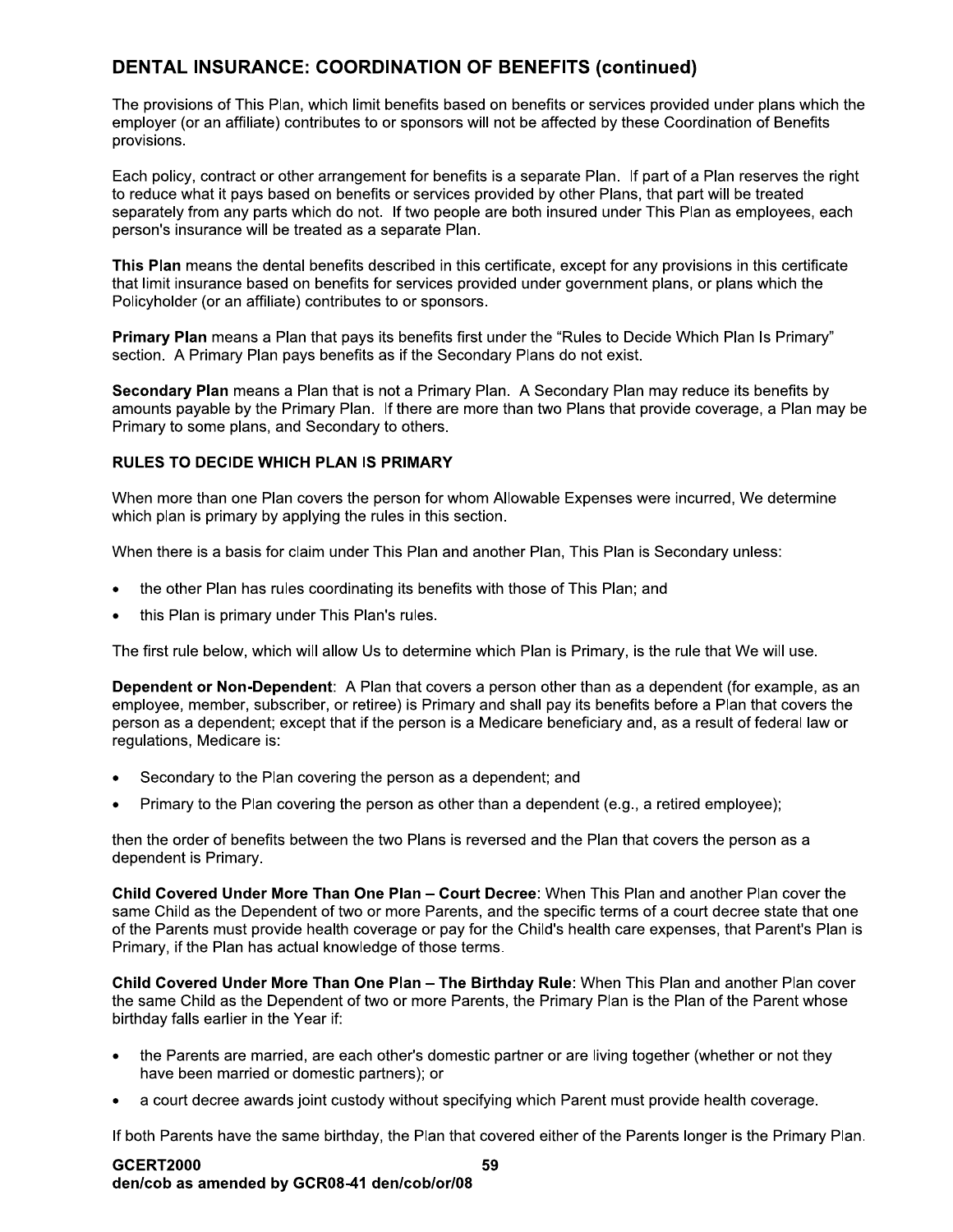However, if the other Plan does not have this rule, but instead has a rule based on the gender of the parent, and if, as a result, the Plans do not agree on the order of benefits, the rule in the other Plan will determine the order of benefits.

Child Covered Under More than One Plan - Custodial Parent: When This Plan and another Plan cover the same Child as the Dependent of two or more Parents, if the Parents are not married, are not each other's domestic partner or are separated (whether or not they ever married, have been each other's domestic partner), or are divorced or are not living together (whether or not they have been married, or each other's domestic partner), the Primary Plan is:

- the Plan of the Custodial Parent; then  $\bullet$
- the Plan of the spouse of the Custodial Parent; then  $\bullet$
- the Plan of the non-custodial Parent; and then  $\bullet$
- the Plan of the spouse of the non-custodial Parent.

Child Covered Under More than One Plan of Individuals Who are not the Parents of the Child: When This Plan and another Plan cover the same Child as the Dependent of two or more individuals who are not the Parents of the Child, the order of benefits will be determined on the same basis as if those individuals were Parents.

Active or Inactive Employee: A Plan that covers a person as an employee who is neither laid off nor retired is Primary to a Plan that covers the person as a laid-off or retired employee (or as that person's Dependent). If the other Plan does not have this rule and, if as a result, the Plans do not agree on the order of benefits, this rule is ignored.

Continuation Coverage: The Plan that covers a person as an active employee, member or subscriber (or as that employee's Dependent) is Primary to a Plan that covers that person under a right of continuation pursuant to federal law (e.g., COBRA) or state law. If the Plan that covers the person has not adopted this rule, and if, as a result, the Plans do not agree on the order of benefits, this rule shall not apply.

Longer/Shorter Time Covered: If none of the above rules determine which Plan is Primary, the Plan that has covered the person for the longer time shall be Primary to a Plan that has covered the person for a shorter time.

No Rules Apply: If none of the above rules determine which Plan is Primary, the Allowable Expenses shall be shared equally between all the Plans. In no event will This Plan pay more than it would if it were Primary.

## **EFFECT ON BENEFITS OF THIS PLAN**

If This Plan is Secondary, when the total Allowable Expenses incurred by a covered person are less than the sum of:

- the benefits that would be payable under This Plan without applying this Coordination of Benefits provision; and
- the benefits that would be payable under all other Plans without applying Coordination of Benefits or similar provisions;

then We will reduce the benefits that would otherwise be payable under This Plan. The sum of these reduced benefits, plus all benefits payable for such Allowable Expenses under all other Plans, will not exceed the total of the Allowable Expenses. Benefits payable under all other Plans include all benefits that would be payable if the proper claims had been made on time.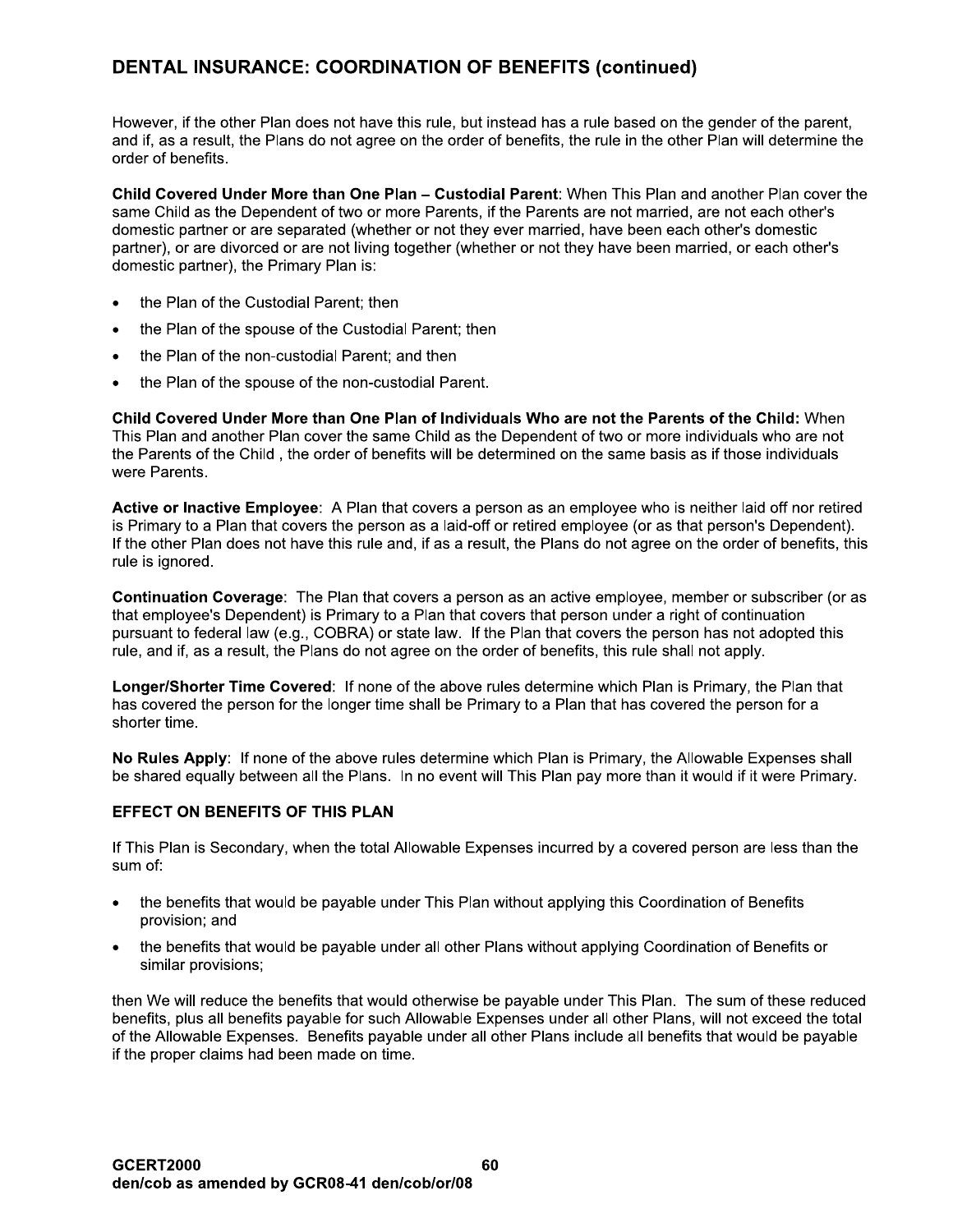## **RIGHT TO RECEIVE AND RELEASE NEEDED INFORMATION**

We need certain information to apply the Coordination of Benefits rules. We have the right to decide which facts We need. We may get facts from or give them to any other organization or person. We do not need to tell, or get the consent of, any person or organization to do this. To obtain all benefits available, a covered person who incurs Allowable Expenses should file a claim under each Plan which covers the person. Each person claiming benefits under This Plan must give Us any facts We need to pay the claim.

## **FACILITY OF PAYMENT**

A payment made under another Plan may include an amount which should have been paid under This Plan. If it does, We may pay that amount to the organization which made that payment. That amount will then be treated as though it were a benefit paid under This Plan. We will not have to pay that amount again. The term "payment made" includes benefits provided in the form of services, in which case We may pay the reasonable cash value of the benefits provided in the form of services.

## **RIGHT OF RECOVERY**

If the amount We pay is more than We should have paid under this Coordination of Benefits provision, We may recover the excess from one or more of:

- the person We have paid or for whom We have paid;
- insurance companies; or
- other organizations.

The amount of the payment includes the reasonable cash value of any benefits provided in the form of services.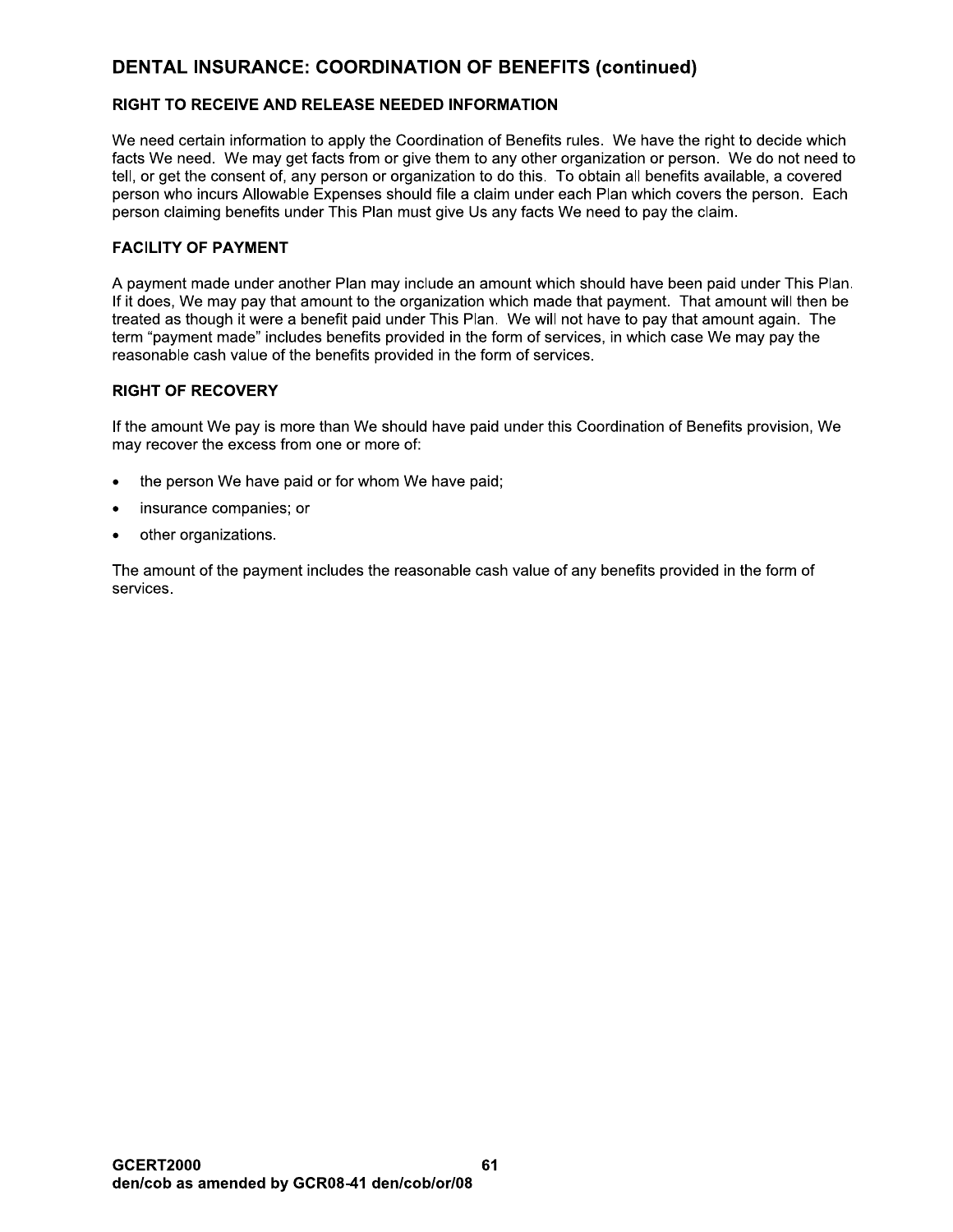## **FILING A CLAIM**

The Policyholder should have a supply of claim forms. Obtain a claim form from the Policyholder and fill it out carefully. Return the completed claim form with the required Proof to the Policyholder. The Policyholder will certify Your insurance under the Group Policy and send the certified claim form and Proof to Us.

For Dental Insurance, all claim forms needed to file for benefits under the group insurance program can be obtained by calling MetLife at 1-800-942-0854. Dental claim forms can also be downloaded from www.metlife.com/dental. The instructions on the claim form should be followed carefully. This will expedite the processing of the claim.

When We receive the claim form and Proof, We will review the claim and, if We approve it, We will pay benefits subject to the terms and provisions of this certificate and the Group Policy.

## **CLAIMS FOR DENTAL INSURANCE BENEFITS**

When a claimant files a claim for Dental Insurance benefits described in this certificate, both the notice of claim and the required Proof should be sent to Us within 90 days of the date of a loss.

Claim and Proof may be given to Us by following the steps set forth below:

#### Step 1

A claimant can request a claim form by calling Us at 1-800-942-0854.

#### Step 2

We will send a claim form to the claimant within 15 days of the request. The instructions on the claim form should be followed carefully. This will expedite the processing of the claim.

#### Step 3

When the claimant receives the claim form, the claimant should fill it out as instructed and return it with the required Proof described in the claim form.

#### Step 4

The claimant must give Us Proof not later than 90 days after the date of the loss.

If notice of claim or Proof is not given within the time limits described in this section, the delay will not cause a claim to be denied or reduced if such notice and Proof are given as soon as is reasonably possible.

Time Limit on Legal Actions. A legal action on a claim may only be brought against Us during a certain period. This period begins 60 days after the date Proof is filed and ends 3 years after the date such Proof is required.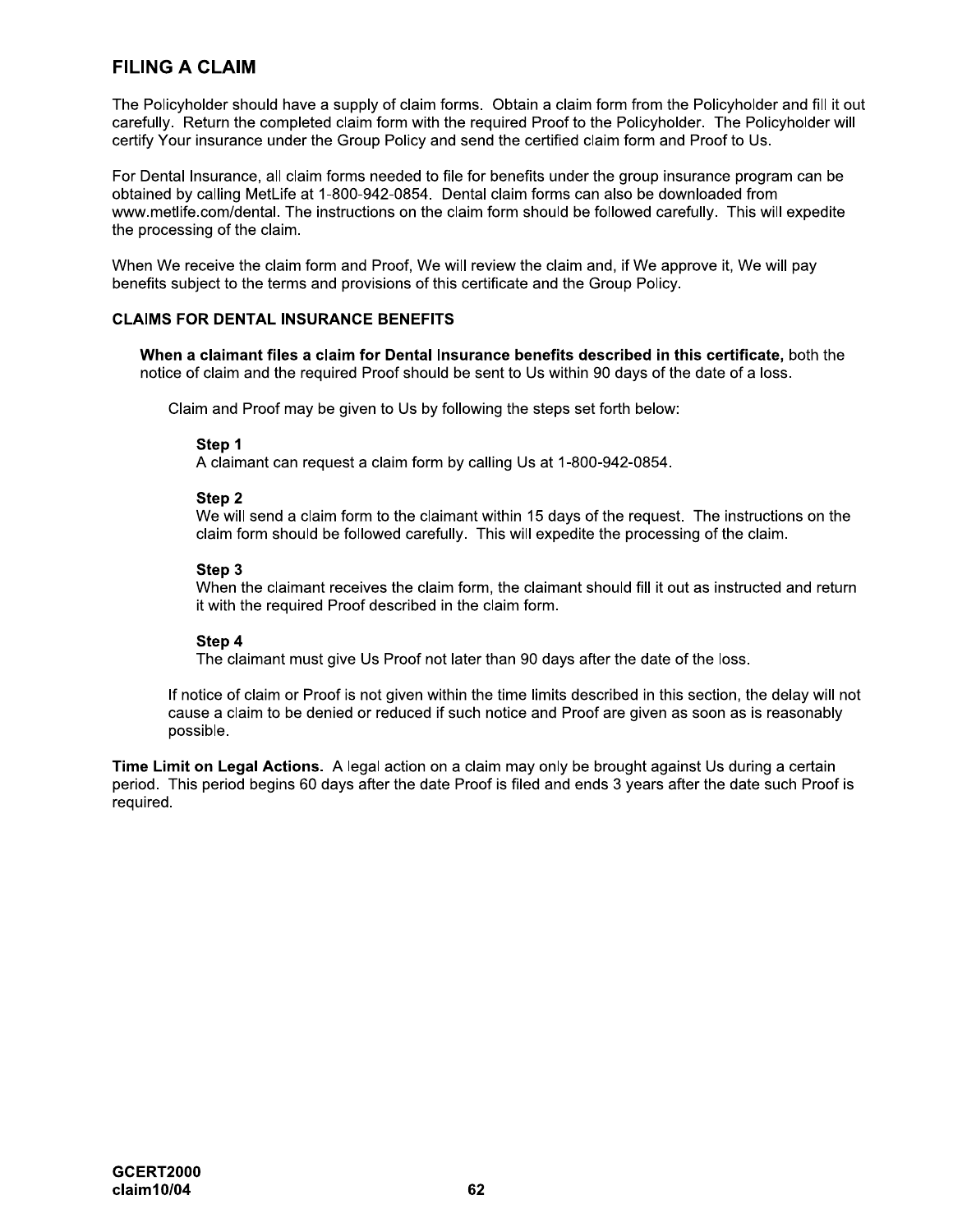## **DENTAL INSURANCE: PROCEDURES FOR DENTAL CLAIMS**

## **Procedures for Presenting Claims for Dental Insurance Benefits**

All claim forms needed to file for Dental Insurance benefits under the group insurance program can be obtained from the Employer who can also answer questions about the insurance benefits and to assist You or, if applicable. Your beneficiary in filing claims. Dental claim forms can also be downloaded from www.metlife.com/dental. The instructions on the claim form should be followed carefully. This will expedite the processing of the claim. Be sure all questions are answered fully.

### **Routine Questions on Dental Insurance Claims**

If there is any question about a claim payment, an explanation may be requested from MetLife by dialing 1-800-942-0854.

### **Claim Submission**

For claims for Dental Insurance benefits, the claimant must complete the appropriate claim form and submit the required Proof as described in the FILING A CLAIM section of the certificate.

Claim forms must be submitted in accordance with the instructions on the claim form.

### **Initial Determination**

After You submit a claim for Dental Insurance benefits to MetLife, MetLife will review Your claim and notify You of its decision to approve or deny Your claim.

Such notification will be provided to You within a 30 day period from the date You submitted Your claim; except for situations requiring an extension of time of up to 15 days because of matters beyond the control of MetLife. If MetLife needs such an extension, MetLife will notify You prior to the expiration of the initial 30 day period, state the reason why the extension is needed, and state when it will make its determination. If an extension is needed because You did not provide sufficient information or filed an incomplete claim, the time from the date of MetLife's notice requesting further information and an extension until MetLife receives the requested information does not count toward the time period MetLife is allowed to notify You as to its claim decision. You will have 45 days to provide the requested information from the date You receive the notice requesting further information from MetLife.

If MetLife denies Your claim in whole or in part, the notification of the claims decision will state the reason why Your claim was denied and reference the specific Plan provision(s) on which the denial is based. If the claim is denied because MetLife did not receive sufficient information, the claims decision will describe the additional information needed and explain why such information is needed. Further, if an internal rule, protocol, guideline or other criterion was relied upon in making the denial, the claims decision will state the rule, protocol, guideline or other criteria or indicate that such rule, protocol, guideline or other criteria was relied upon and that You may request a copy free of charge.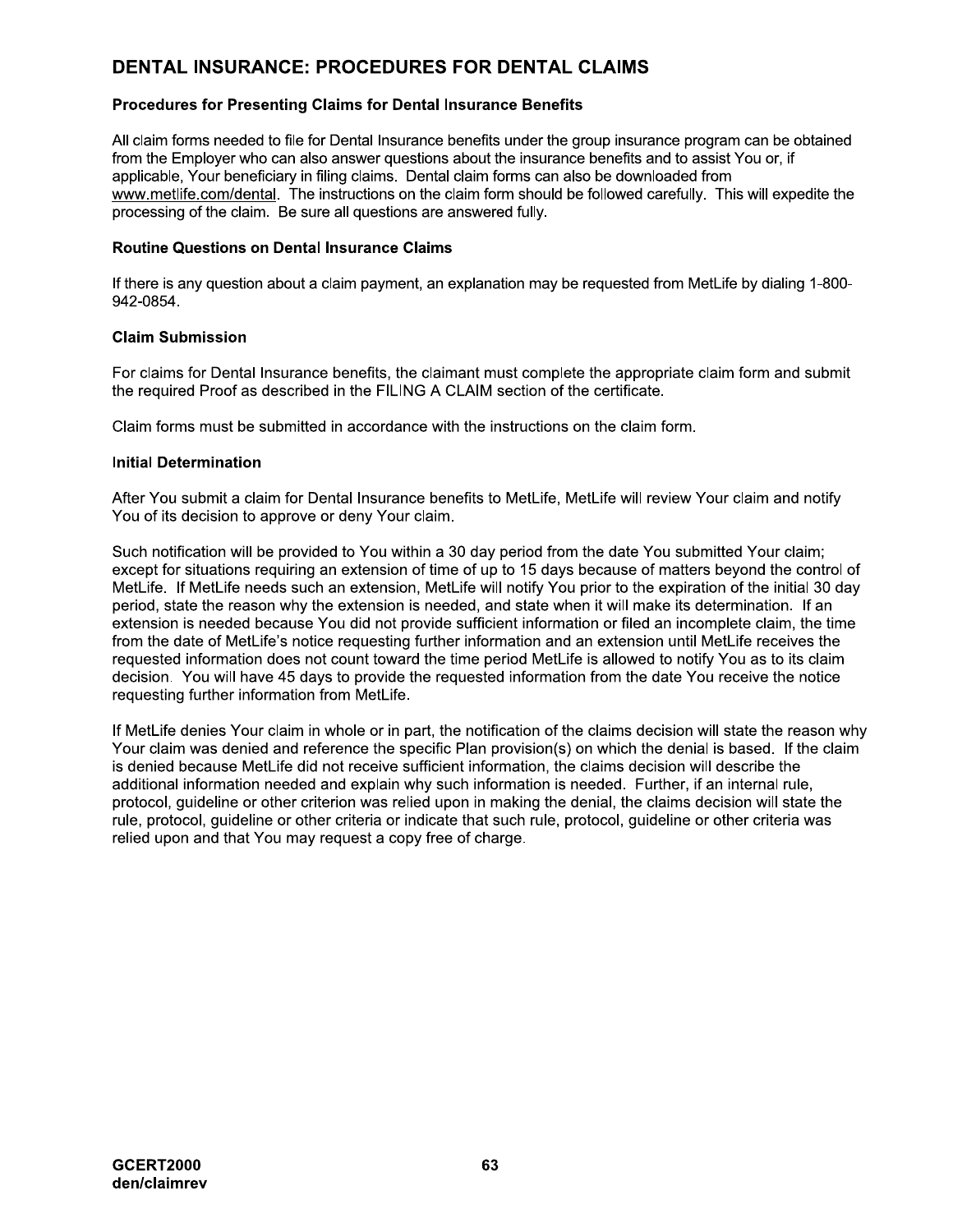## **DENTAL INSURANCE: PROCEDURES FOR DENTAL CLAIMS (continued)**

## **Appealing the Initial Determination**

If MetLife denies Your claim, You may take two appeals of the initial determination. Upon Your written request, MetLife will provide You free of charge with copies of documents, records and other information relevant to Your claim. You must submit Your appeal to MetLife at the address indicated on the claim form within 180 days of receiving MetLife's decision. Appeals must be in writing and must include at least the following information:

- Name of Employee  $\bullet$
- Name of the Plan
- Reference to the initial decision
- Whether the appeal is the first or second appeal of the initial determination
- An explanation why You are appealing the initial determination.

As part of each appeal, You may submit any written comments, documents, records, or other information relating to Your claim.

After MetLife receives Your written request appealing the initial determination or determination on the first appeal, MetLife will conduct a full and fair review of Your claim. Deference will not be given to initial denials, and MetLife's review will look at the claim anew. The review on appeal will take into account all comments, documents, records, and other information that You submit relating to Your claim without regard to whether such information was submitted or considered in the initial determination. The person who will review Your appeal will not be the same person as the person who made the initial decision to deny Your claim. In addition, the person who is reviewing the appeal will not be a subordinate of the person who made the initial decision to deny Your claim. If the initial denial is based in whole or in part on a medical judgment, MetLife will consult with a health care professional with appropriate training and experience in the field of dentistry involved in the judgment. This health care professional will not have consulted on the initial determination. and will not be a subordinate of any person who was consulted on the initial determination.

MetLife will notify You in writing of its final decision within 30 days after MetLife's receipt of Your written request for review, except that under special circumstances MetLife may have up to an additional 30 days to provide written notification of the final decision. If such an extension is required, MetLife will notify You prior to the expiration of the initial 30 day period, state the reason(s) why such an extension is needed, and state when it will make its determination.

If MetLife denies the claim on appeal, MetLife will send You a final written decision that states the reason(s) why the claim You appealed is being denied and references any specific Plan provision(s) on which the denial is based. If an internal rule, protocol, quideline or other criterion was relied upon in denving the claim on appeal, the final written decision will state the rule, protocol, guideline or other criteria or indicate that such rule, protocol, guideline or other criteria was relied upon and that You may request a copy free of charge. Upon written request, MetLife will provide You free of charge with copies of documents, records and other information relevant to Your claim.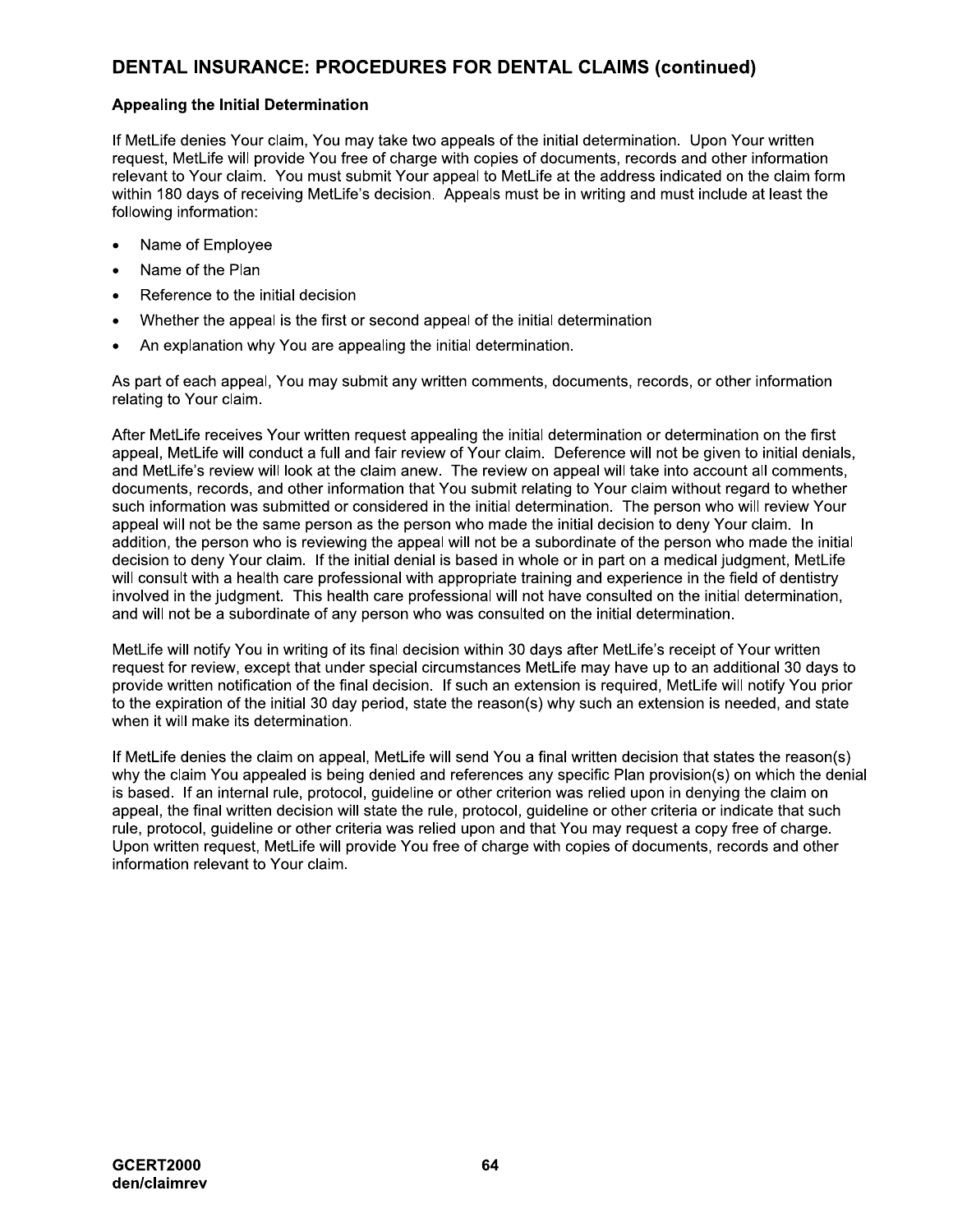## **GENERAL PROVISIONS**

## **Assignment**

The rights and benefits under the Group Policy are not assignable prior to a claim for benefits, except as required by law. We are not responsible for the validity of an assignment.

Upon receipt of a Covered Service, You may assign Dental Insurance benefits to the Dentist providing such service.

## Dental Insurance: Who We Will Pay

If You assign payment of Dental Insurance benefits to Your or Your Dependent's Dentist, We will pay benefits directly to the Dentist. Otherwise, We will pay Dental Insurance benefits to You.

## **Entire Contract**

Your insurance is provided under a contract of group insurance with the Policyholder. The entire contract with the Policyholder is made up of the following:

- 1. the Group Policy and its Exhibits, which include the certificate(s);
- 2. the Policyholder's application; and
- 3. any amendments and/or endorsements to the Group Policy.

### Incontestability: Statements Made by You

Any statement made by You will be considered a representation and not a warranty.

Evidence of insurability will not be required nor will any statement made by You, which relates to insurability, be used:

- 1. to contest the validity of the insurance benefits; or
- 2. to reduce the insurance benefits.

## **Conformity with Law**

If the terms and provisions of this certificate do not conform to any applicable law, this certificate shall be interpreted to so conform.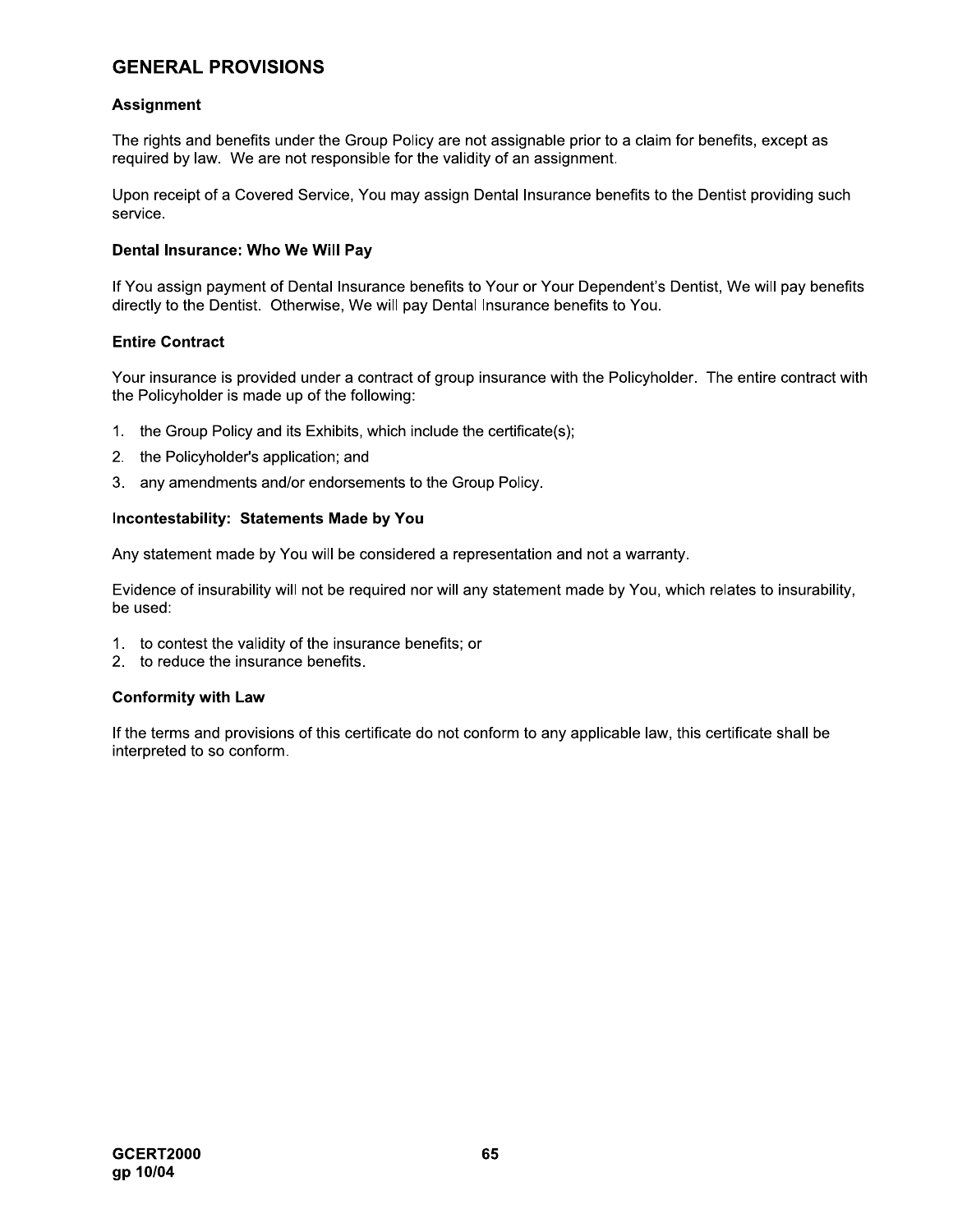## **GENERAL PROVISIONS (continued)**

## Overpayments

## **Recovery of Dental Insurance Overpayments**

We have the right to recover any amount that We determine to be an overpayment, whether for services received by You or Your Dependents.

An overpayment occurs if We determine that:

- the total amount paid by Us on a claim for Dental Insurance is more than the total of the benefits due  $\bullet$ to You under this certificate; or
- payment We made should have been made by another group plan.  $\bullet$

If such overpayment occurs, You have an obligation to reimburse Us.

## **How We Recover Overpayments**

We may recover the overpayment from You by:

- stopping or reducing any future benefits payable for Dental Insurance;
- demanding an immediate refund of the overpayment from You; and
- taking legal action.

If the overpayment results from Our having made a payment to You that should have been made under another group plan, We may recover such overpayment from one or more of the following:

- any other insurance company;  $\bullet$
- any other organization; or  $\bullet$
- any person to or for whom payment was made.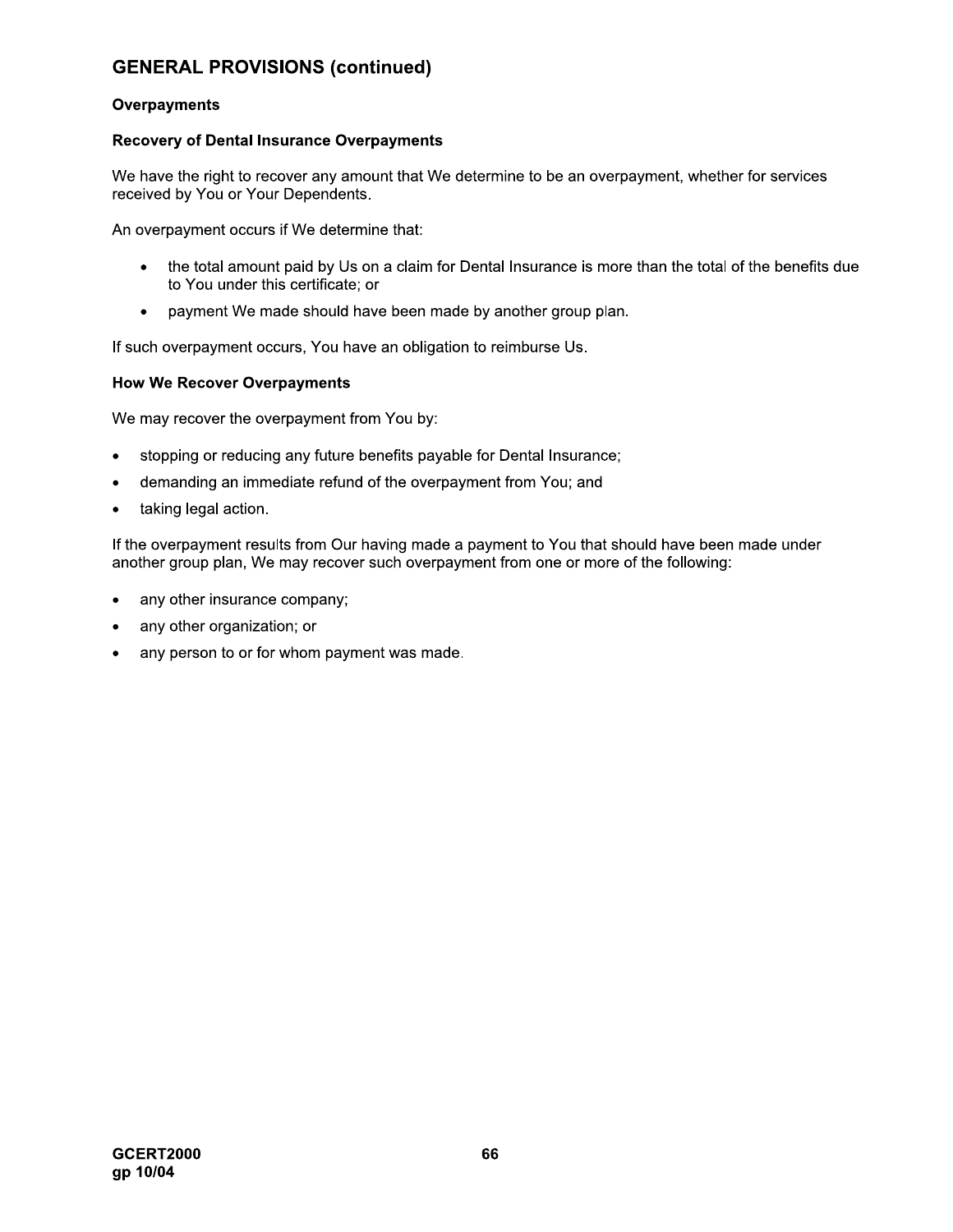THE PRECEDING PAGE IS THE END OF THE CERTIFICATE. THE FOLLOWING IS ADDITIONAL INFORMATION.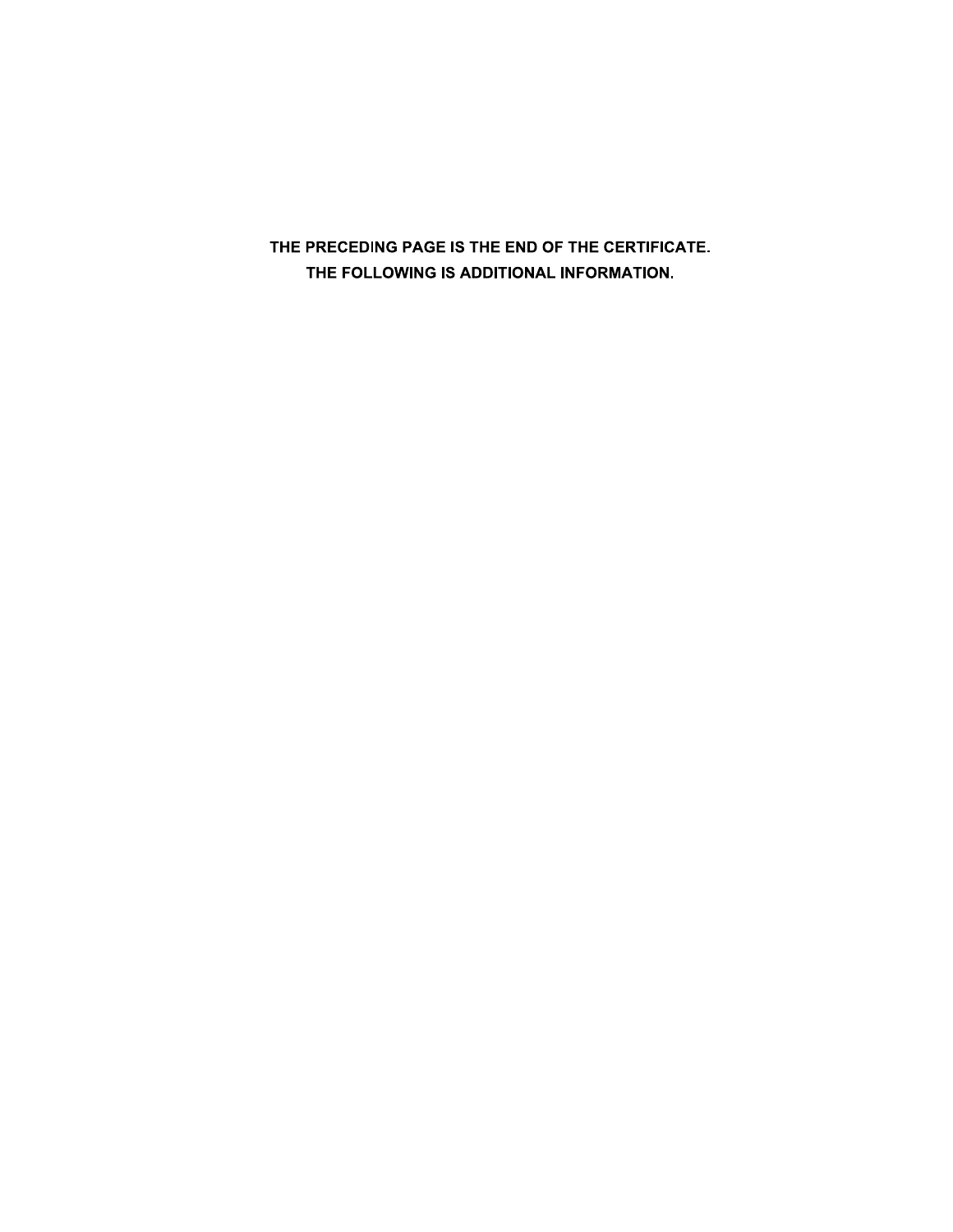## **ERISA INFORMATION**

THIS SUMMARY PLAN DESCRIPTION IS EXPRESSLY MADE PART OF THE ASANTE DENTAL INSURANCE PLAN AND IS LEGALLY ENFORCEABLE AS PART OF THE PLAN WITH RESPECT TO ITS TERMS AND CONDITIONS. IN THE EVENT THERE IS NO OTHER PLAN DOCUMENT, THIS DOCUMENT SHALL SERVE AS A SUMMARY PLAN DESCRIPTION AND SHALL ALSO CONSTITUTE THE PLAN.

## NAME AND ADDRESS OF EMPLOYER AND PLAN ADMINISTRATOR

Asante 2635 Siskiyou Blvd. Medford, OR 97504

### **EMPLOYER IDENTIFICATION NUMBER: 93-0223960**

**PLAN NUMBER COVERAGE** 

510

All Coverages

**PLAN NAME** 

Asante Employee Benefits Plan

#### **TYPE OF ADMINISTRATION**

The above listed benefits are insured by Metropolitan Life Insurance Company ("MetLife").

## **AGENT FOR SERVICE OF LEGAL PROCESS**

For disputes arising under the Plan, service of legal process may be made upon the Plan administrator at the above address. For disputes seeking payment of benefits, service of legal process may be made upon MetLife by serving MetLife's designated agent to accept service of process.

#### **ELIGIBILITY FOR INSURANCE; DESCRIPTION OR SUMMARY OF BENEFITS**

Your MetLife certificate describes the eligibility requirements for insurance provided by MetLife under the Plan. It also includes a detailed description of the insurance provided by MetLife under the Plan.

#### **PLAN TERMINATION OR CHANGES**

The group policy sets forth those situations in which the Employer and/or MetLife have the rights to end the policy.

The Employer reserves the right to change or terminate the Plan at any time. Therefore, there is no guarantee that you will be eligible for the insurance described herein for the duration of your employment. Any such action will be taken only after careful consideration.

Your consent or the consent of your beneficiary is not required to terminate, modify, amend, or change the Plan.

In the event Your insurance ends in accordance with the DATE YOUR INSURANCE ENDS and DATE YOUR INSURANCE FOR YOUR DEPENDENTS ENDS subsections of Your certificate, you may still be eligible to receive benefits. The circumstances under which benefits are available are described in Your MetLife certificate.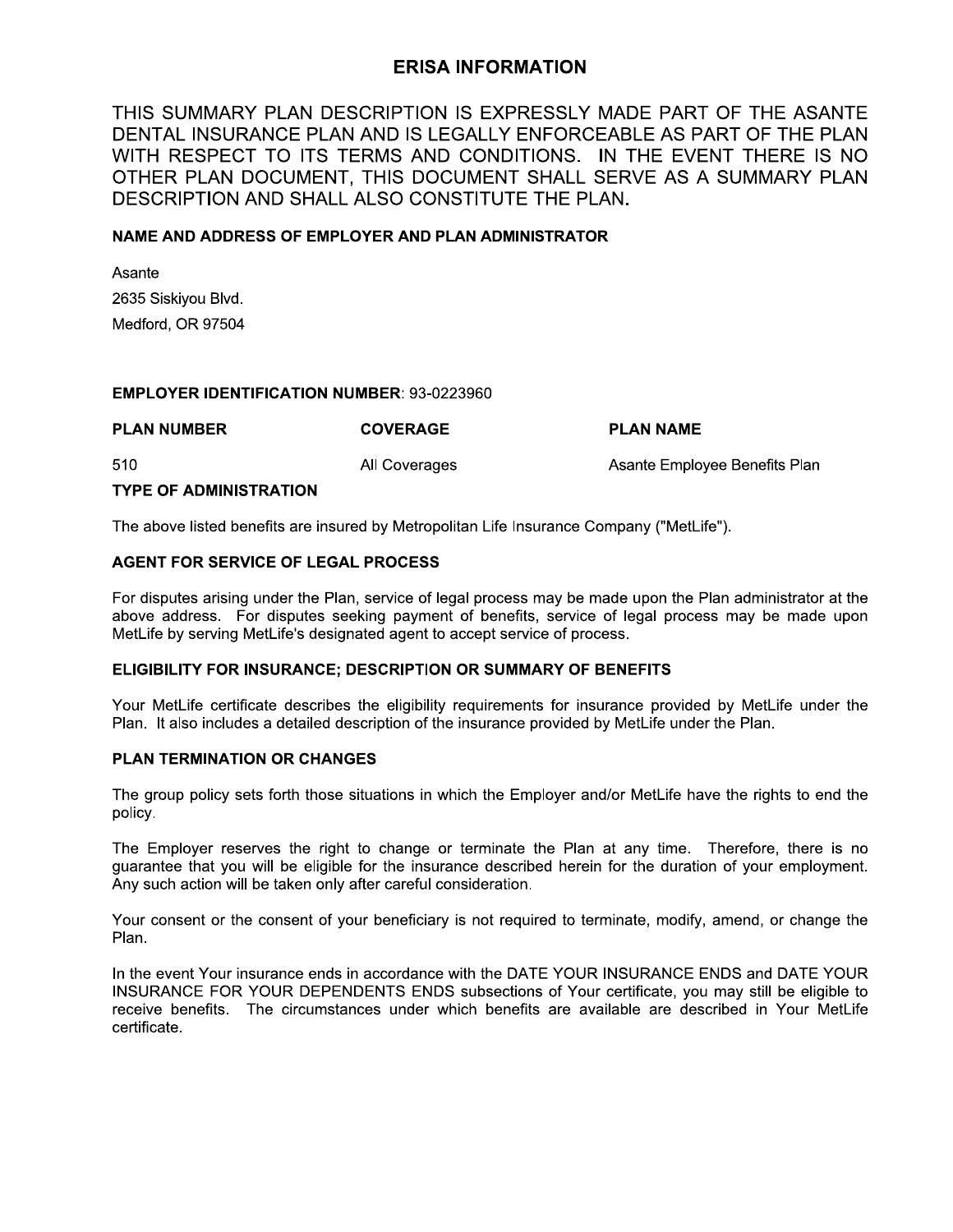## **CONTRIBUTIONS TO PREMIUM**

If you enroll for Dental Insurance coverage, you are required to make contributions to premiums.

Premium rates are set by MetLife.

## **PLAN YEAR**

The Plan's fiscal records are kept on a Plan year basis beginning each January 1st and ending on the following December 31st.

#### QUALIFIED DOMESTIC RELATIONS ORDERS/QUALIFIED MEDICAL CHILD SUPPORT ORDERS

You and your beneficiaries can obtain, without charge, from the Plan Administrator a copy of any procedures governing Qualified Domestic Relations Orders (QDRO) and Qualified Medical Child Support Orders (QMCSO).

#### **CLAIMS INFORMATION**

#### **Dental Benefits Claims**

#### **Procedures for Presenting Claims for Dental Benefits**

All claim forms needed to file for benefits under the group insurance program can be obtained from the Employer who can also answer questions about the insurance benefits and to assist you or, if applicable, your beneficiary in filing claims. Dental claim forms can also be downloaded from www.metlife.com/dental.

## **Routine Questions**

If there is any question about a claim payment, an explanation may be requested from MetLife by dialing 1-800-942-0854.

#### **Claim Submission**

For claims for dental benefits, the claimant must complete the appropriate claim form and submit the required proof as described in the FILING A CLAIM section of the certificate.

Claim forms must be submitted in accordance with the instructions on the claim form.

#### **Initial Determination**

After you submit a claim for dental benefits to MetLife, MetLife will review your claim and notify you of its decision to approve or deny your claim.

Such notification will be provided to you within a 30 day period from the date you submitted your claim; except for situations requiring an extension of time of up to 15 days because of matters beyond the control of the Plan. If MetLife needs such an extension, MetLife will notify you prior to the expiration of the initial 30 day period, state the reason why the extension is needed, and state when it will make its determination. If an extension is needed because you did not provide sufficient information or filed an incomplete claim, the time from the date of MetLife's notice requesting further information and an extension until MetLife receives the requested information does not count toward the time period MetLife is allowed to notify you as to its claim decision. You will have 45 days to provide the requested information from the date you receive the notice requesting further information from MetLife.

If MetLife denies your claim in whole or in part, the notification of the claims decision will state the reason why your claim was denied and reference the specific Plan provision(s) on which the denial is based. If the claim is denied because MetLife did not receive sufficient information, the claims decision will describe the additional information needed and explain why such information is needed. Further, if an internal rule, protocol, guideline or other criteria was relied upon in making the denial, the claims decision will state the rule, protocol, guideline or other criteria or indicate that such rule, protocol, guideline or other criteria was relied upon and that you may request a copy free of charge.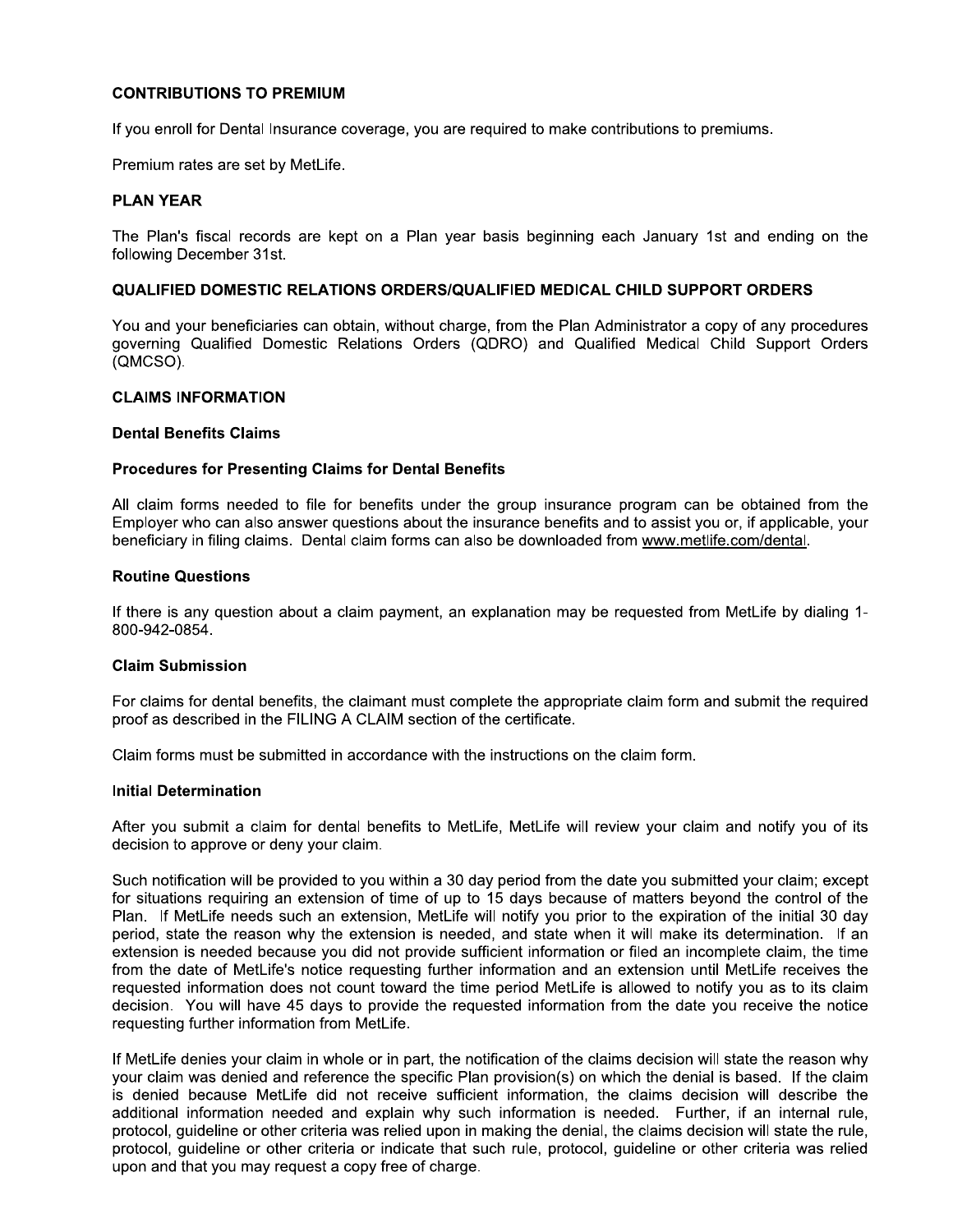## **Appealing the Initial Determination**

If MetLife denies your claim, you may make two appeals of the initial determination. Upon your written request. MetLife will provide you free of charge with copies of documents, records and other information relevant to your claim. You must submit your appeal to MetLife at the address indicated on the claim form within 180 days of receiving MetLife's decision. Appeals must be in writing and must include at least the following information:

- Name of Employee
- Name of the Plan
- Reference to the initial decision
- Whether the appeal is the first or second appeal of the initial determination
- An explanation why you are appealing the initial determination

As part of each appeal, you may submit any written comments, documents, records, or other information relating to your claim.

After MetLife receives your written request appealing the initial determination or determination on the first appeal, MetLife will conduct a full and fair review of your claim. Deference will not be given to initial denials, and MetLife's review will look at the claim anew. The review on appeal will take into account all comments, documents, records, and other information that you submit relating to your claim without regard to whether such information was submitted or considered in the initial determination. The person who will review your appeal will not be the same person as the person who made the initial decision to deny your claim. In addition, the person who is reviewing the appeal will not be a subordinate of the person who made the initial decision to deny your claim. If the initial denial is based in whole or in part on a medical judgment, MetLife will consult with a health care professional with appropriate training and experience in the field of dentistry involved in the judgment. This health care professional will not have consulted on the initial determination, and will not be a subordinate of any person who was consulted on the initial determination.

MetLife will notify you in writing of its final decision within 30 days after MetLife's receipt of your written request for review, except that under special circumstances MetLife may have up to an additional 30 days to provide written notification of the final decision. If such an extension is required, MetLife will notify you prior to the expiration of the initial 30 day period, state the reason(s) why such an extension is needed, and state when it will make its determination.

If MetLife denies the claim on appeal, MetLife will send you a final written decision that states the reason(s) why the claim you appealed is being denied and references any specific Plan provision(s) on which the denial is based. If an internal rule, protocol, guideline or other criteria was relied upon in denying the claim on appeal, the final written decision will state the rule, protocol, guideline or other criteria or indicate that such rule, protocol, guideline or other criteria was relied upon and that you may request a copy free of charge. Upon written request, MetLife will provide you free of charge with copies of documents, records and other information relevant to your claim.

When the claim has been processed, you will be notified of the benefits paid. If any benefits have been denied, you will receive a written explanation.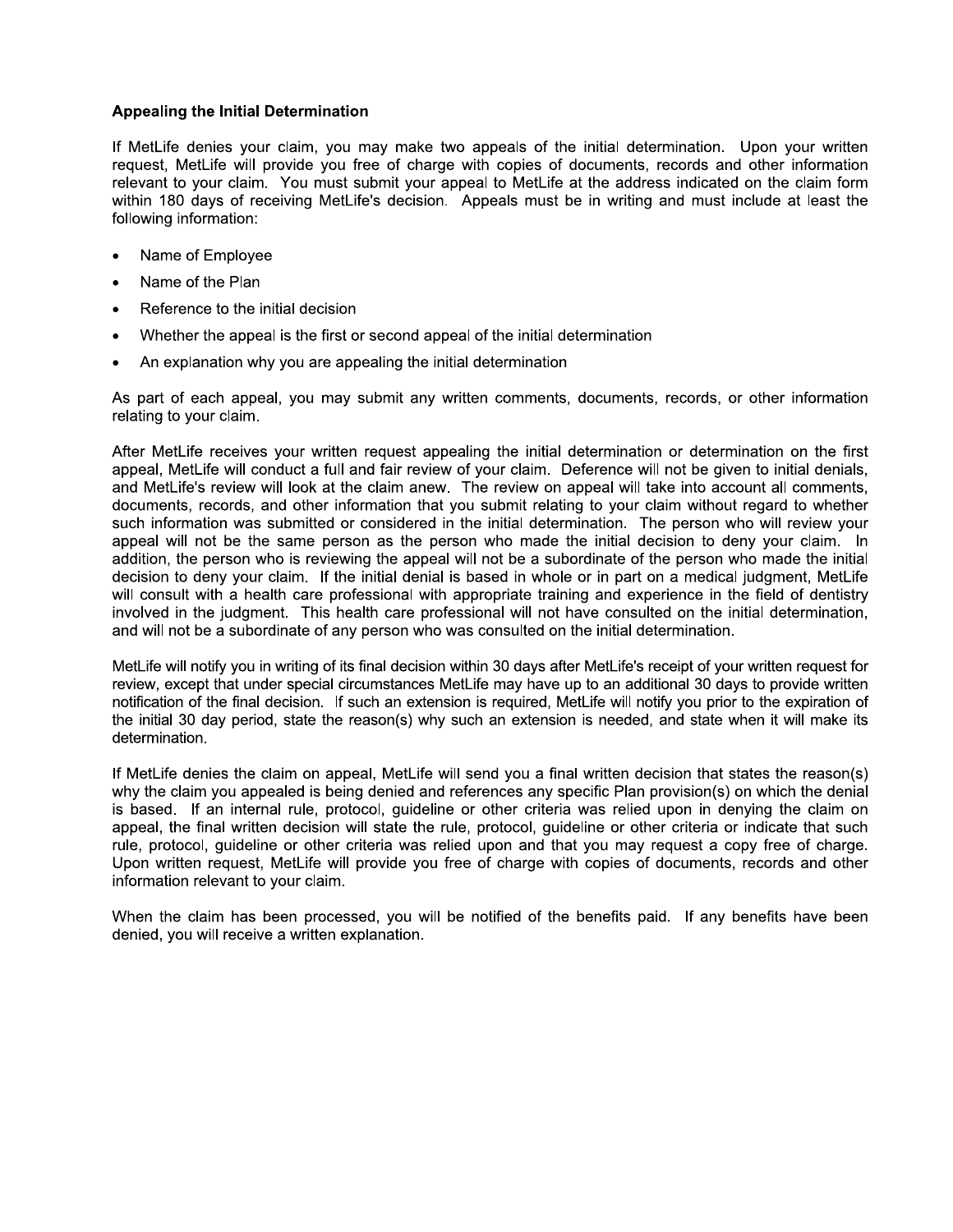## **Urgent Care Claim Submission**

A small number of claims for dental benefits may be urgent care claims. Urgent care claims for dental benefits are claims for reimbursement of dental expenses for services which a dentist familiar with the dental condition determines would subject the patient to severe pain that cannot be adequately managed without the care or treatment that is the subject of the claim. Of course any such claim may always be submitted in accordance with the normal claim procedures. However your dentist may also submit such a claim to MetLife by telephoning MetLife and informing MetLife that the claim is an Urgent Care Claim. Urgent Care Claims are processed according to the procedures set out above, however once a claim for urgent care is submitted, MetLife will notify you of the determination on the claim as soon as possible, but no later than 72 hours after the claim was filed. If you or your covered dependent does not provide the claims administrator with enough information to decide the claim, MetLife will notify you within 24 hours after it receives the claim of the further information that is needed. You will have 48 hours to provide the information. If the needed information is provided, MetLife will then notify you of the claim decision within 48 hours after MetLife received the information. If the needed information is not provided, MetLife will notify you or your covered dependent of its decision within 120 hours after the claim was received.

If your urgent care claim is denied but you receive the care, you may appeal the denial using the normal claim procedures. If your urgent care claim is denied and you do not receive the care, you can request an expedited appeal of your claim denial by phone or in writing. MetLife will provide you any necessary information to assist you in your appeal. MetLife will then notify you of its decision within 72 hours of your request in writing. However, MetLife may notify you by phone within the time frames above and then mail you a written notice.

## **Discretionary Authority of Plan Administrator** and Other Plan Fiduciaries

In carrying out their respective responsibilities under the Plan, the Plan administrator and other Plan fiduciaries shall have discretionary authority to interpret the terms of the Plan and to determine eligibility for and entitlement to Plan benefits in accordance with the terms of the Plan. Any interpretation or determination made pursuant to such discretionary authority shall be given full force and effect, unless it can be shown that the interpretation or determination was arbitrary and capricious.

## NOTICE OF YOUR RIGHT AND YOUR DEPENDENTS' RIGHT TO COBRA CONTINUATION COVERAGE

COBRA is a federal law that requires most group health plans to give their employees and their dependents the opportunity to continue coverage when coverage is terminated due to certain specific events. If your employment terminates for any reason other than your gross misconduct, or if your hours worked are reduced so that your coverage terminates, you and your covered dependents may be able to continue coverage under This Plan for a period of up to 18 months. If it is determined under the terms of the Social Security Act that you or your covered dependent is disabled within the first 60 days of COBRA coverage, you and your covered dependents may be able to continue your dental coverage under This Plan for an additional 11 months after the expiration of the 18 month period. In addition, if you should die, become divorced or legally separated, or become eligible for Medicare, your covered dependents may be able to continue coverage under This Plan for up to 36 months. Also, your covered children may be able to continue coverage under This Plan for up to 36 months after they no longer qualify as covered dependents under the terms of This Plan. Group health plans for employers with fewer than 20 employees, church plans, and plans established and maintained by the federal government are not subject to COBRA continuation requirements.

During the continuation period, a child of yours that is (1) born; (2) adopted by you; or (3) placed with you for adoption, will be treated as if the child were a covered dependent at the time coverage was lost due to an event described above.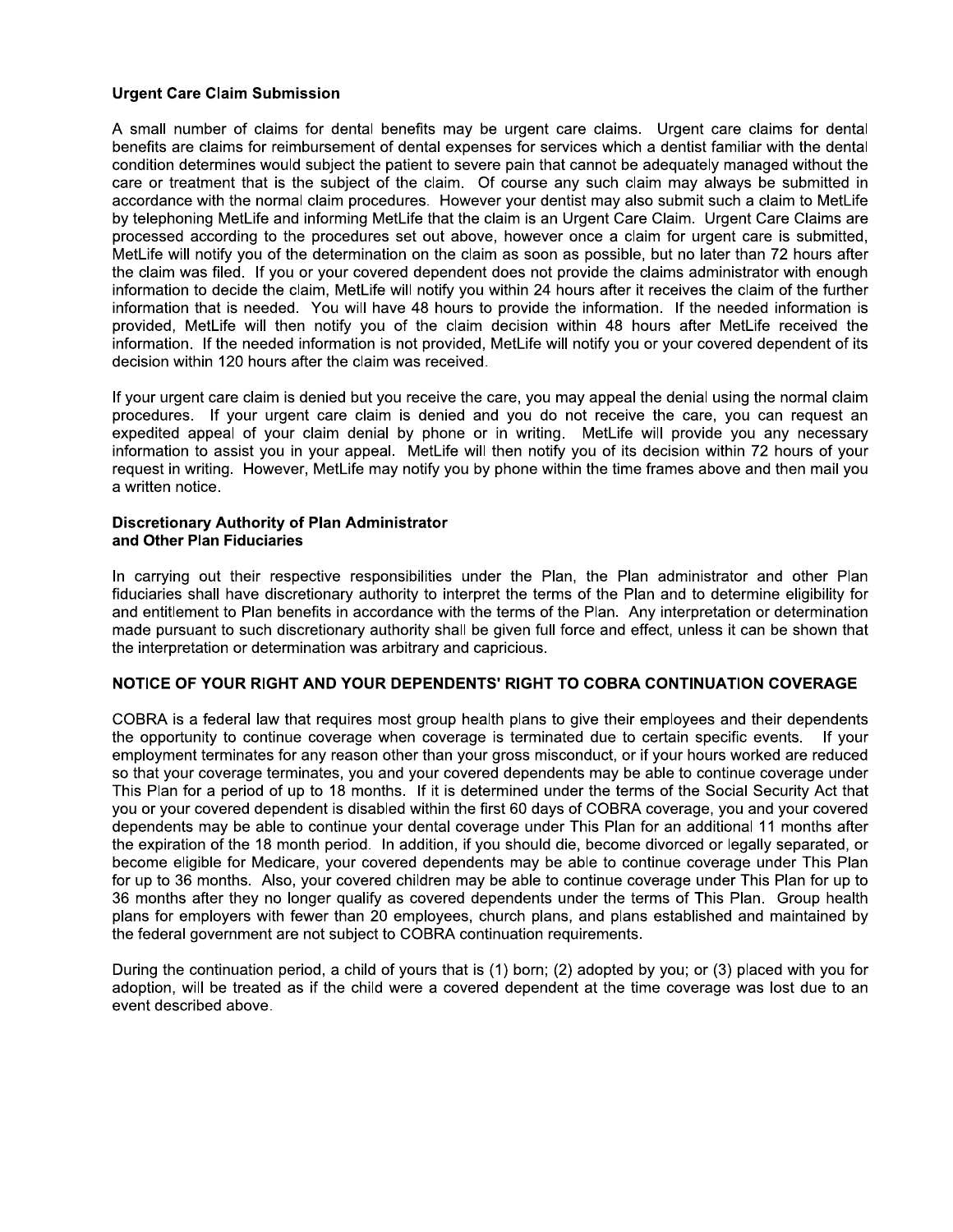This continuation will terminate on the earliest of:

- a. the end of the 18, 29 or 36 month continuation period, as the case may be;
- b. the date of expiration of the last period for which the required payment was made:
- c. the date, after you or your covered dependent elects to continue coverage, that you or your covered dependent first becomes covered under another group health plan as long as the new plan does not contain any exclusion or limitation with respect to your or your covered dependent's preexisting condition;
- d. the date your employer ceases to provide any group health plan for its employees.

Notice will be given when you or your covered dependent becomes entitled to continue coverage under This Plan. You or your covered dependent will then have 60 days to elect to continue coverage. If you or your covered dependent do not notify your Employer within the 60-day election period, you will lose the option to elect continuation coverage.

Each person who is eligible for COBRA coverage is entitled to make a separate election of COBRA coverage. Thus, a covered spouse (as defined by federal law) or dependent child (or parent on their behalf) is entitled to elect COBRA coverage even if the covered Employee does not make that election. However, covered Employees may elect COBRA coverage on behalf of their covered dependents. Any person who elects to continue coverage under This Plan must pay the full cost of that coverage (including both the share you now pay and the share your Employer now pays), plus any additional amounts permitted by law. Your payments for continued coverage must be made on the first day of each month in advance.

If you do not elect COBRA coverage, your dental coverage will end. However, if you initially waive COBRA continuation coverage before the end of the 60-day election period, you may change your election by sending the completed election form to the Plan Administrator and postmarking it no later than the last day of the 60day election period.

# **Qualifying Event Due To Bankruptcy Of Employer**

Sometimes, filing a proceeding in bankruptcy under title 11 of the United States Code can be a qualifying event. If a proceeding in bankruptcy is filed with respect to the Employer, and that bankruptcy results in the loss of coverage of any retired employee covered under This Plan, the retired employee will become a qualified beneficiary with respect to the bankruptcy. The retired employee's covered spouse and covered dependent children will also become qualified beneficiaries if bankruptcy results in the loss of their coverage under This Plan.

## If You Elect COBRA

If you choose COBRA coverage and pay the required premiums, you are entitled to coverage which, as of the time coverage is being provided, is identical to the coverage provided by the Employer to similarly situated active Employees, spouses or dependent children. This means that if the coverage for similarly situated Employees, spouses or dependent children changes, coverage will change for those who elected COBRA coverage.

## **Duration Of COBRA Coverage**

The law requires that you be given the opportunity to maintain COBRA coverage for 36 months from the date coverage ends as a result of the qualifying event unless you lost coverage because of the covered Employee's termination of employment or reduction in hours. In that case, the required COBRA coverage period is 18 months from the date you lose coverage as a result of the termination of employment or reduction in hours. However, the 18-month coverage period may be extended under the following circumstances:

Disability. If any person entitled to COBRA coverage (the covered Employee, covered spouse or covered dependent child) is determined by the Social Security Administration to have been disabled at any time during the first 60 days of COBRA coverage period and the disability lasts at least until the end of the 18 month period of continuation coverage, then all such persons entitled to elect COBRA coverage may be able to continue coverage for up to 29 months, rather than 18 months.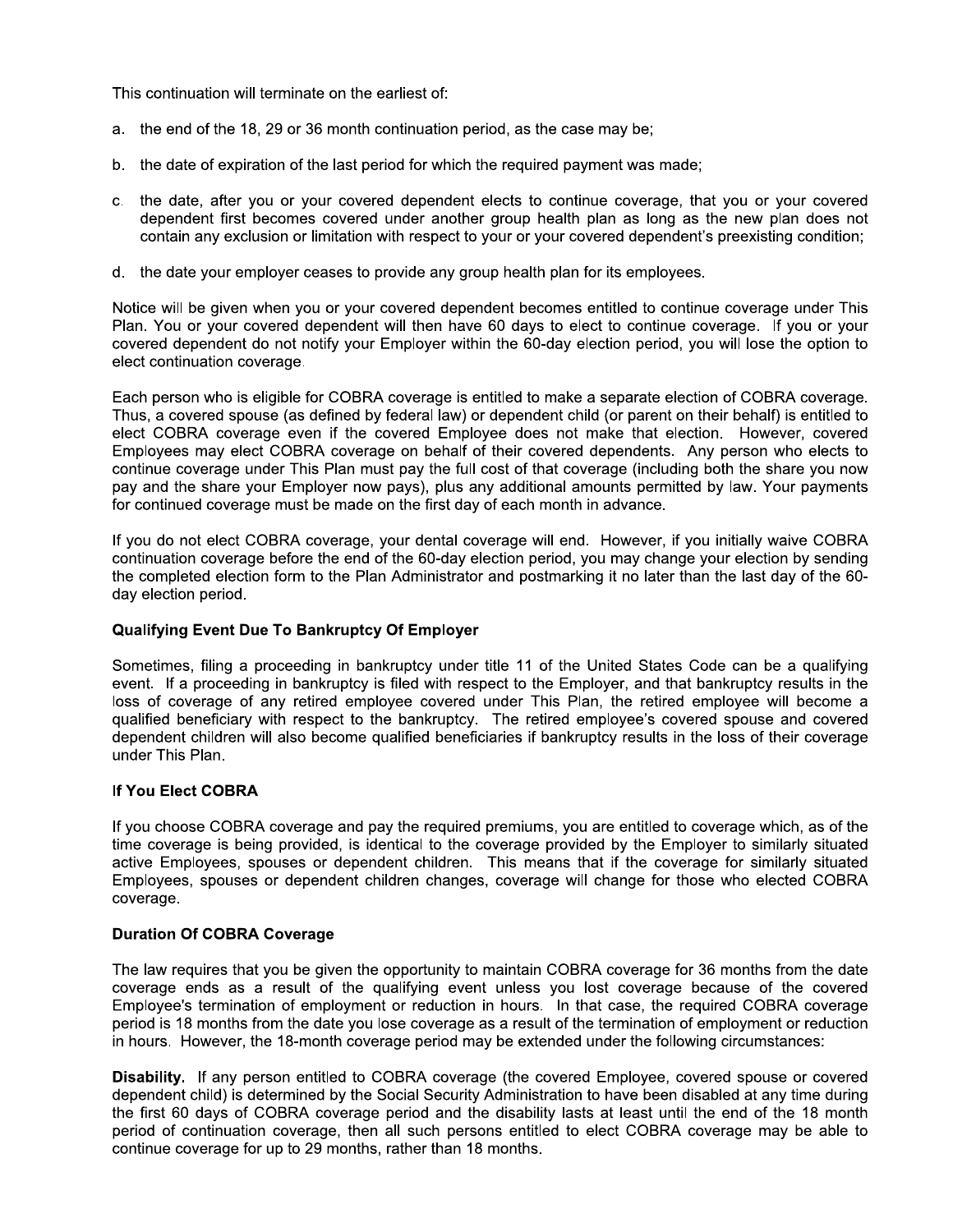In order to be eligible for the additional 11 months of COBRA coverage, the covered Employee, covered spouse or covered dependent child must notify the Employer's COBRA Administrator within 60 days of the latest of: (1) the Social Security Administration's determination of disability; (2) the date of the qualifying event; (3) the date on which the covered Employee's coverage initially was or will be lost; or (4) the date a person entitled to COBRA coverage is informed of this obligation by being provided the initial COBRA notice for the applicable group health plan. Written notice to the COBRA Administrator must be received before the end of the initial 18-month coverage period. A copy of the Social Security Administration's determination must be provided to the COBRA Administrator. If these procedures are not followed, there will be no disability extension of COBRA.

During the additional 11 months of coverage, your cost for that coverage will be approximately 50% higher than it was during the preceding 18 months.

The additional 11 months of coverage provided on account of a disability will end as of the earlier of:

- The first day of the month beginning more than 30 days after a final determination by the Social  $\bullet$ Security Administration that the disability no longer exists; or
- $\bullet$ The last day of the 29th month of total coverage.

A person entitled to COBRA coverage must notify the COBRA Administrator within 30 days if the Social Security Administration determines that the disabled person is no longer disabled. This Plan reserves the right to retroactively cancel COBRA coverage, and will require reimbursement of all benefits paid for claims incurred after coverage terminates.

Subsequent Qualifying Events. If, during the 18-month period of COBRA coverage (or within the 29-month maximum coverage period in the case of a disability extension), the covered Employee and the spouse divorce, the covered Employee dies, the covered Employee becomes entitled to Medicare, or a dependent ceases to be an eligible dependent under the terms of This Plan, then the covered spouse and/or covered dependent child(ren) (as applicable) may be able to extend COBRA coverage for up to 36 months from the date of the termination of employment or reduction in hours.

A person entitled to COBRA coverage must notify the Employer's COBRA Administrator of the subsequent event no later than 60 days after its occurrence. If such notification is not given, the covered spouse and/or covered dependent child will not be entitled to the additional COBRA coverage.

## **Premiums For COBRA Coverage**

A person entitled to COBRA coverage is entirely responsible for paying the premiums for COBRA coverage. The required payment for each continuation coverage period for each option will be described in the notice that is sent when an individual experiences a qualifying event.

#### **Initial Premium Payment**

If continuation of coverage is elected, payment for continuation coverage must be made no later than 45 days after the date of such election. (This is the date the election notice is post-marked, if mailed.) If the first payment for continuation coverage is not made in full by the 45th day after the date of election, continuation coverage under This Plan will end. A person entitled to COBRA coverage is responsible for making sure that the amount of the first payment is correct.

After the first payment for continuation coverage, the amount due for each coverage period for each qualified beneficiary will be provided when coverage is elected.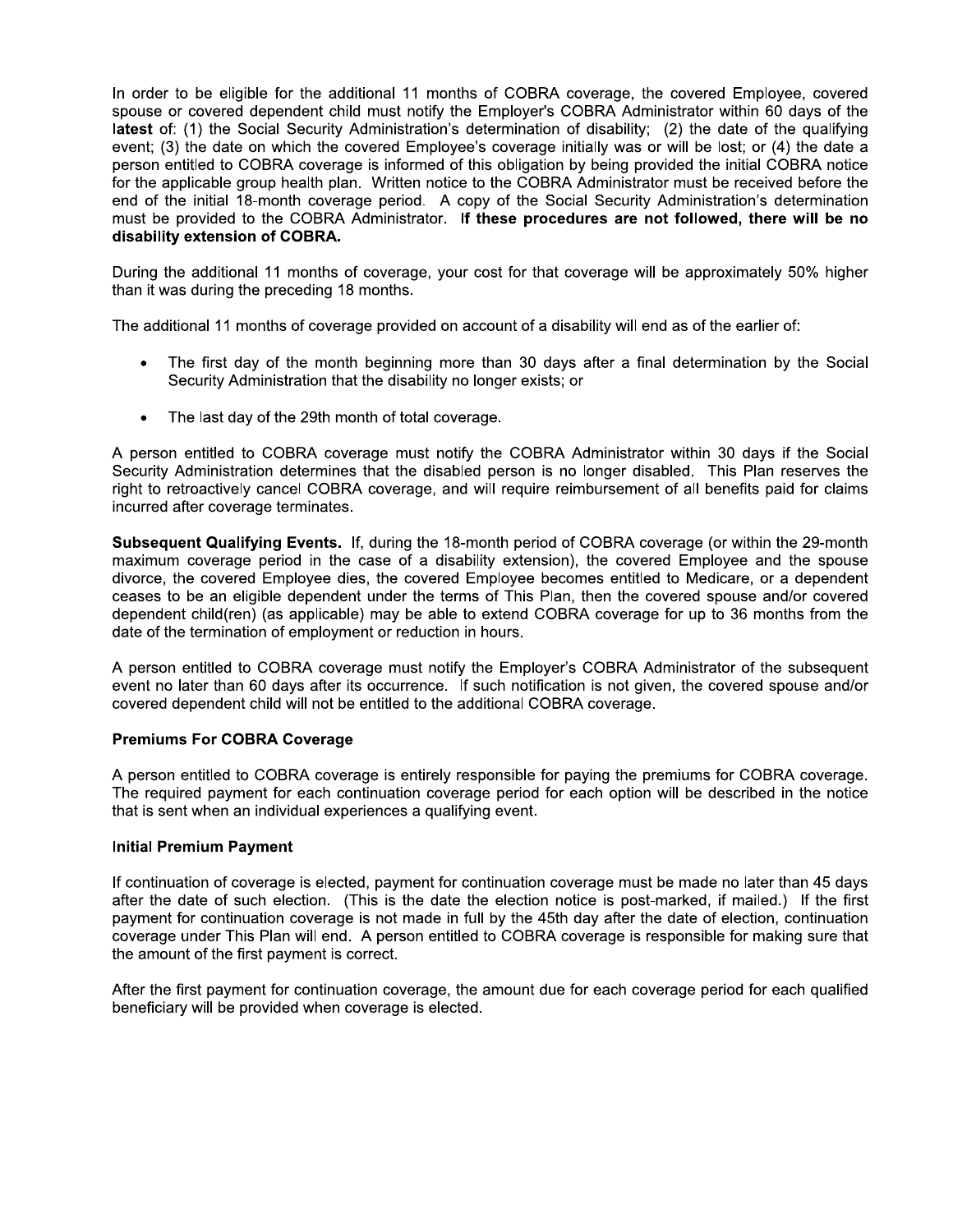# **STATEMENT OF ERISA RIGHTS**

The following statement is required by federal law and regulation.

As a participant in the Plan, you are entitled to certain rights and protections under the Employee Retirement Income Security Act of 1974 (ERISA). ERISA provides that all participants shall be entitled to:

## **Receive Information About Your Plan and Benefits**

Examine, without charge, at the Plan administrator's office and at other specified locations, all Plan documents governing the Plan, including insurance contracts and a copy of the latest annual report (Form 5500 Series) filed by the Plan with the U.S. Department of Labor and available at the Public Disclosure Room of the Employee Benefit Security Administration.

Obtain, upon written request to the Plan administrator, copies of documents governing the operation of the Plan, including insurance contracts and copies of the latest annual report (Form 5500 Series) and updated summary plan description. The administrator may make a reasonable charge for the copies.

Receive a summary of the Plan's annual financial report. The Plan administrator is required by law to furnish each participant with a copy of this summary annual report.

#### **Continue Group Dental Plan Insurance**

Continue dental insurance for yourself, spouse or dependents if there is a loss of coverage under the Plan as a result of a qualifying event. You or your dependents may have to pay for such coverage. Review this summary plan description and the documents governing the Plan on the rules governing your COBRA continuation coverage rights.

#### **Prudent Actions by Plan Fiduciaries**

In addition to creating rights for Plan participants, ERISA imposes duties upon the people who are responsible for the operation of the employee benefit Plan. The people who operate your Plan, called "fiduciaries" of the Plan, have a duty to do so prudently and in the interest of you and other Plan participants and beneficiaries.

No one, including your employer or any other person, may fire you or otherwise discriminate against you in any way to prevent you from obtaining a welfare benefit or exercising your rights under ERISA.

## **Enforce Your Rights**

If your claim for a welfare benefit is denied or ignored in whole or in part, you have a right to know why this was done, to obtain copies of documents relating to the decision without charge, and to appeal any denial, all within certain time schedules.

Under ERISA, there are steps you can take to enforce the above rights. For instance, if you request a copy of Plan documents or the latest annual report from the Plan and do not receive them within 30 days, you may file suit in a Federal court. In such a case, the court may require the Plan administrator to provide the materials and pay you up to \$110.00 a day until you receive the materials, unless the materials were not sent because of reasons beyond the control of the administrator. If you have a claim for benefits which is denied or ignored, in whole or in part, you may file suit in a state or Federal court.

In addition, if you disagree with the Plan's decision or lack thereof concerning the qualified status of a domestic relations order or a medical child support order, you may file suit in Federal court.

If it should happen that Plan fiduciaries misuse the Plan's money, or if you are discriminated against for asserting your rights, you may seek assistance from the U.S. Department of Labor, or you may file suit in a Federal court.

The court will decide who should pay court costs and legal fees. If you are successful, the court may order the person you have sued to pay these costs and fees.

If you lose, the court may order you to pay these costs and fees; for example, if it finds your claim is frivolous.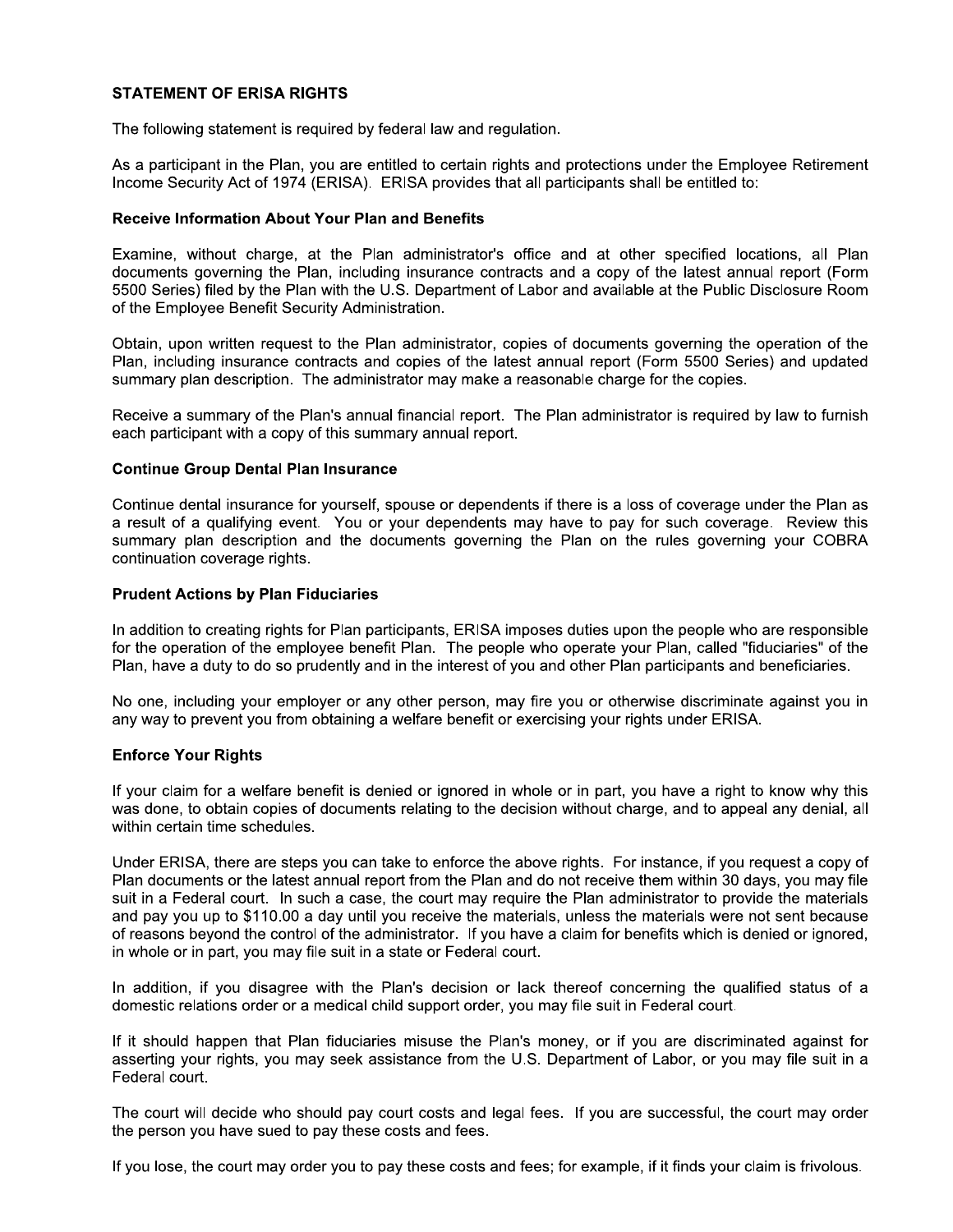## **Assistance with Your Questions**

If you have any questions about your Plan, you should contact the Plan administrator. If you have any questions about this statement or about your rights under ERISA, or if you need assistance in obtaining documents from the Plan administrator, you should contact the nearest office of the Employee Benefits Security Administration, U.S. Department of Labor, listed in your telephone directory or the Division of Technical Assistance and Inquiries, Employee Benefits Security Administration, U.S. Department of Labor, 200 Constitution Avenue N.W., Washington, D.C. 20210. You may also obtain certain publications about your rights and responsibilities under ERISA by calling the publications hotline of the Employee Benefits Security Administration.

# PLAN PRIVACY INFORMATION

Notwithstanding any other Plan provision in this or other sections of this Plan, the Plan will operate in accordance with the HIPAA privacy laws and regulations as set forth in 45 CFR Parts 160 and 164, and as they may be amended ("HIPAA"), with respect to protected health information ("PHI") as that term is defined therein. The Plan Administrator and/or his or her designee retains full discretion in interpreting these rules and applying them to specific situations. All such decisions shall be given full deference unless the decision is determined to be arbitrary and capricious.

#### The term "Plan Sponsor" means Asante.

The term "Plan Administrator" means Asante.

#### Permitted Uses and Disclosures of PHI by the Plan and the Plan Sponsor  $\mathbf{L}$

The Plan and the Plan Sponsor are permitted to use and disclose PHI for the following purposes, to the extent they are not inconsistent with HIPAA:

- For general plan administration, including policyholder service functions, enrollment and eligibility functions, reporting functions, auditing functions, financial and billing functions, to assist in the administration of a consumer dispute or inquiry, and any other authorized insurance or benefit function.
- As required for computer programming, consulting or other work done in respect to the computer programs or systems utilized by the Plan.
- Other uses relating to plan administration which are approved in writing by the Plan Administrator.  $\bullet$
- At the request of an individual, to assist in resolving claims the individual may have with respect to benefits under the Plan.

#### Uses and Disclosures of PHI by the Plan and the Plan Sponsor for Required Purposes П.

The Plan and Plan Sponsor may use or disclose PHI for the following required purposes:

- Judicial and administrative proceedings, in response to lawfully executed process, such as a court order or subpoena.
- For public health and health oversight activities, and other governmental activities accompanied by lawfully executed process.
- As otherwise may be required by law.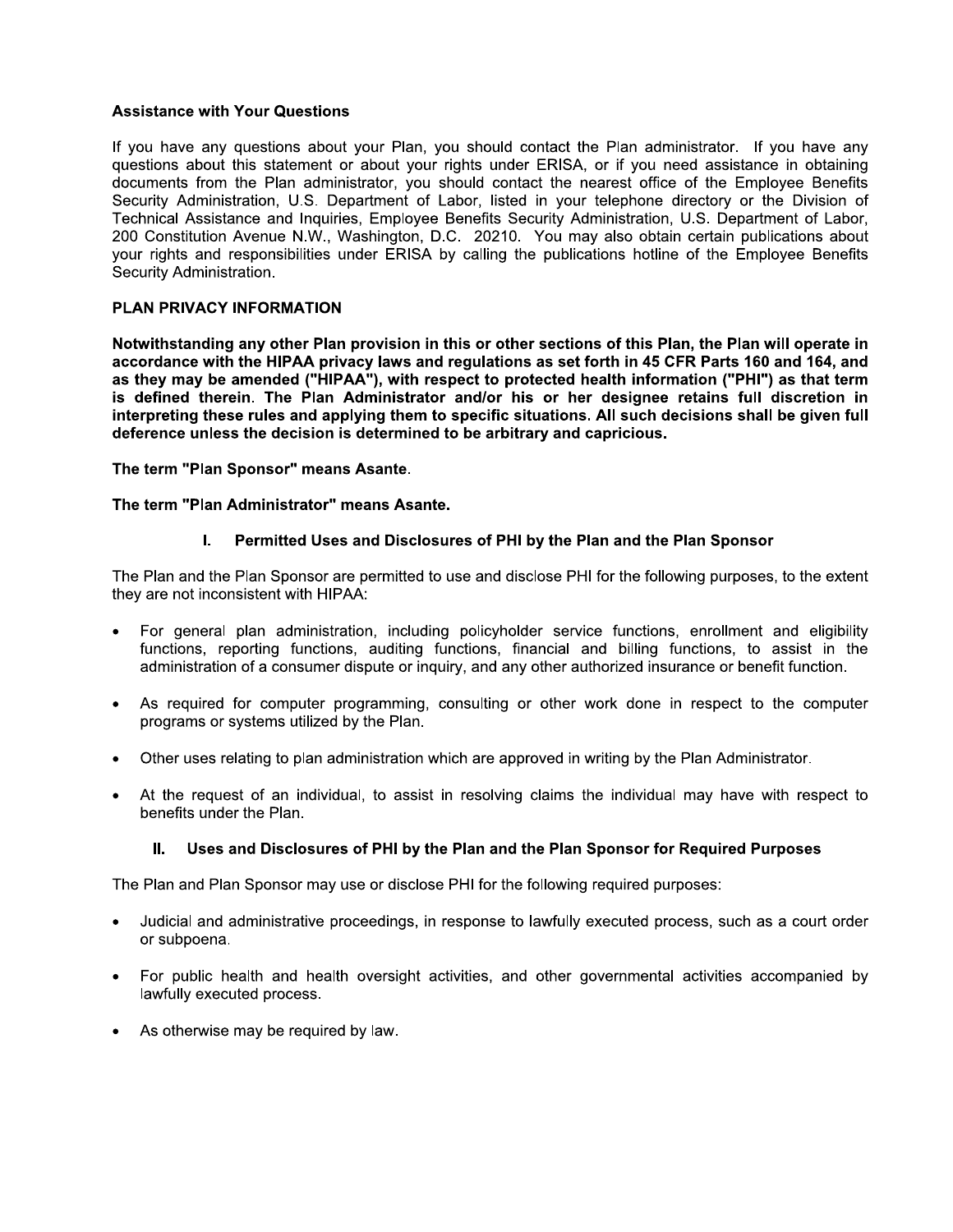#### Ш. **Sharing of PHI With the Plan Sponsor**

As a condition of the Plan Sponsor receiving PHI from the Plan, the Plan Documents have been amended to incorporate the following provisions, under which the Plan Sponsor agrees to:

- Not use or further disclose PHI other than as permitted or required by the plan documents in Sections I and II above:
- Ensure that any agents to whom it provides PHI received from the Plan agree to the same restrictions and conditions that apply to the Plan Sponsor;
- Not use or disclose PHI for employment-related actions or decisions or in connection with any other benefit or employee benefit plan of the Plan Sponsor;
- Report to the Plan any use or disclosure of the information that is inconsistent with the permitted uses or disclosures of which it becomes aware;
- Make PHI available to Plan participants for the purposes of the rights of access and inspection, amendment, and accounting of disclosures as required by HIPAA;
- Make its internal practices, books and records relating to the use and disclosure of PHI received from the Plan available to the Secretary of the U.S. Department of Health and Human Services for purposes of determining compliance by the Plan with HIPAA;
- If feasible, return or destroy all PHI received from the Plan that the sponsor still maintains in any form and retain no copies of such information when no longer needed for the purpose for which disclosure was made, except that, if such return or destruction is not feasible, limit further uses and disclosures to those purposes that make the return or destruction of the information infeasible;
- Ensure that adequate separation between the Plan and Plan Sponsor is established in accordance with the following requirements:

(A) Employees to be Given Access to PHI: The following employees (or class of employees) of the Plan Sponsor are the only individuals that may access PHI provided by the Plan:

## **Total Rewards Manager and HR Specialist.**

(B) Restriction to Plan Administration Functions: The access to and use of PHI by the employees of the Plan Sponsor designated above will be limited to plan administration functions that the Plan Sponsor performs for the Plan.

(C) Mechanism for Resolving issues of Noncompliance: If the Plan Administrator determines that an employee of the Plan Sponsor designated above has acted in noncompliance with the plan document provisions outlined above, then the Plan Administrator shall take or seek to have taken appropriate disciplinary action with respect to that employee, up to and including termination of employment as appropriate. The Plan Administrator shall also document the facts of the violation, actions that have been taken to discipline the offending party and the steps taken to prevent future violations.

Certify to the Plan, prior to the Plan permitting disclosure of PHI to the Plan Sponsor, that the Plan Documents have been amended to incorporate the provisions in this Section III.

# **IV.** Participants Rights

Participants and their covered dependents will have the rights set forth in the Plan's or its dental insurer's HIPAA Notice of Privacy Practices for Protected Health Information and any other rights and protections required under the HIPAA. The Notice may periodically be revised by the Plan or its dental insurer.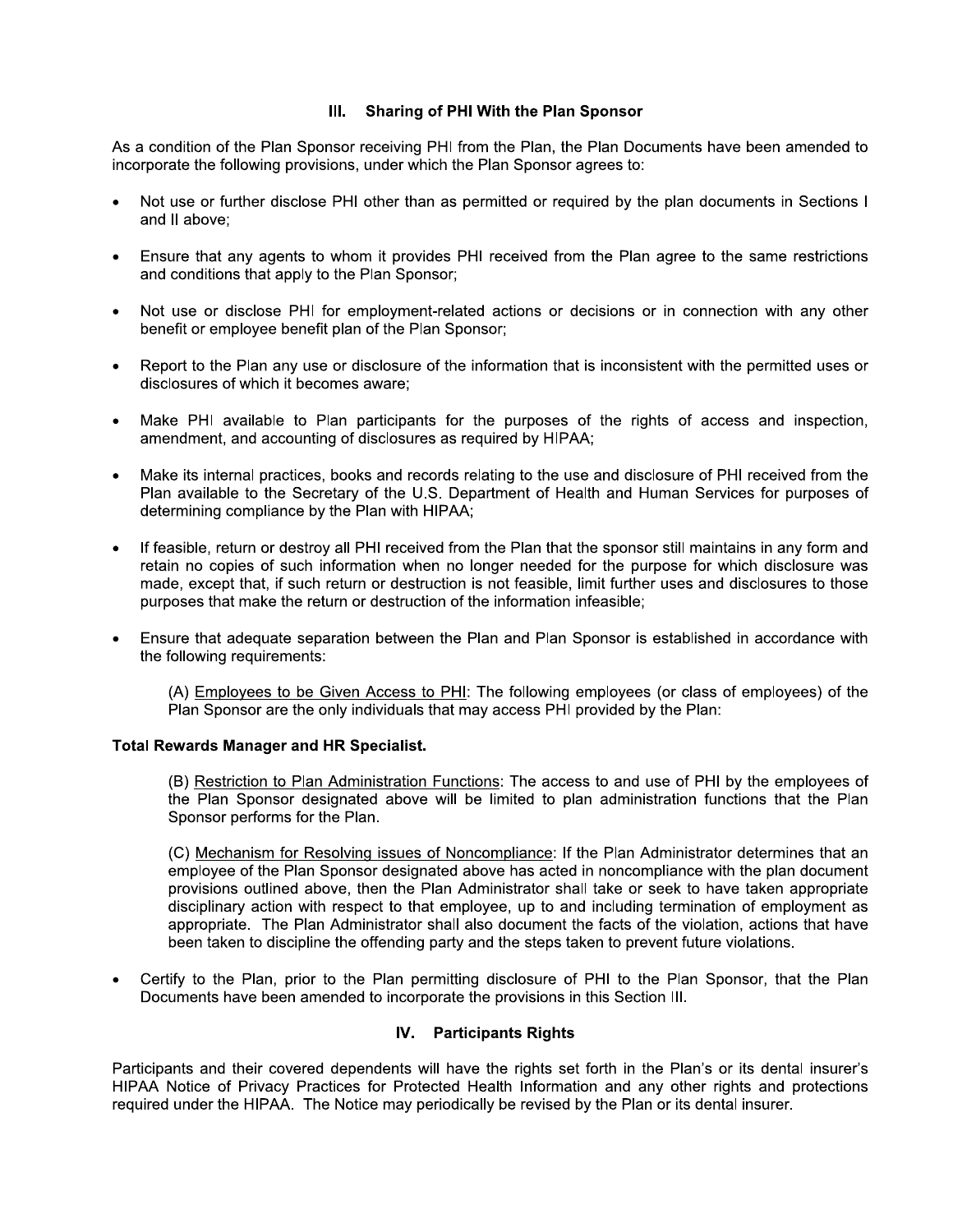# V. Privacy Complaints/Issues

All complaints or issues raised by Plan participants or their covered dependents in respect to the use of their PHI must be submitted in writing to the Plan Administrator. A response will be made within 30 days of the receipt of the written complaint. In the event more time is required to resolve any issues this period can be extended to 90 days. The affected participant must receive written notice of the extension and the resolution of their complaint. The Plan Administrator shall have full discretion in resolving the complaint and making any required interpretations and factual determinations. The decision of the Plan Administrator shall be final and be given full deference by all parties.

## VI. Security

As a condition of the Plan Sponsor receiving electronic PHI ("ePHI") from the Plan, the Plan Documents have been amended to incorporate the following provisions, under which the Plan Sponsor agrees to:

- Implement administrative, physical, and technical safeguards that reasonably and appropriately protect the confidentiality, integrity, and availability of the ePHI that it creates, receives, maintains, or transmits on behalf of the Plan;
- Ensure that the adequate separation between the Plan and the Plan Sponsor, which is required by the applicable section(s) of the Plan relating to the sharing of PHI with the Plan Sponsor, is supported by reasonable and appropriate security measures;
- Ensure that any agent to whom it provides ePHI agrees to implement reasonable and appropriate security measures to protect the information; and
- Report to the Plan any security incident of which it becomes aware. In this context, the term "security incident" means the attempted or successful unauthorized access, use, disclosure, modification, or destruction of information or interference with system operations in information systems such as hardware, software, information, data, applications, communications, and people.

## **FUTURE OF THE PLAN**

It is hoped that the Plan will be continued indefinitely, but Asante reserves the right to change or terminate the Plan in the future. Any such action would be taken only after careful consideration.

The Board of Directors of Asante shall be empowered to amend or terminate the Plan or any benefit under the Plan at any time.